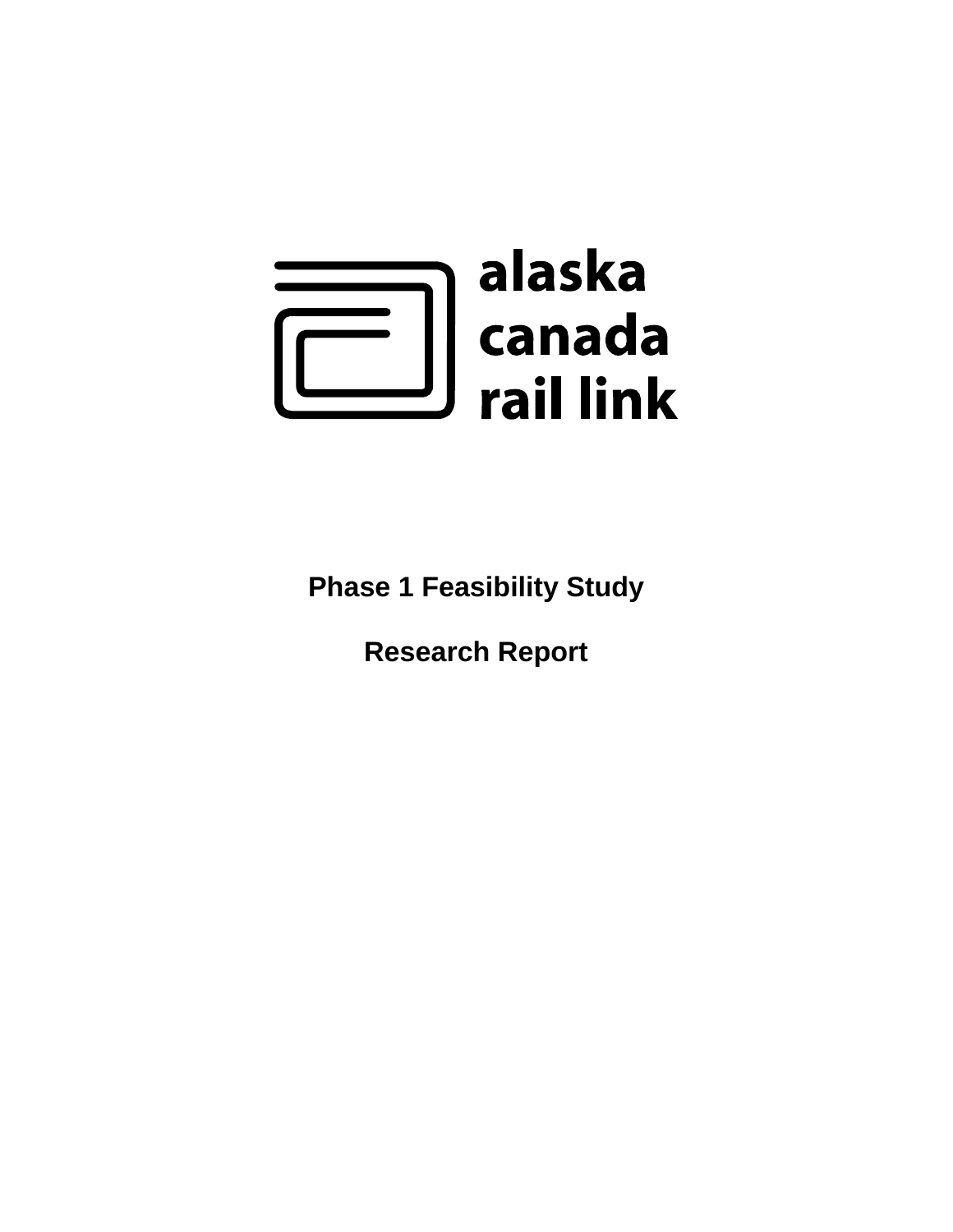# **Contents**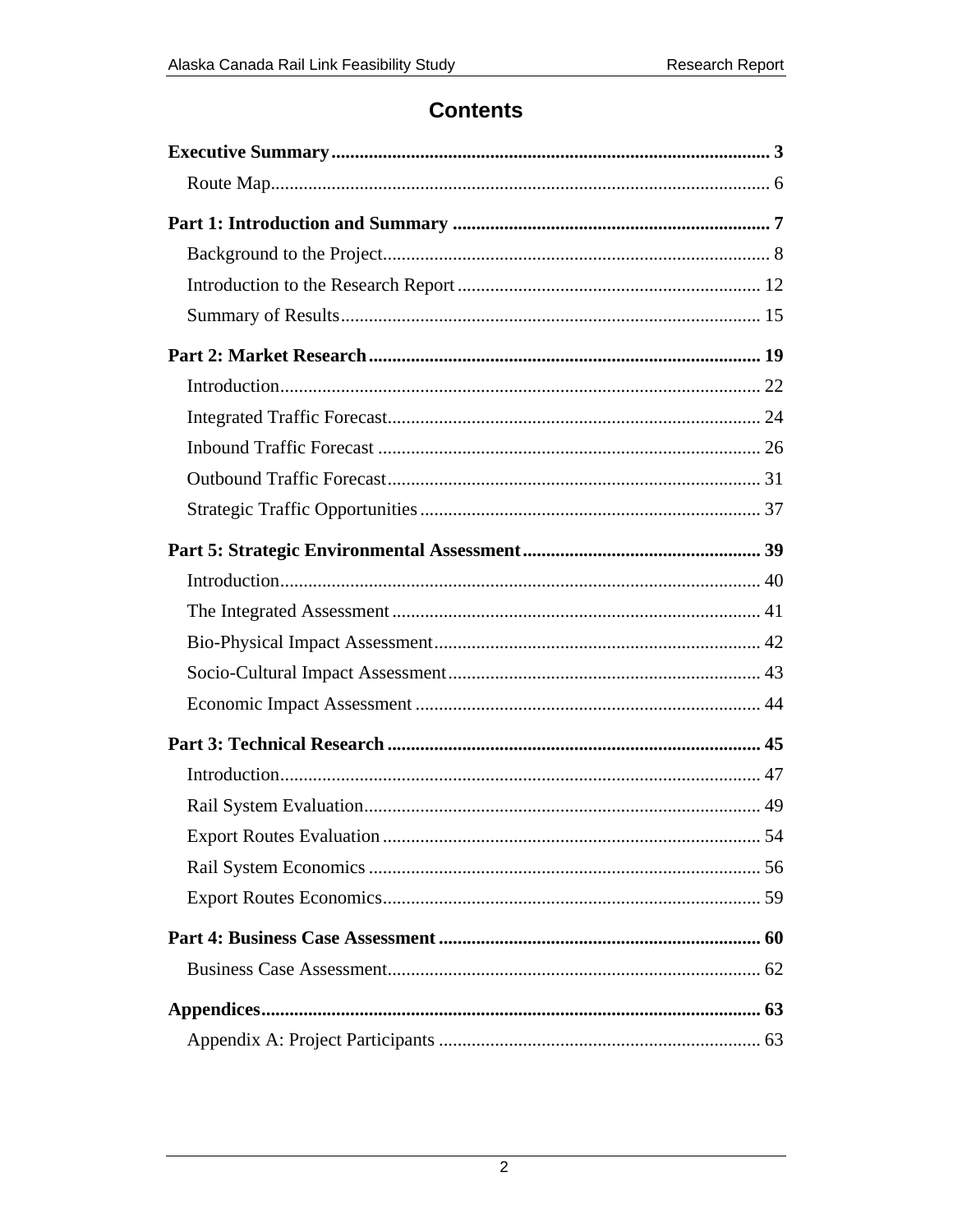# **Executive Summary**

### <span id="page-2-0"></span>*Project Overview*

On July 1, 2005 the governments of the State of Alaska and the Yukon Territory launched an initiative to examine the feasibility of a rail link connecting Alaska and the Yukon with the North American railroad system in British Columbia.

The goal of this study is to provide enough objective information to determine the nature and extent of a business case for investment in an Alaska Canada rail link.

The project was carried out in stages:

- In stage one, expert consultants on shipper markets and railway engineering, maintenance, and operations gathered data on potential traffic and costs for the proposed rail link. At this stage, multiple routes were evaluated.
- In stage two, the most promising route segments were further assessed in terms of financial viability, regulatory issues, and public interests such as economic and social impacts.

The research was then integrated into an executive report to help the project's sponsors decide whether and how to further advance the rail link concept.

This report contains all of the research and analysis that was carried out prior to writing the executive report.

The work of the stages one and two was divided among a substantial number of expert consultants, who worked on the project in teams:

- The market team analyzed potential markets, traffic, and revenues, and
- The technical team conducted a conceptual engineering analysis of construction requirements and operating costs of rail, as well as the potential capacity at port connections.
- The environmental team conducted a survey of bio-physical, sociocultural, and economic issues that might arise with the development of a railway.
- The business case team integrated the data from the other packages into a financial model and a cost-benefit analysis that provides economic, commercial, and financial investment viewpoints on potential railway developments.

The work was conducted more or less in the sequence described above. In some cases the research raised issues around work already completed, so on occasion a topic was revisited later in the project. The present report captures all of the research and it is presented in the sequence listed above.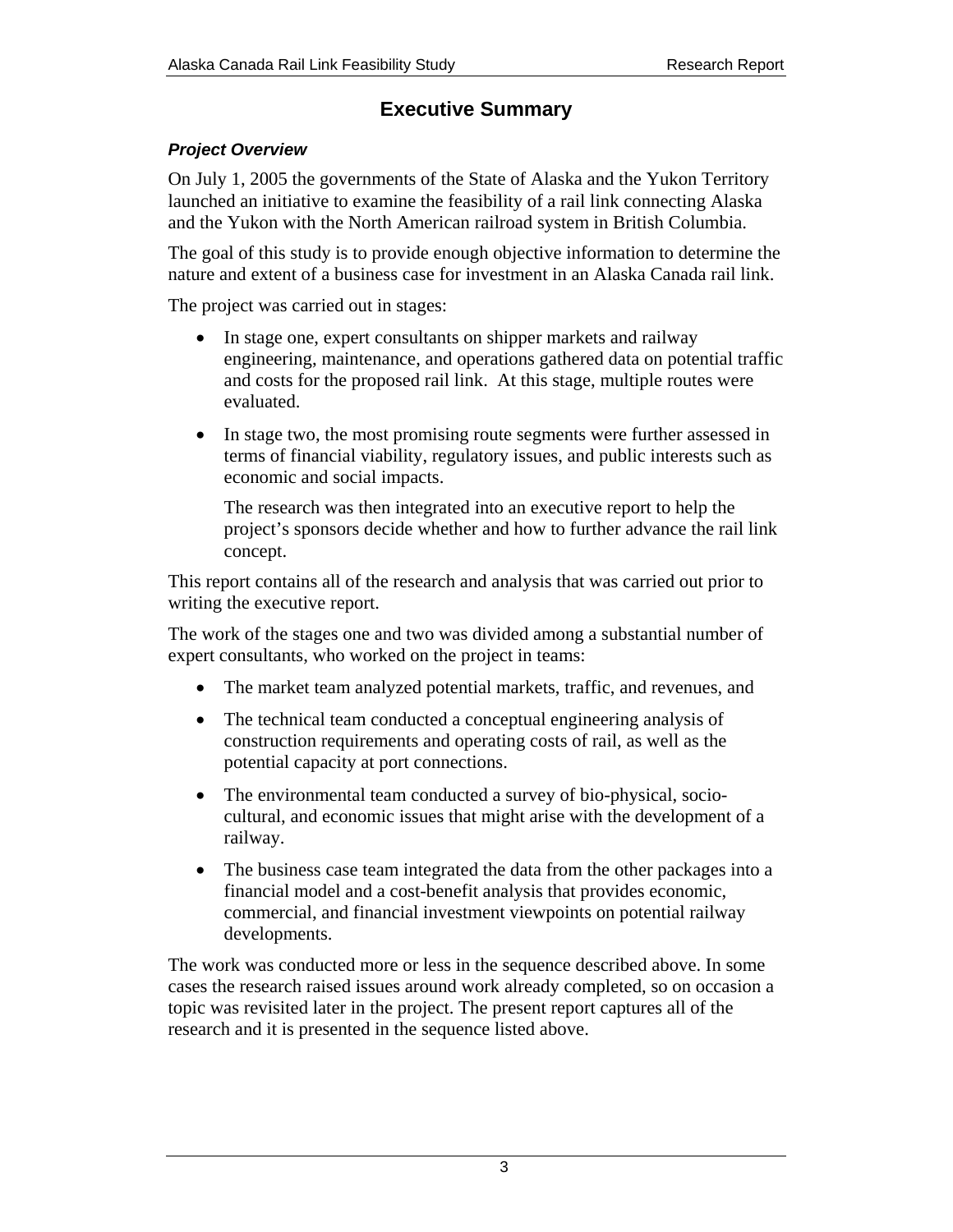### *Route Assessment*

Ten route segments in B. C., Yukon, and Alaska were selected for study on the basis of contemporary knowledge of the region. They are shown on the map that follows.

The technical research concluded that, in general, engineering constructability and costs do not significantly direct or constrain route selection. The implication of this finding is that the market for transportation will have considerable impact on determining the most desirable route for the rail link.

The market research examined rail traffic opportunities and determined that there are considerable opportunities in export traffic from mineral resource developments. This finding favours a route that provides the best access to prospective resource developments. Furthermore, since most resource products are aimed at export markets, access to ports is an important factor.

Accordingly, a route scenario was sought that provides the shortest rail distance to the most port options for mineral exports, while protecting the potential for bridge traffic between Alaska and the continental rail network, and while avoiding unnecessary construction and operating obstacles.

On this basis, a 1500 mile scenario comprised of the following route segments became the basis for further analysis in stage two of the project. This working scenario is optimal for mineral export traffic and is equivalent to most other routes for bridge traffic.

- Between a southern connection to CN Rail at New Hazelton, B.C. (CN Rail links east to the US rail system and west to nearby ports at Kitimat and Prince Rupert) and Watson Lake, Yukon
- Between Watson Lake and Carmacks, within close proximity to many Yukon mining properties throughout the Tintina Trench.
- Between Carmacks and Delta Junction, Alaska, with connections to ports in Alaska over an Alaska Railroad extension to Delta Junction from its present terminus at Eielson.
- An additional link from Carmacks to future inside passage port facilities at Skagway, Alaska.

Stage two of the project focussed on this routing scenario as the most promising, but this does not preclude further examination of other routes at some other time. If other routes are re-examined at some point, the stage one work will provide baseline data from which that re-examination can start.

### *Quantitative Assessment*

The base construction cost for the selected scenario was estimated at \$7 billion. Adding in other costs such as environmental mitigation, engineering, and contingencies brings the full cost to \$11 billion, or an average of \$7.2 million per mile.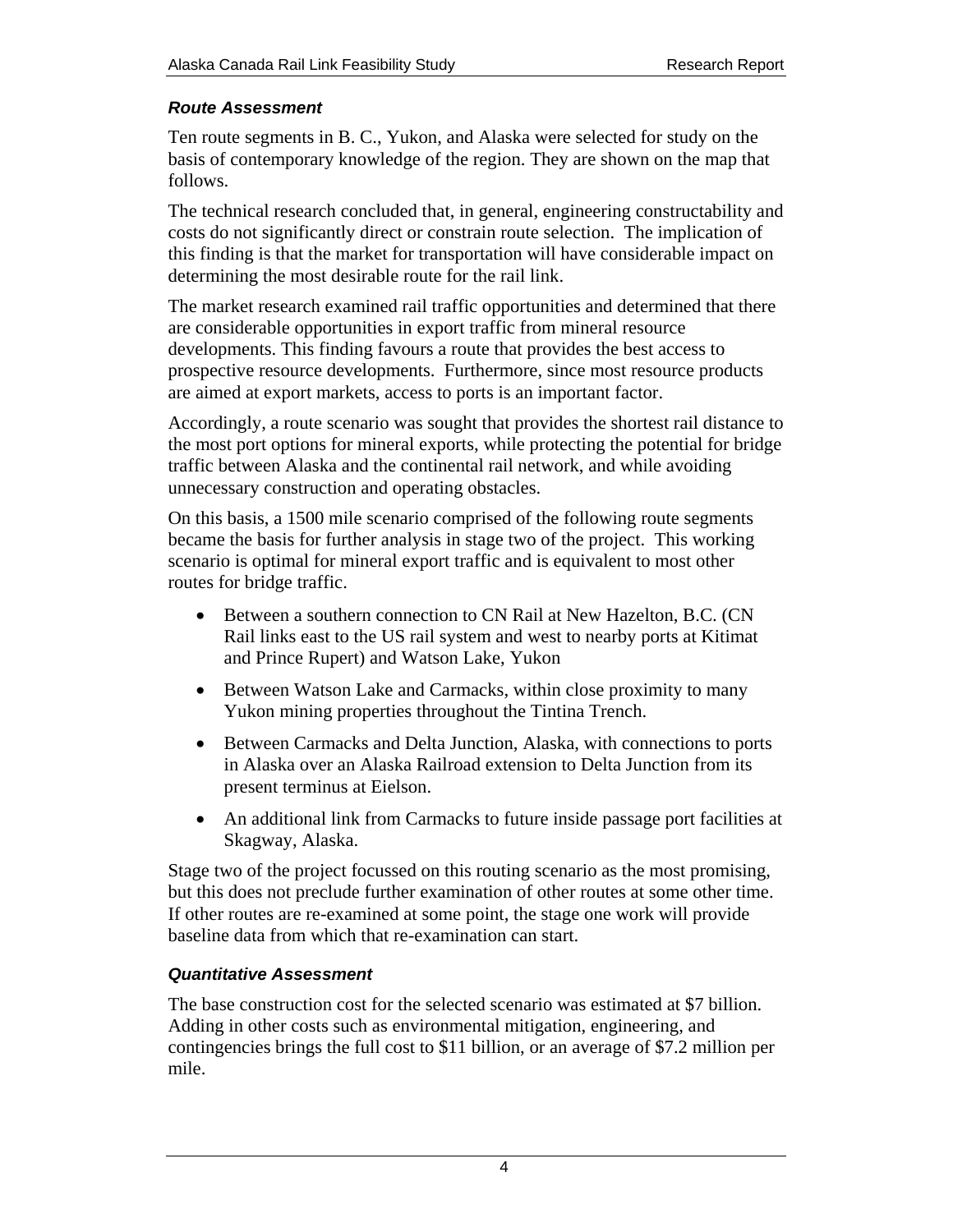A model for estimating startup costs, operating costs, and capital replacement costs was developed in the course of the technical research. The operating costs were found to be within a range considered normal for North American railways, up to \$0.02 per ton-mile.

In the best traffic years, after a start up period, the most conservative market analysis forecasts 8 million tons of freight per year, generating revenue of \$240 million per year. Over a 30 year period, it is projected that the railway will carry 174 million tons of freight for total revenue of \$5.5 billion.

Other strategic opportunities were examined for rail traffic and a projection that included additional tonnage and revenue was used as the basis for the business case analysis. In particular, the potential for large scale iron ore and coal traffic has lead to development of the "Haines Benchmark" for a phased resource railway investment .

The consultant's reports from which these figures are drawn are included in the body of this report. These reports include explanations of all the assumptions on which these figures are based, and information on their sensitivity to changed assumptions. One of the products of the research is a computer-based model that can be used to reassess evolving traffic and track scenarios.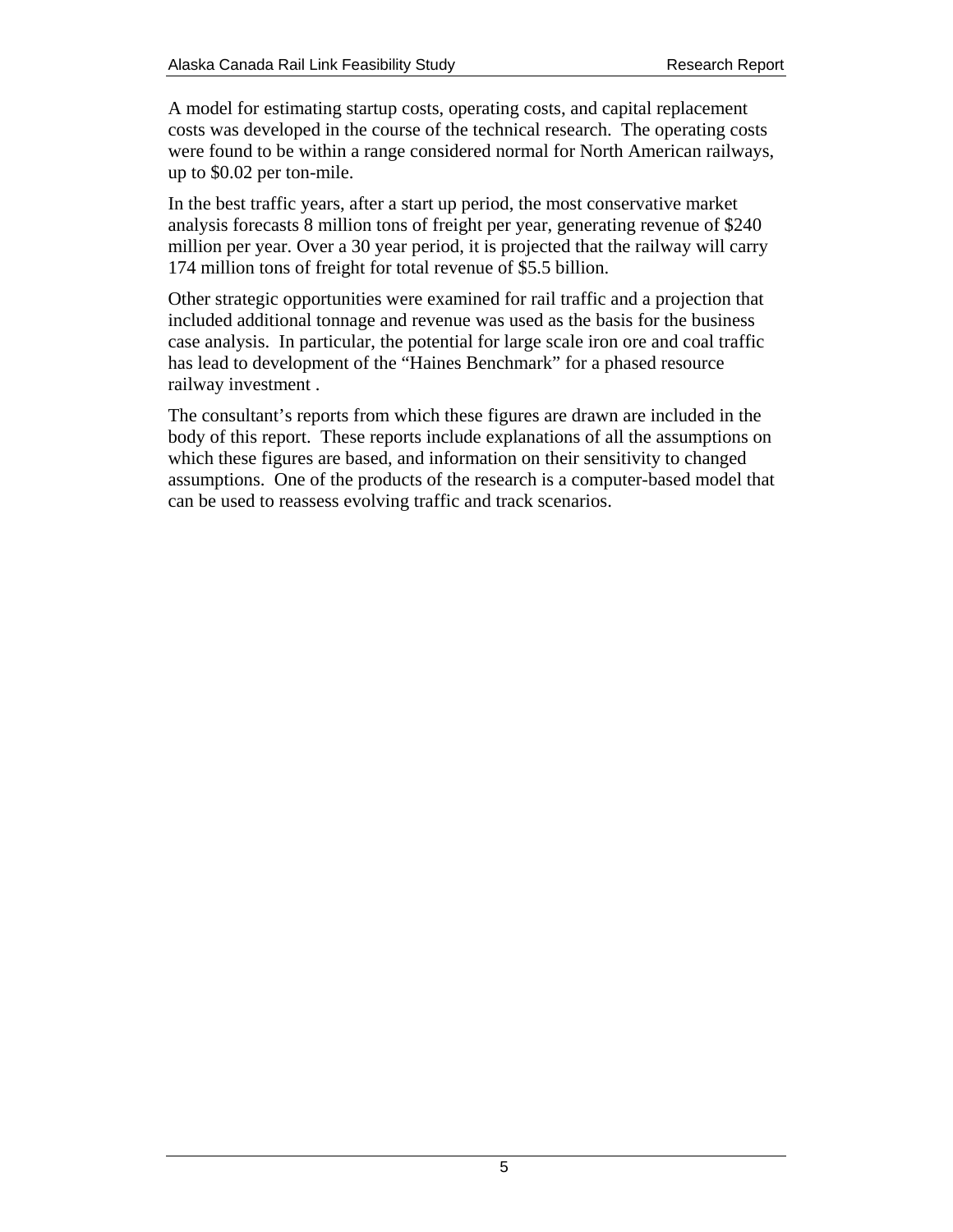# <span id="page-5-0"></span>**Route Map**

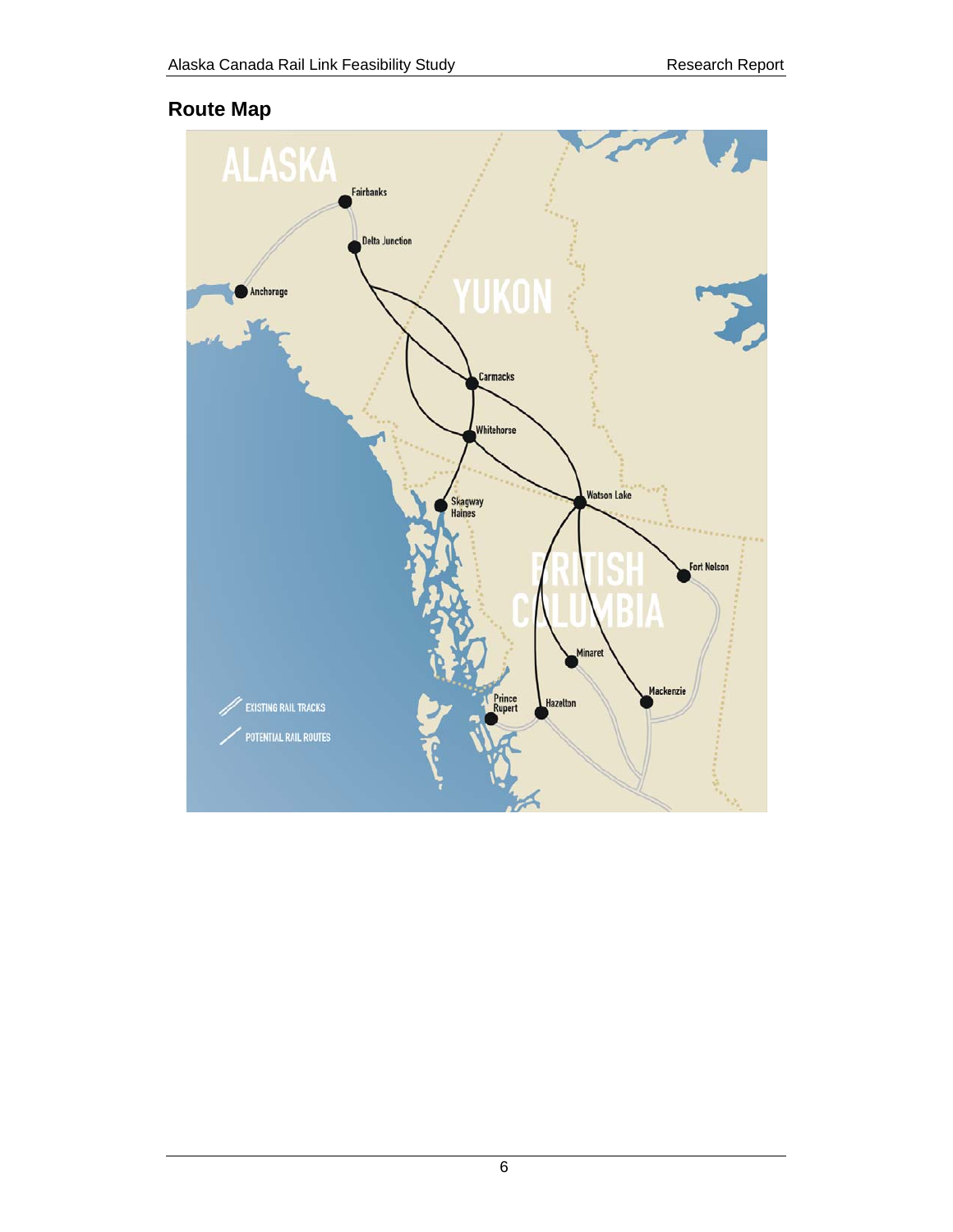# **Part 1: Introduction and Summary**

<span id="page-6-0"></span>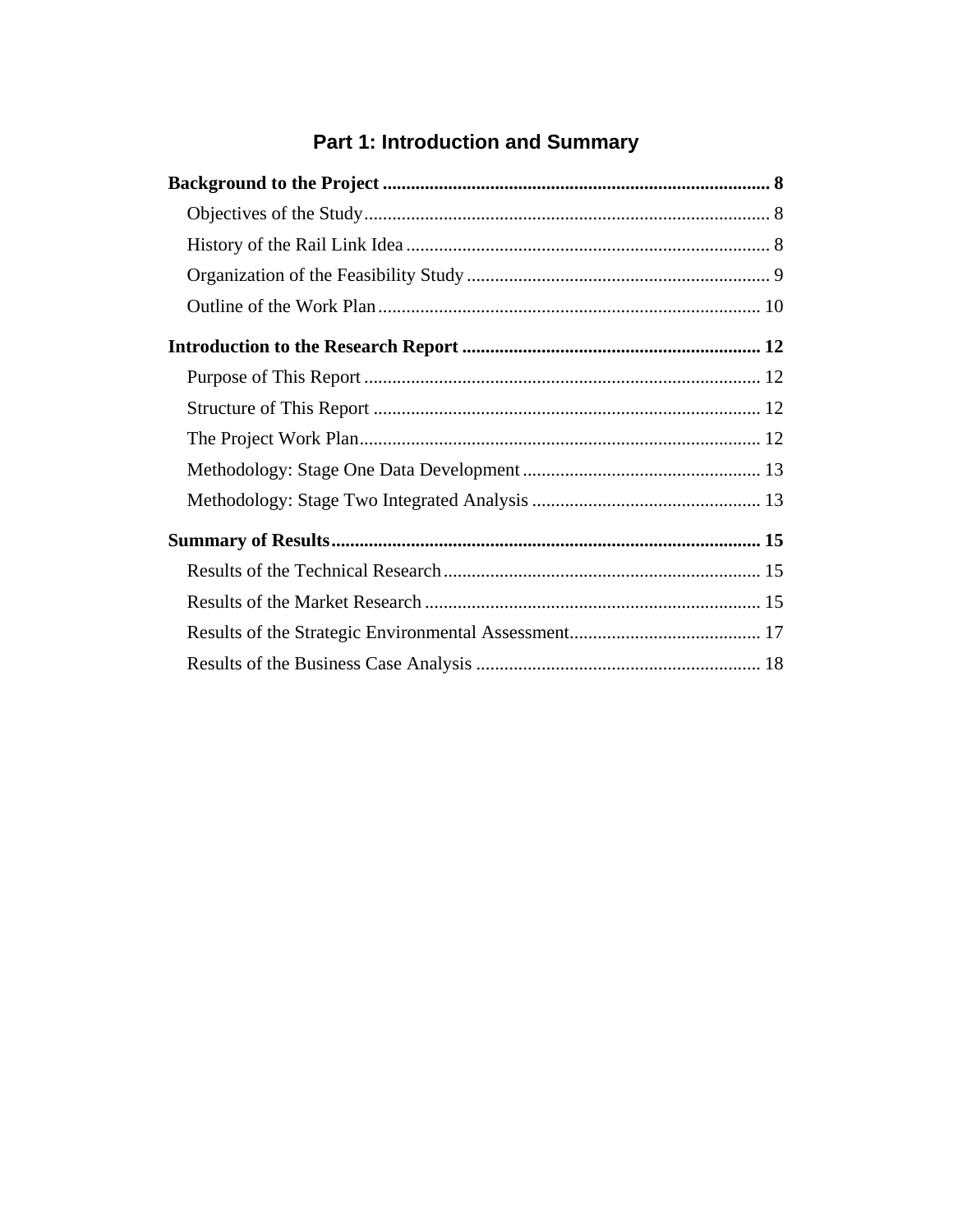# <span id="page-7-0"></span>**Background to the Project**

A railroad link from Alaska to the rest of the North American rail system has been under consideration since the Alaska Railroad was started in 1914. Today, a renewed interest in resource deposits in Alaska, Yukon, and British Columbia, as well as changing world markets, global trade dynamics and supply chains, has rekindled interest in the link.

On July 1, 2005 the governments of the State of Alaska and the Yukon Territory launched an initiative to determine the feasibility of a rail link connecting Alaska and the Yukon with the North American railroad system.

# *Objectives of the Study*

The goal of this study is to provide enough objective information to determine the nature and extent of the business case for investment in an Alaska Canada rail link.

In the short to mid term, a rail link could be part of a northern transborder corridor that supports mineral resource development, oil  $\&$  gas development, and other economic activity in Alaska and north western Canada.

In the long term, a rail link could be part of a North pacific trade route bridging both bulk and container traffic between Asia and North America.

If the study shows that the envisioned rail link is not fully feasible at this time, it will help determine how phased investment or alternative routing scenarios might lead to viability in the longer term.

In any case, the study is by no means a definitive and final decision document leading to a go-no-go construction decision. This study should be viewed as documentation for ongoing decision making

# *History of the Rail Link Idea*

The White Pass & Yukon Route Railroad, from the port of Skagway, Alaska to Whitehorse, Yukon was completed in 1900 by private investors. The Alaska Railroad was built by the US federal government in 1914-1923 and taken over by the State of Alaska in 1983. This railroad connects ports near Anchorage with the interior of Alaska around Fairbanks. Neither railway has a link to the North American Rail system, except by sea going barge.

Interest in further railroad development has been maintained from the beginning, and there have been many public and private efforts and schemes to build a link to the south. None have produced any operating railways.

A study was conducted by the US War Department in 1942. It estimated that a rail link could be built in two years with 17,000 men. The project was abandoned primarily because the time was considered too long, and the Alaska Highway was built instead.

A second study was conducted in Canada in the late 1960's, at a time when national interest in development of the Northwest was very high. It was estimated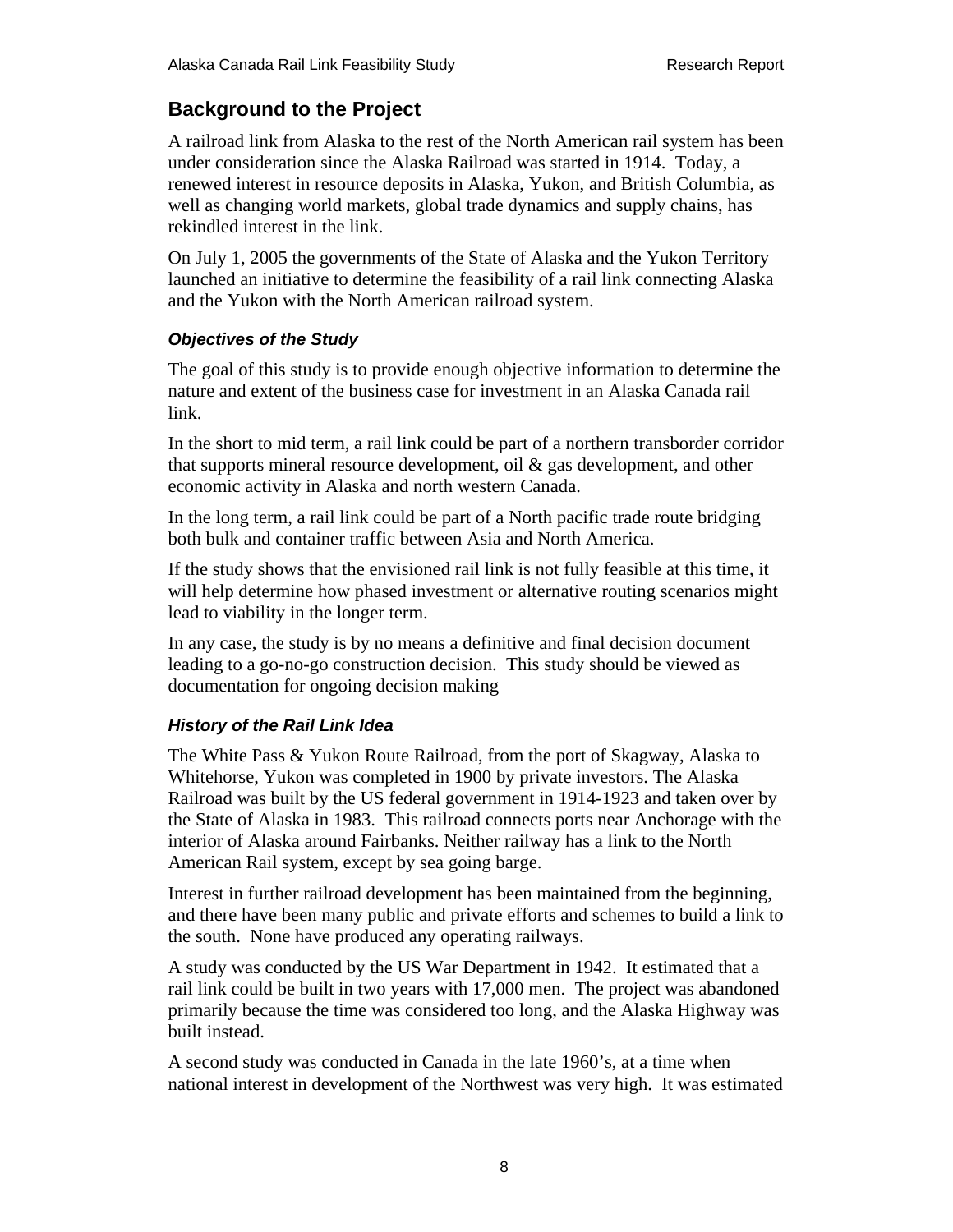<span id="page-8-0"></span>that a rail route into Yukon could be built for \$400 million, without a link to the Alaska Railroad. No construction was funded.

More recently, in 2000 then US Senator Frank H. Murkowski of Alaska introduced the Rails to Resources bill in the US Senate. The bill proposed to fund an international commission to study the possibility of a rail link from B. C. to the existing Alaska Railroad. The bill was passed and authorized \$6 million for the study.

The US government then invited Canada to participate in the commission. Canada did not respond immediately, but the Yukon government recognized the importance of the project to its own economy. Yukon commissioned a review to confirm that is was an appropriate time to conduct such a study.

In 2005, Premier Fentie and Governor Murkowski met with Prime Minister Paul Martin to discuss the project. The Prime Minister expressed support on behalf of the Canadian federal government, and the Minister of Transportation concurred.

In March of 2005 Governor Murkowski and Premier Fentie signed a Memorandum of Understanding to initiate the Alaska Canada Rail Link Feasibility study.

# *Organization of the Feasibility Study*

In the 2005 MOU, Yukon and Alaska agreed to:

- establish a multilateral Advisory Committee and a multilateral Management Working Group to oversee the study
- hire a full-time project manager to be based in Whitehorse
- complete a feasibility study by June 30, 2006
- encourage other governments (Canada, USA, and B. C.) to participate in the study

In the initial terms of reference that followed the MOU, Alaska and Yukon agreed:

- that the cost of the study would be shared by USA and Canada
- that the study would look comprehensively at technical, financial, regulatory, and public interest issues surrounding a railway linking Alaska to the North American rail system
- that the study report would include information on what factors would make a rail connection feasible if the financial analysis was not immediately favourable

The two multilateral committees were formed to oversee the project, with representation from Alaska, Yukon, First Nations, British Columbia, and Canada:

• The Advisory Committee, co-chaired by Alaska and Yukon, provides general oversight to the Management Working Group.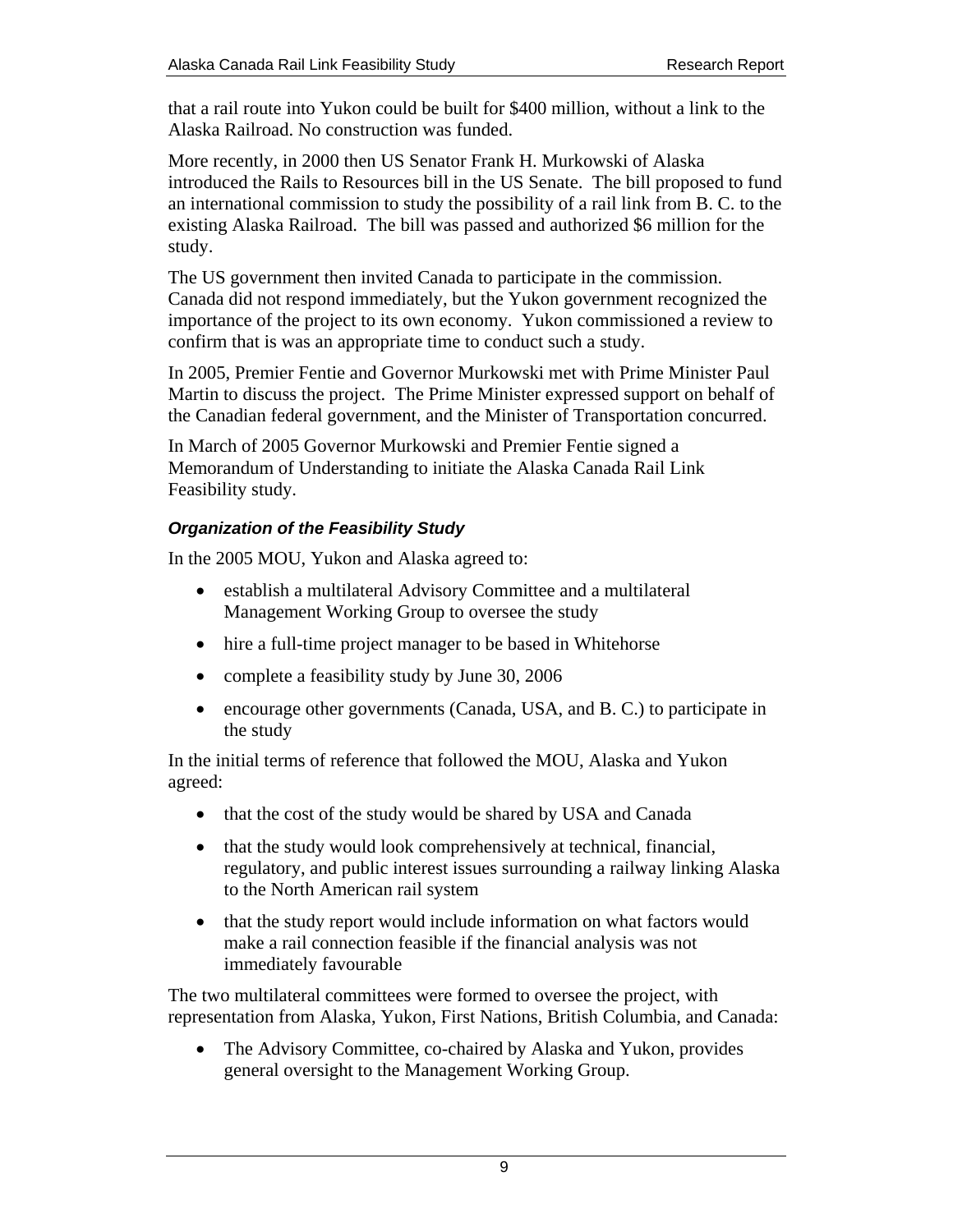<span id="page-9-0"></span>• The Management Working Group, chaired by Yukon, carries out the study and delivers the report to the Advisory Committee.

A project manager was hired to lead the project from a project office located in Whitehorse, Yukon. The project manager managed the day-to-day work of the project, which was carried out primarily by contracted consultants and the University of Alaska at Fairbanks.

All of the participants in the project are listed in Appendix A.

### *Outline of the Work Plan*

The feasibility study project was carried out in stages:

- Stage 1: A research stage where numerous expert consultants collected data on the market and technical aspects of a rail link,
- Stage 2: An integrated analysis stage where the findings from the market and technical research were used as the basis for preliminary environmental and business case assessments, and

All the research was then integrated into findings and conclusions to help the project's sponsors decide whether and how to further advance the rail link concept.



The project was generally carried out in the sequence shown in the diagram. In order to achieve tight study time lines, teams sometimes worked in parallel and somewhat independently of each other. Some elements of the market research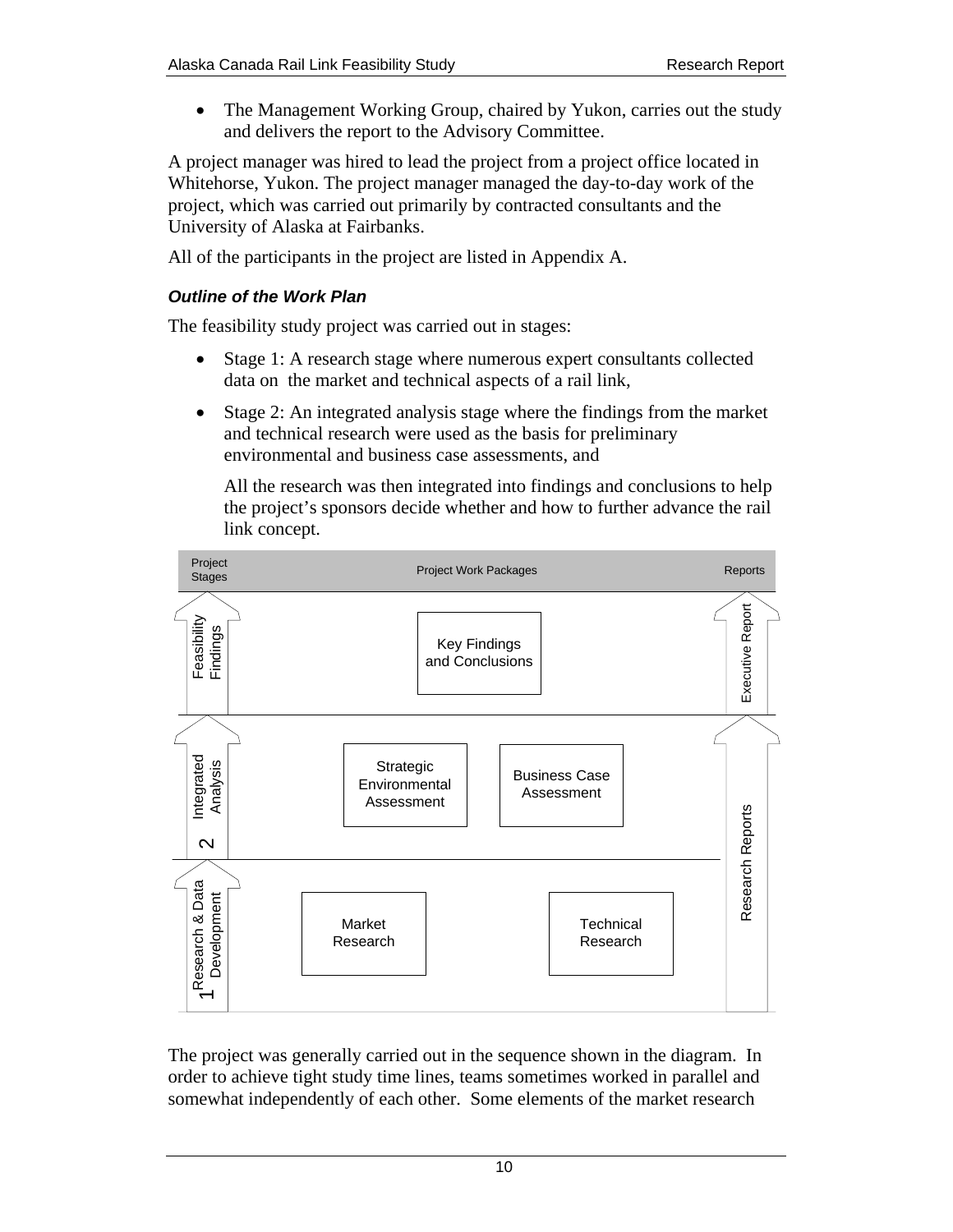continued right up until the end of the project. One of the deliverables of the project was a computer-based tool to allow new market research findings to be integrated into the financial model on an on-going basis.

The present report encompasses the research and integrated analysis stages of the project. The results of this work will, in addition to supporting the feasibility report, provide a body of knowledge that can be used in future by researchers who may pursue the rail link or other regional transportation and economic matters in the future.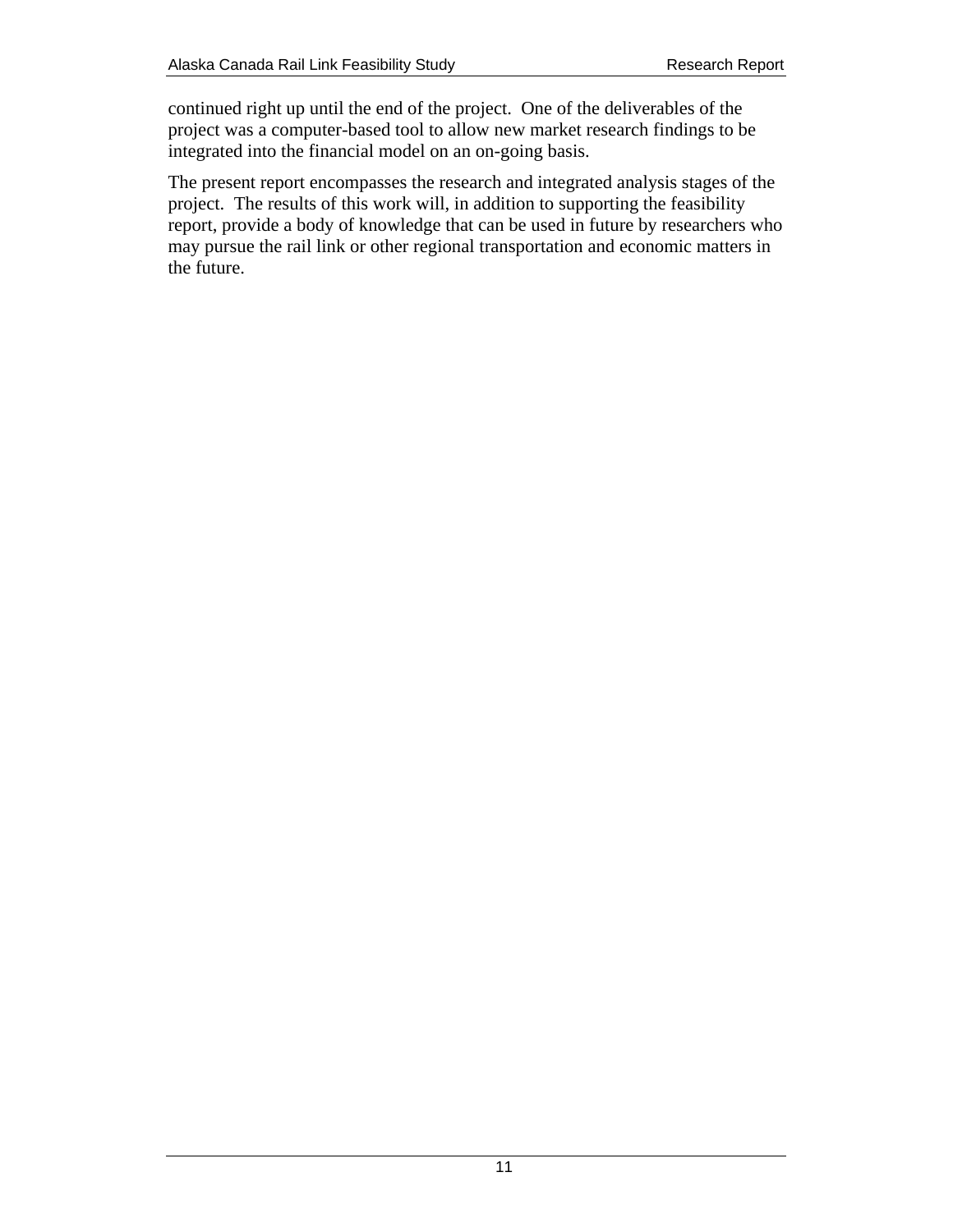# <span id="page-11-0"></span>**Introduction to the Research Report**

#### *Purpose of This Report*

This report contains the baseline research that was carried out to support the final conclusion of the feasibility study. It is a "stand-alone" report in the sense that the research could be used in other projects. The data could be useful to planners and analysts who may use the data in further work on this project or on other northern infrastructure projects or on other economic development studies

#### *Structure of This Report*

This report presents everything that was developed by the consultants during the research and assessment stages of the project, as it was delivered by the consultants. The major sections of the report correspond to the major work modules in the project work plan. Covering material has been written to put the individual consultant reports into the context of the overall project.

The electronic version of this report contains numerous spreadsheets that the consultants developed to support their work.

Research was carried out in both Canada and USA. To provide consistent reporting, quantities are reported in imperial units and US dollars.

#### *The Project Work Plan*

The project work that is covered in this report was carried out in two stages:

- In stage one, expert consultants on shipper markets and railway engineering, maintenance, and operations gathered data on potential traffic and costs for the proposed railway. At this stage, several potential routes were evaluated.
- In stage two, the most promising route segments were further assessed in terms of commercial and financial viability, and in terms of potential economic, socio-cultural and bio-physical impacts.

The project work was divided up into work modules or packages that enabled specialized consultants to work within their area of expertise. The four main package groups around which this report is organized are:

- The *market research* packages analyzed potential markets, traffic and revenues.
- The *technical research* conducted a conceptual engineering evaluation of construction requirements, capital and operating costs of rail, as well as the potential capacity at port connections.
- The *strategic environmental assessment* carried out a survey of the biophysical, socio-cultural, and economic impacts that rail construction and operation could have in the proposed development regions.
- The *business case assessment* integrated the data from the other packages into a financial model and a cost-benefit analysis that provides economic,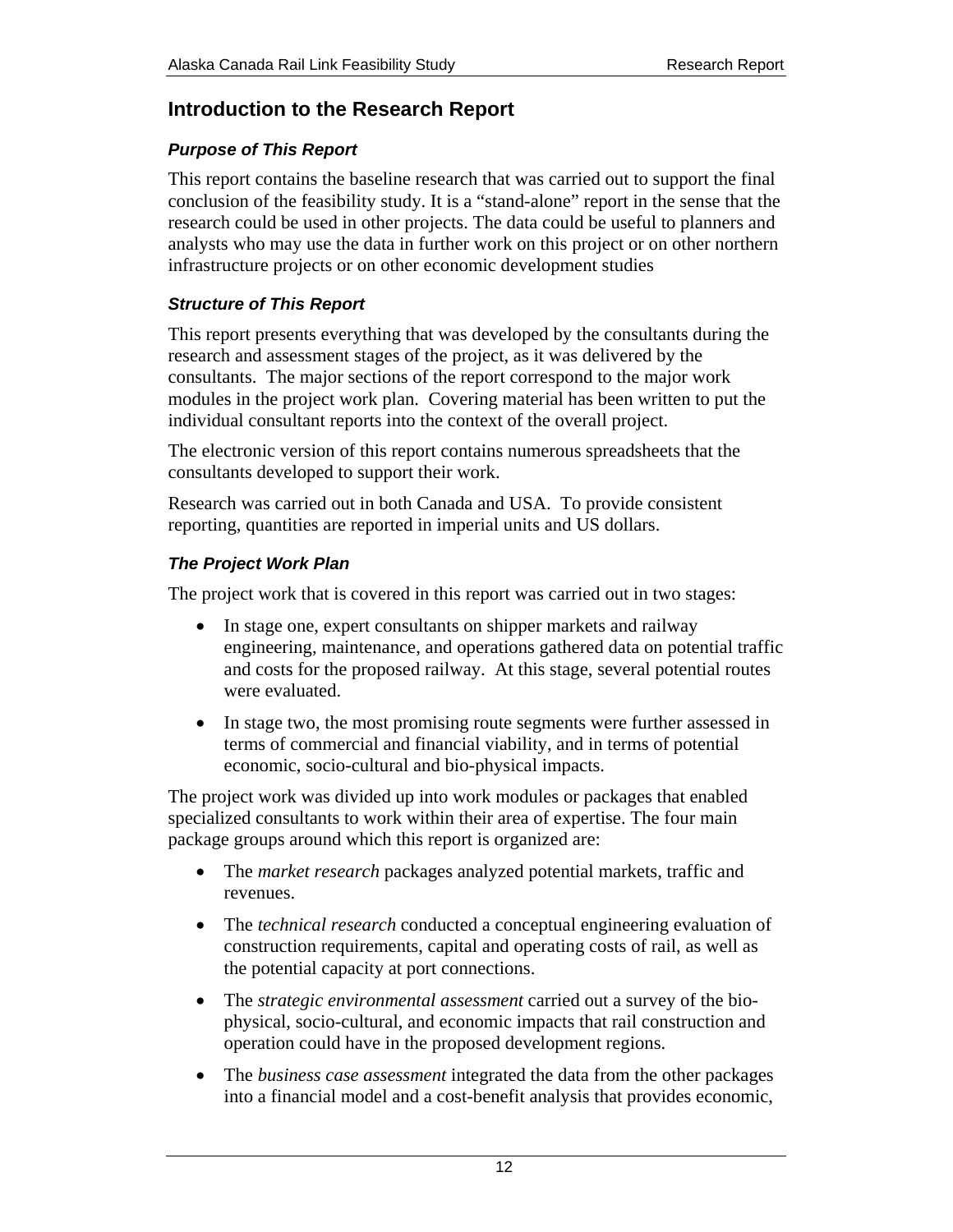commercial, and financial investment viewpoints on potential railway developments.

#### <span id="page-12-0"></span>*Methodology: Stage One Data Development*

The goal of stage one was to develop market and technical data on several potential routes for the proposed rail link.

The routes for study were selected on the basis of contemporary knowledge of the region, and the following considerations:

- Firstly, it is necessary to connect the Alaska Railroad at Delta Junction, Alaska to an existing railway in British Columbia.
- Secondly, it is necessary to look at transportation links to ports on the expectation that significant proportion of potential traffic for a railway in this region would originate or terminate at a port.
- Thirdly, it is necessary to consider the possibility of building the rail link in stages with links to selected ports being built as they become viable.

With these considerations in mind, nine route segments were examined:

- In British Columbia, there were four possible routes. All brought the rail to Watson Lake, Yukon at the north end, and all joined CN Rail at some point in the south. The southern terminating points for the four routes considered were Hazelton, Minaret, Mackenzie, and Fort Nelson.
- In Yukon, three principal routes were considered to take the rail westward from Watson Lake. One follows the Alaska Highway to the Alaska border near Beaver Creek, and the other two follow the Tintina Trench to Carmacks. Eastward from Carmacks, one possible routes continues eastward to the Alaska Border near Beaver Creek, and the other enters Alaska further north and follows the Ladue River valley to join the Alaska Highway near Tok, Alaska.
- Also in Yukon, an additional segment was considered to join Carmacks or Whitehorse to an inside passage port at Skagway or Haines.
- In Alaska, the route would follow the Alaska Highway from the point where it joins the Yukon segment at either Tok or Beaver Creek, and continues eastward to Delta Junction where it would join the Alaska Railroad.

The constraints under which this work was conducted and the limitations of the data produced are discussed in the body of this report.

### *Methodology: Stage Two Integrated Analysis*

At the end of stage one, it was possible to describe some preferred rail development scenarios. The goal of the stage two assessments was to examine those scenarios in terms of various economic and public interests.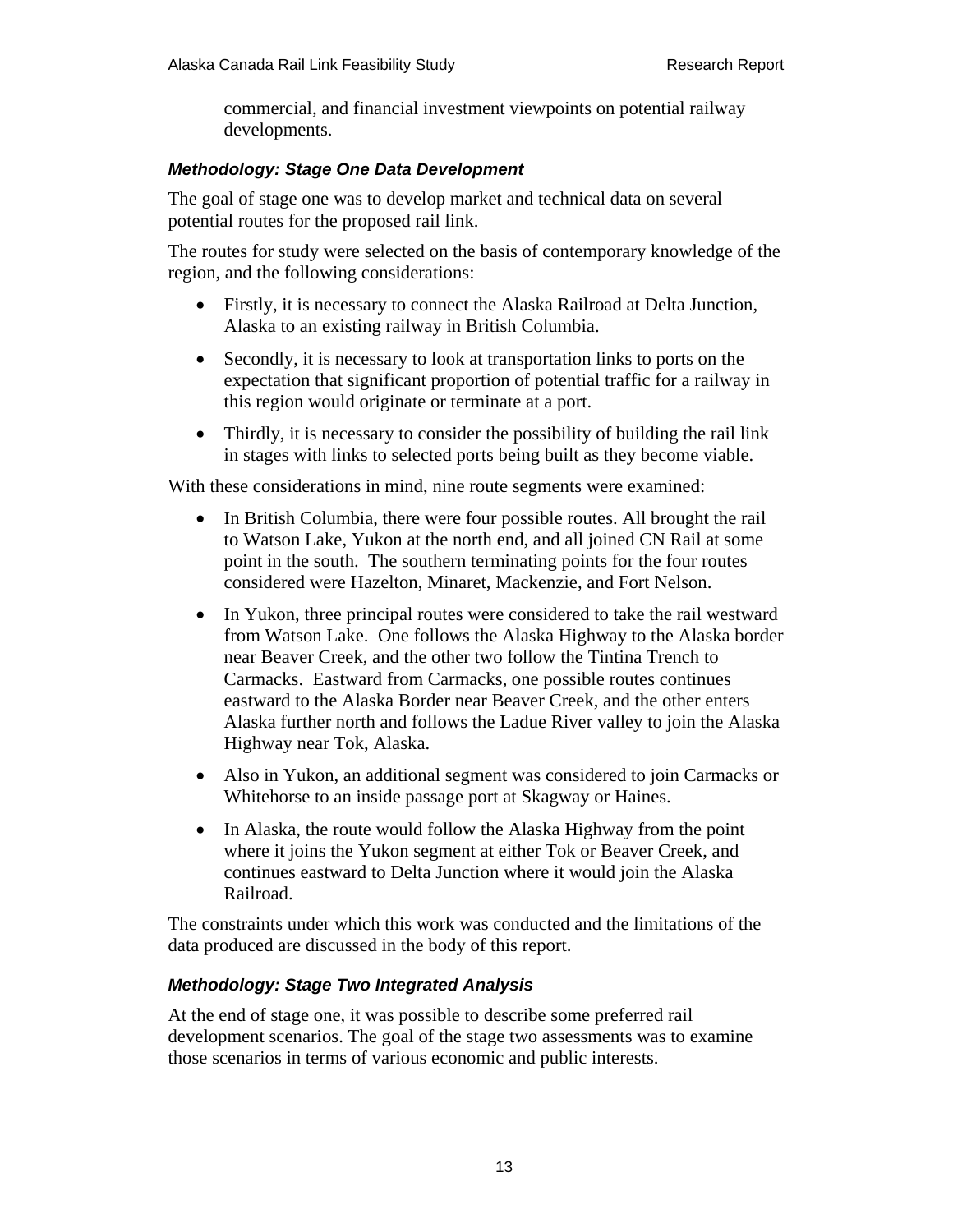Most of the public interest work was done in a *strategic environmental assessment*. This assessment is best characterized as survey work, intended to identify major issues and to scope out work that will need to be conducted in the future if work on a rail link is to continue. For example, no community consultation was conducted but the research provides base line information on who the community of interests is in order to scope out a future consultation. The assessment included specific modules on bio-physical, socio-cultural, and economic aspects of development and operation of a rail scenario.

In the *business case assessment*, a financial model was developed, based on the preferred development scenarios arising from the first research stage. The assessment then looked at rail development from economic, commercial, and financial investment perspectives. The analysis included suggestions and justifications for public sector involvement in the project, as a means to provide sufficient certainty for private investors.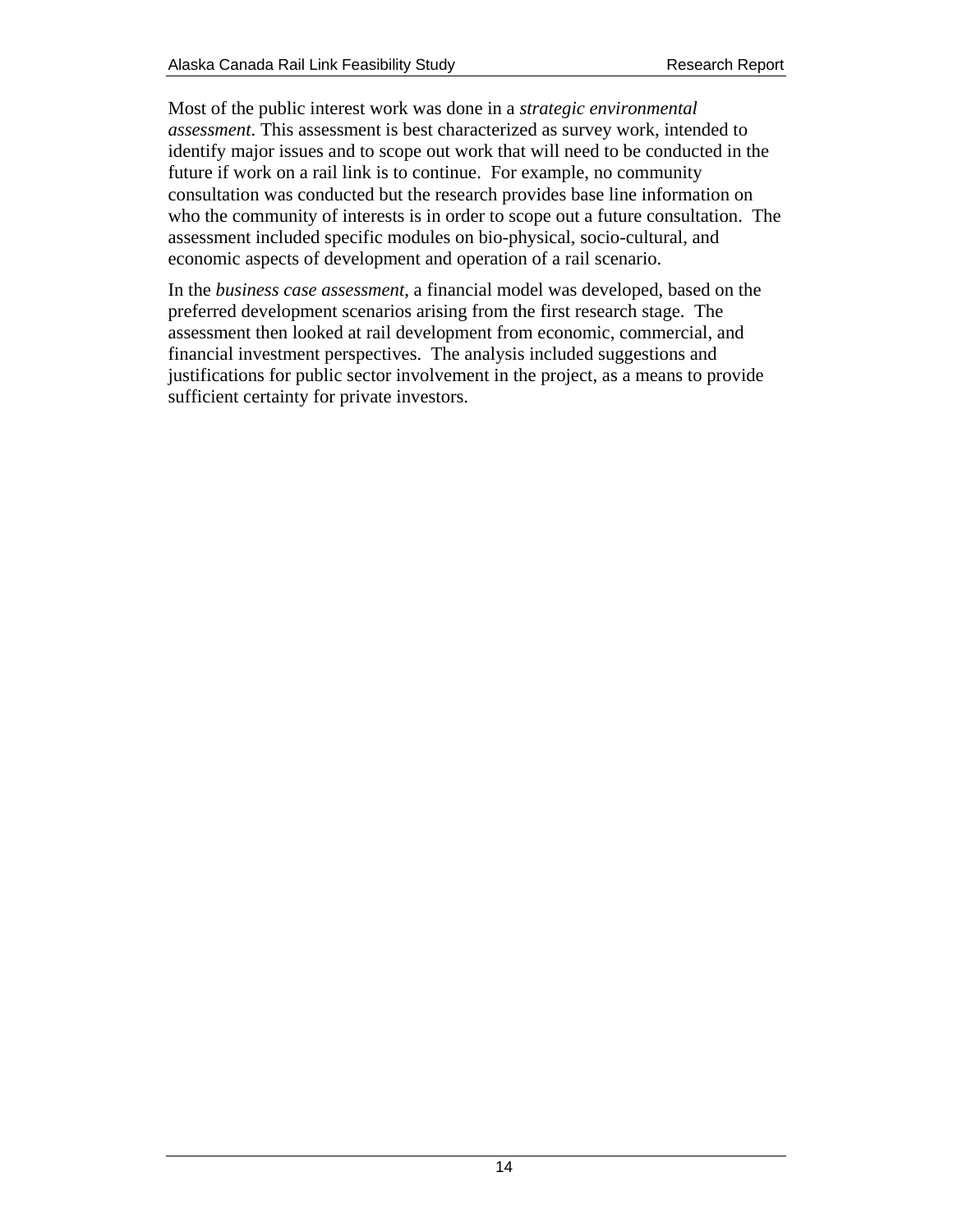# <span id="page-14-0"></span>**Summary of Results**

#### *Results of the Technical Research*

The *technical research* work:

- Assessed the technical feasibility of building and operating a railway over the various routes in Alaska, Yukon, and British Columbia.
- Researched alternative modes of transportation and routes that are or could be available to shippers. This includes a look at potential ports and highway routes.
- Developed life-cycle costs for all of the alternatives

The stage one technical research concluded that in Yukon, engineering constructability and costs marginally favour a northern route following the Tintina trench to the Alaska border. Within Alaska, the only available route would follow the Alaska Highway. In B. C. the partially completed route from Dease Lake to Minaret, B. C. was judged to have significantly higher construction and operating costs than the alternatives. The segment leading to Hazelton was favoured because it brings the rail closest to tidewater.

Options for port access were also examined to provide an understanding of which options would best contribute to an overall development scenario. It was determined that the most accessible port, Skagway, could handle no more than 2 to 3 million tons of exports per year. The market analysis shows that more capacity may be required so further analysis was undertaken and showed that the least cost alternative for adding capacity to the system would likely be Port Mackenzie in Alaska.

The base construction cost for the selected scenario was estimated at \$7 billion. Adding in other costs such as environmental mitigation, engineering, and contingencies brings the full cost to \$11 billion, or an average of \$7.2 million per mile.

A model for estimating startup costs, operating costs, and capital replacement costs was developed in the course of the technical research. The operating costs were found to be within a range considered normal for North American railways, up to \$0.02 per ton-mile. Any operating cost is highly dependent on a variety of assumptions about the operation of the railway.

### *Results of the Market Research*

The *market research* work:

- Quantified the existing market for transportation in and out of the region.
- Quantified potential future markets including resource development, pipeline construction, passenger, and inter-modal traffic in the region.
- Estimated potential rail traffic from those markets in the light of current transportation costs.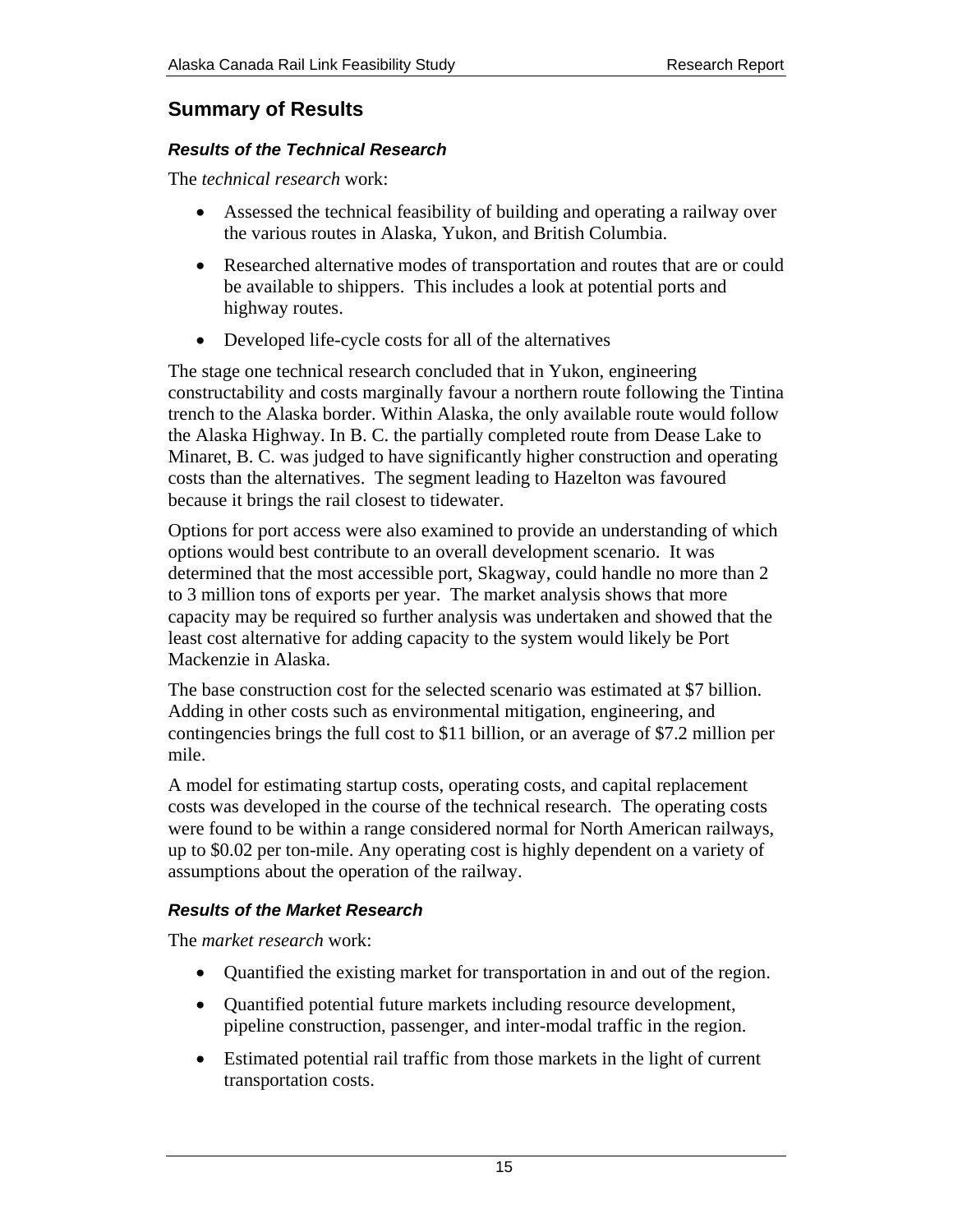The stage one market research examined three categories of traffic.

- *terminating traffic* that would flow through the main line between the southern connection point and Alaska, primarily resupply traffic which exists today or would result from increased economic activity in the region, including pipeline construction,
- *originating traffic* that the new transportation infrastructure would generate along the route, primarily export traffic from resource developments,
- *overhead traffic* neither originating nor terminating within the region.

The terminating traffic, because it nearly all terminates in Alaska, and overhead traffic, because by definition it travels the entire route, are not impacted by the route selection. The route options offered no substantial difference in the distance travelled for these types of traffic.

Originating traffic was determined to be a very important component of potential railway revenue, as well as the category most affected by the selection of a route. This finding lends favour to a route that provides the best access to prospective resource developments. Furthermore, since most resource development products are aimed at export markets, access to ports is an important factor.

Based on the results of the stage one research, it was decided to focus on the more market-favourable route scenario in stage two. On this basis, a system comprised of the following route segments was subjected to further analysis:

- From a southern terminus at New Hazelton, B.C., where there are CN Rail links east to the US rail system and west to nearby ports at Kitimat and Prince Rupert, to Watson Lake, Yukon
- From Watson Lake to Carmacks, within close proximity to many Yukon mining properties throughout the Tintina Trench.
- From Carmacks to Delta Junction, Alaska, with connections to ports in Alaska over an Alaska Railroad extension to Delta Junction from its present terminus at Eielson.
- An additional link from Carmacks to future inside passage port facilities at Skagway, Alaska.

This scenario provides for the possibility of building the railway in segments, with the inside passage port providing an access point for inbound and outbound traffic.

It must not be assumed from this that a preferred route has been "selected" for all time. The efforts of stage two of the present project were focussed on this route as the most promising, and sufficient to assess broadly the viability of a rail link. This does not preclude further examination of other routes as the project progresses beyond this study.

Market research turned out to be a very large topic, and the market research was on-going throughout the entire course of the study. There was a constant stream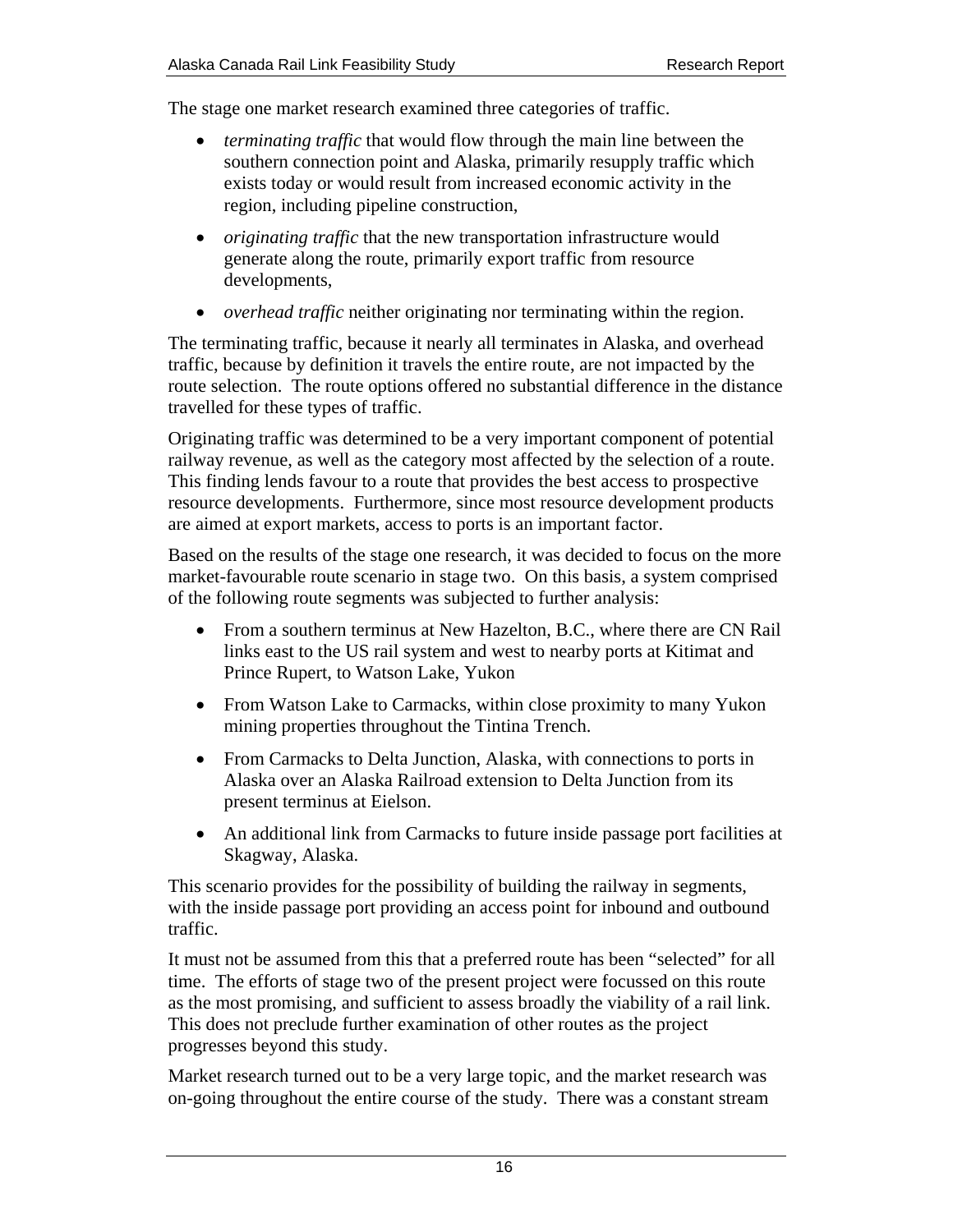<span id="page-16-0"></span>of new projections as information was analyzed and strategic opportunities uncovered.

One of the conclusions of the study suggests that there is still considerable work to be done to "prove up" some of the traffic projections. Provision has been made to continue to market research beyond the end of this project, pending decisions of the project sponsors on further investments in other aspects of rail development.

The key traffic projections include the following estimates (short tons, annually):

- 1.5 millions tons of traffic from the south into the region, primarily Alaska, that is existing traffic captured from incumbent carriers,
- from 3.5 million to 20 million tons of base metal ores and coal originating at various points along the rail link,
- incoming traffic to supply the mineral development projects in the range of 1.5 to 3 million tons,
- an undetermined amount of bridge container traffic flowing from an Alaska port to central USA and Canada (a nominal figure of 5 million tons was used as a basis for the assessment work), and
- up to 28 million tons of iron ore originating in northern Yukon and travelling to a port.

## *Results of the Strategic Environmental Assessment*

The *environmental assessment* work:

- Conducted a *bio-physical survey* of the proposed routes to identify issues that will require further study and possibly mitigation in future, and summarized overall qualitative and sustainability issues associated with rail development in the area.
- Conducted, at a strategic scoping level, a *socio-cultural survey* to examine how the relationship between local communities and a rail development project might unfold, and identified "rules of engagement" for advancing this relationship.
- Conducted an *economic impact assessment* to identify and quantify the impacts that rail construction and operation might have on the regional and national economies.

The bio-physical survey did not identify any major issues that would change the initial ranking of routes that arose from the stage one work. As would be expected with a project of this scale, there is substantial work to be done to enable the project to pass environmental scrutiny and regulation.

The socio-cultural survey noted that the socio-cultural impact of a rail development project will be very high. All of the proposed routed pass through areas in Canada where aboriginal land claims have not been settled and where, in some cases, there is limited capacity to deal with development initiatives. A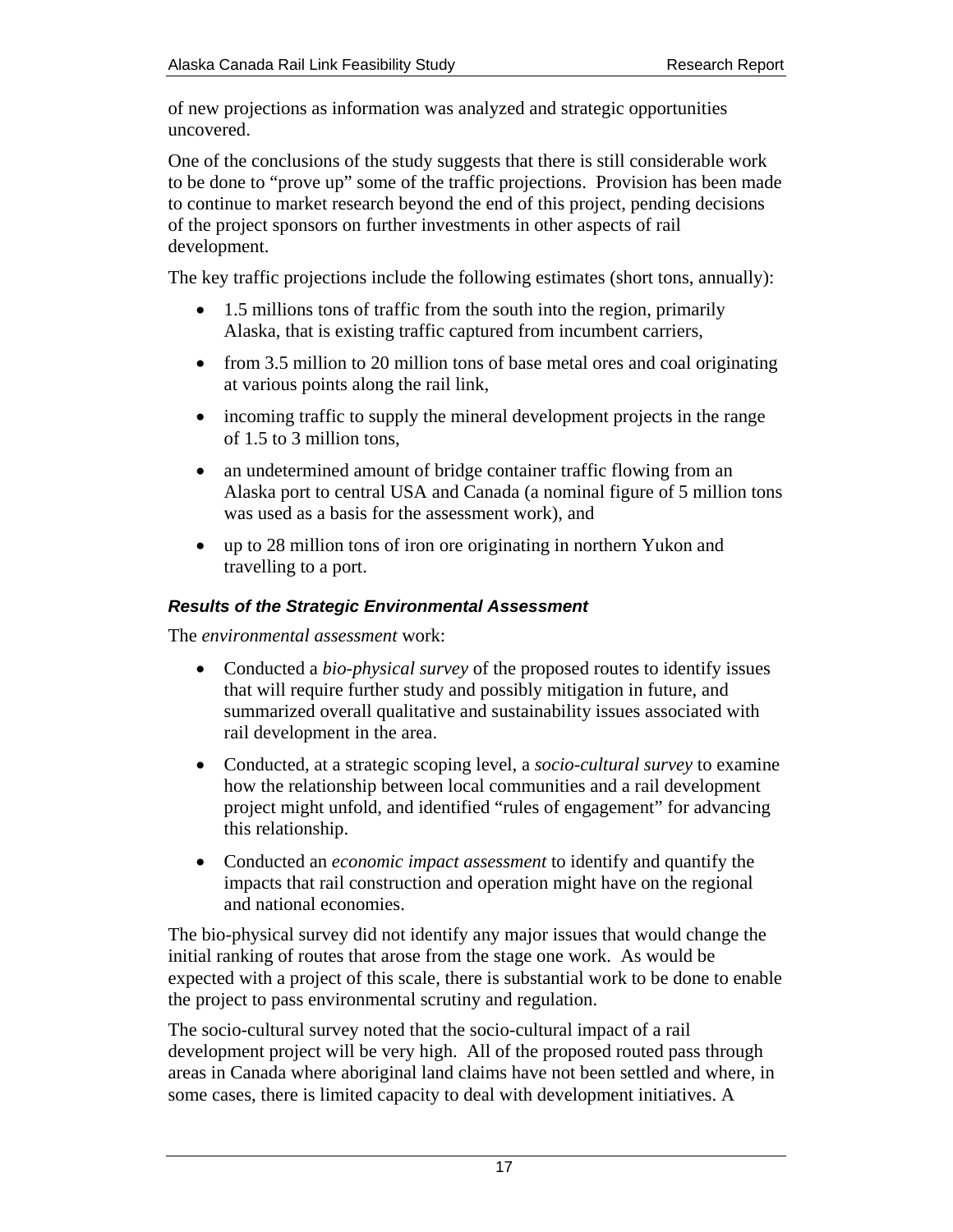<span id="page-17-0"></span>comprehensive and meaningful consultation with affected communities will be a necessary step in a complete feasibility study of rail development.

Long term economic benefits from a railway would arise from a reduction in local transportation costs to consumers and industries, displacement of highway traffic, and new tourism opportunities. As the market researchers discovered, it is difficult to quantify what a reduction in transportation costs might induce in the way of additional industrial and resource development.

The construction of the railway itself would have a major economic impact, which might be difficult to manage in today's environment of labour shortages and strained industrial capacity.

### *Results of the Business Case Analysis*

The *business case analysis*:

- Developed a financial model that aggregates all of the data collected on rail link costs and revenues,
- Interpreted the results of the modelling from economic, commercial, and financial investment perspectives and suggested ways to improve those results,
- Assessed, qualitatively and quantitatively, public interest factors that might enable governments to formulate policies to support a rail development project.

A public cost-benefit analysis identified a positive public benefit in having the rail link in place. All of the analysis indicated that government has a substantial role to play, if not in direct financing then at least in creating a favourable and encouraging environment for private interests to work in.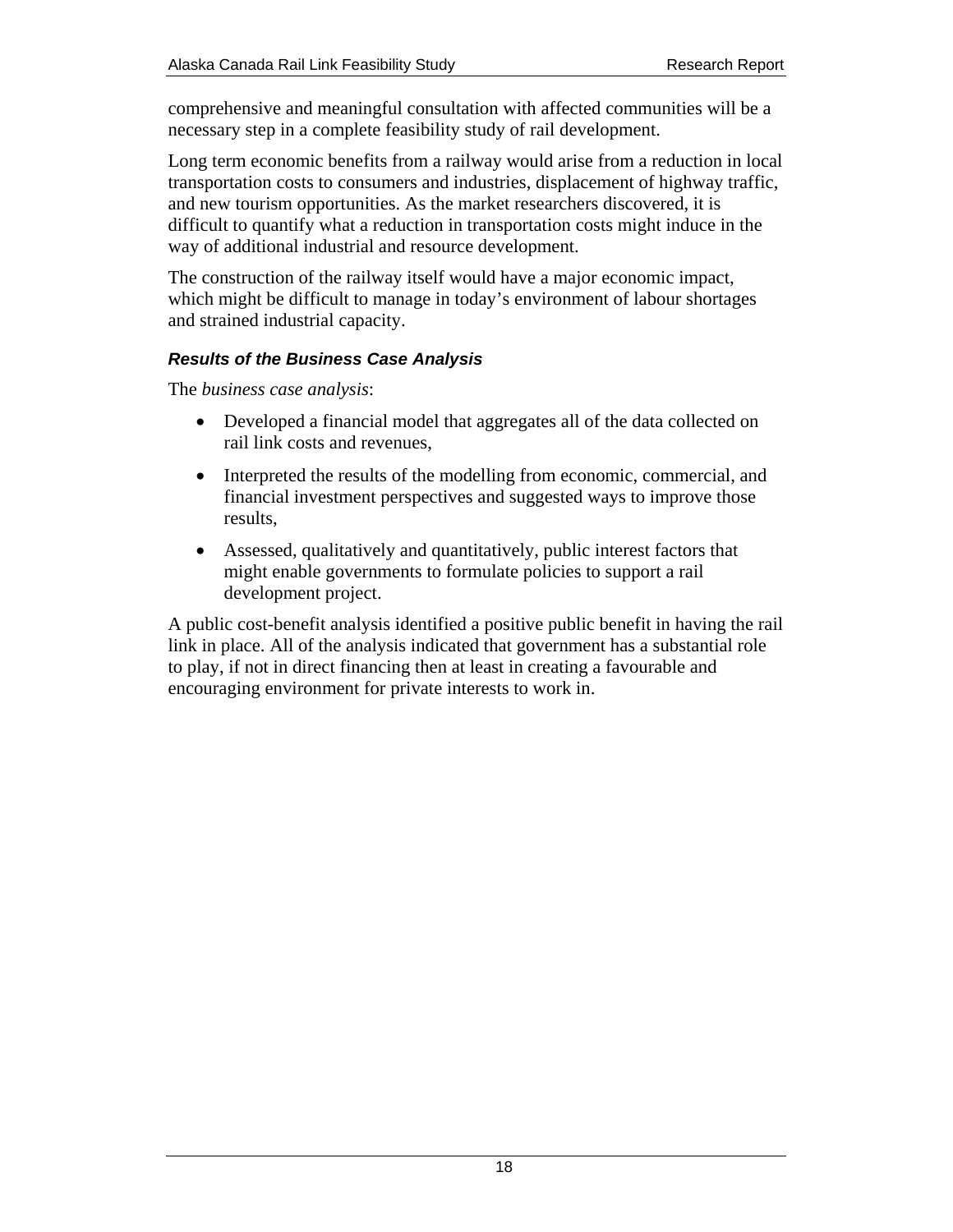# **Part 2: Market Research**

<span id="page-18-0"></span>

| QGI Consulting: Logistics Evaluation for Regional Resupply, Appendix C 27 |    |
|---------------------------------------------------------------------------|----|
| QGI Consulting: Traffic Data Development for Regional Resupply (Alaska)   |    |
| QGI Consulting: Traffic Data Development for Regional Resupply,           |    |
|                                                                           |    |
|                                                                           |    |
|                                                                           |    |
|                                                                           |    |
|                                                                           |    |
|                                                                           |    |
|                                                                           |    |
|                                                                           |    |
| Vector Research: South Klondike Highway Freight Flows 28                  |    |
|                                                                           |    |
|                                                                           |    |
|                                                                           |    |
|                                                                           |    |
|                                                                           |    |
| QGI Consulting: Logistics Evaluation Resource Projects  29                |    |
| QGI Consulting: Logistics Evaluation Resource Projects, Appendix A 29     |    |
| QGI Consulting: Traffic Data Development for Resource Projects 29         |    |
| QGI Consulting: Traffic Data Development for Resource Projects, Appendix  |    |
|                                                                           |    |
|                                                                           | 29 |
| Landspoint Consulting: Traffic Data Development and Evaluation for        |    |
|                                                                           |    |
|                                                                           |    |
| Landspoint Consulting: Mackenzie Gap Project Overview 30                  |    |
|                                                                           |    |
| Landspoint Consulting: AHP Freight Volumes Summary 30                     |    |
| Landspoint Consulting: AHP Freight Volumes - Short Tons 30                |    |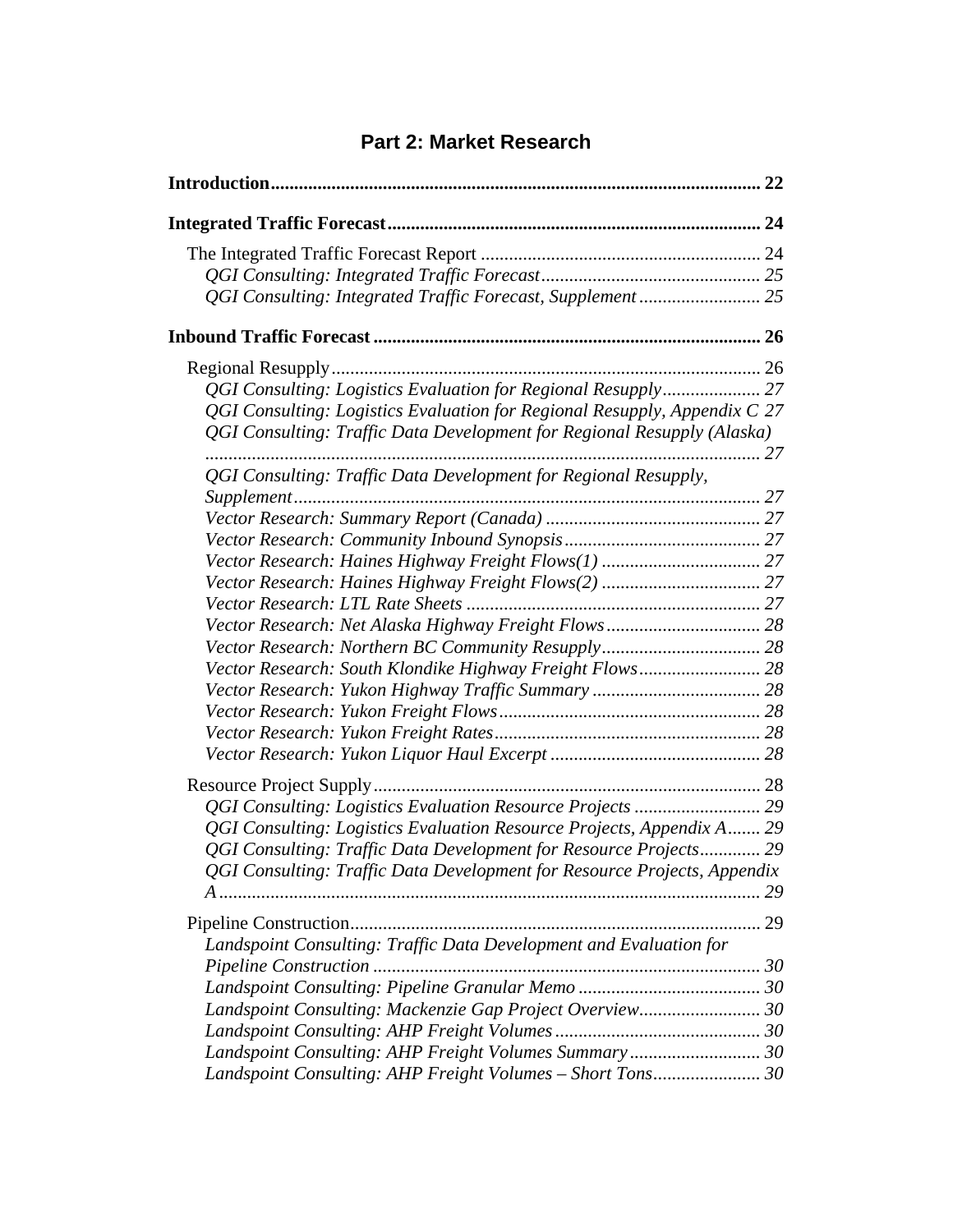| Gartner Lee: Traffic Data Development for Mineral Resources 33                                                                                                                                                                                                                                                                                                                                                                                                                                                                                                                                                                                                                                                                                                   |
|------------------------------------------------------------------------------------------------------------------------------------------------------------------------------------------------------------------------------------------------------------------------------------------------------------------------------------------------------------------------------------------------------------------------------------------------------------------------------------------------------------------------------------------------------------------------------------------------------------------------------------------------------------------------------------------------------------------------------------------------------------------|
| QGI Consulting: Logistics Evaluation for Mineral Resources 34                                                                                                                                                                                                                                                                                                                                                                                                                                                                                                                                                                                                                                                                                                    |
| Dr. Paul Metz: Energy, Minerals, and Infrastructure in Support of a<br>Dr. Paul Metz: Mineral Occurrences and Potential Sources of Freight for<br>the Alaska Railroad Extensions – Fairbanks to the Canadian Border 34<br>Dr. Paul Metz: Alaska, Yukon, and British Columbia Non-ferrous Metal and<br>Petrochemical Freight Forecasts for the Alaska Canada Rail Link (Executive<br>Appendix A Gross Metal Value of Identified Major Mineral Occurrences in<br>Appendix A Gross Metal Value of Identified Major Mineral Occurrences in<br>Appendix A Gross Metal Value of Identified Major Mineral Occurrences in<br>Lockheed Martin: Analysis of Rail Link Impact on North Slope Development,<br>Current Transportation Risks, and Shared Corridor Synergies 35 |
| Yukon Economic Development: Projected Yukon and British Columbia<br>Mining Sector Activity Arising from the Development of the Alaska-Canada                                                                                                                                                                                                                                                                                                                                                                                                                                                                                                                                                                                                                     |
| Raw Materials Group: Long Term Metal Prices and Factors Affecting Them                                                                                                                                                                                                                                                                                                                                                                                                                                                                                                                                                                                                                                                                                           |
|                                                                                                                                                                                                                                                                                                                                                                                                                                                                                                                                                                                                                                                                                                                                                                  |
| QGI Consulting: Logistics Evaluation for Forestry Resources 36<br>Vector Research: Outbound Traffic Data Development - Forestry Resources                                                                                                                                                                                                                                                                                                                                                                                                                                                                                                                                                                                                                        |
| Price Waterhouse Coopers: Economic Assessment of Forest Industry in SE                                                                                                                                                                                                                                                                                                                                                                                                                                                                                                                                                                                                                                                                                           |
| Parsons & Associates, Inc.: Tanana State Forestry Lands 36                                                                                                                                                                                                                                                                                                                                                                                                                                                                                                                                                                                                                                                                                                       |
|                                                                                                                                                                                                                                                                                                                                                                                                                                                                                                                                                                                                                                                                                                                                                                  |
|                                                                                                                                                                                                                                                                                                                                                                                                                                                                                                                                                                                                                                                                                                                                                                  |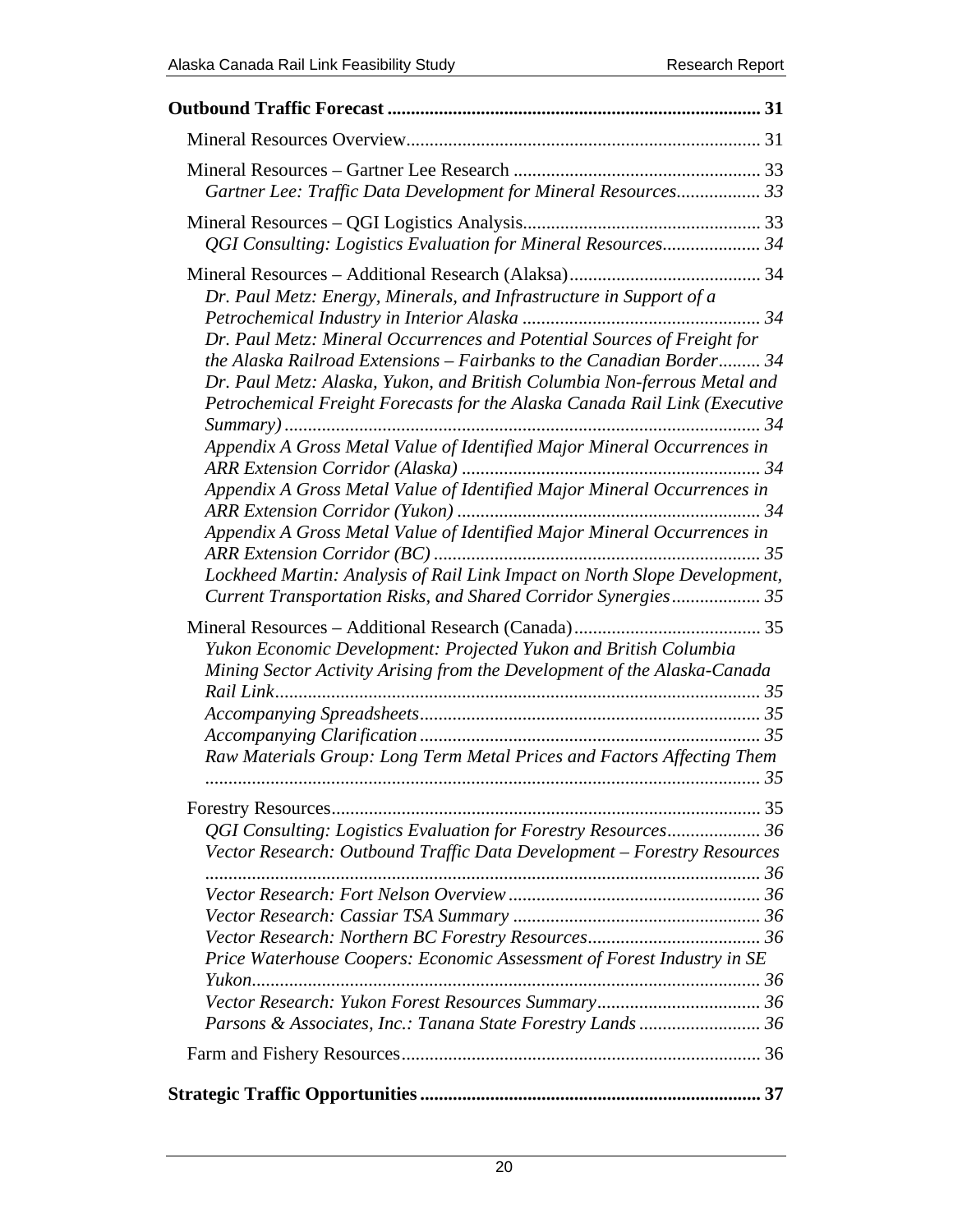| 37                                                                    |  |
|-----------------------------------------------------------------------|--|
| Boston Consulting Group: Summary of Operational Differences Between   |  |
| 37                                                                    |  |
| GHK International (Canada): Pacific Rim Trade Corridor Study 37       |  |
|                                                                       |  |
| Boston Consulting Group: Assessing Demand for Expanding Port in       |  |
|                                                                       |  |
| Boston Consulting Group: Comments on Review of GHK Report  38         |  |
|                                                                       |  |
| 38                                                                    |  |
| Klugherz & Associates: Traffic Data Development for Tourism/Passenger |  |
|                                                                       |  |
|                                                                       |  |
|                                                                       |  |
|                                                                       |  |
| Klugherz & Associates: Traffic Data Development for Tourism/Passenger |  |
| 38                                                                    |  |
| Klugherz & Associates: Tourism/Passenger Travel - Draft Results 38    |  |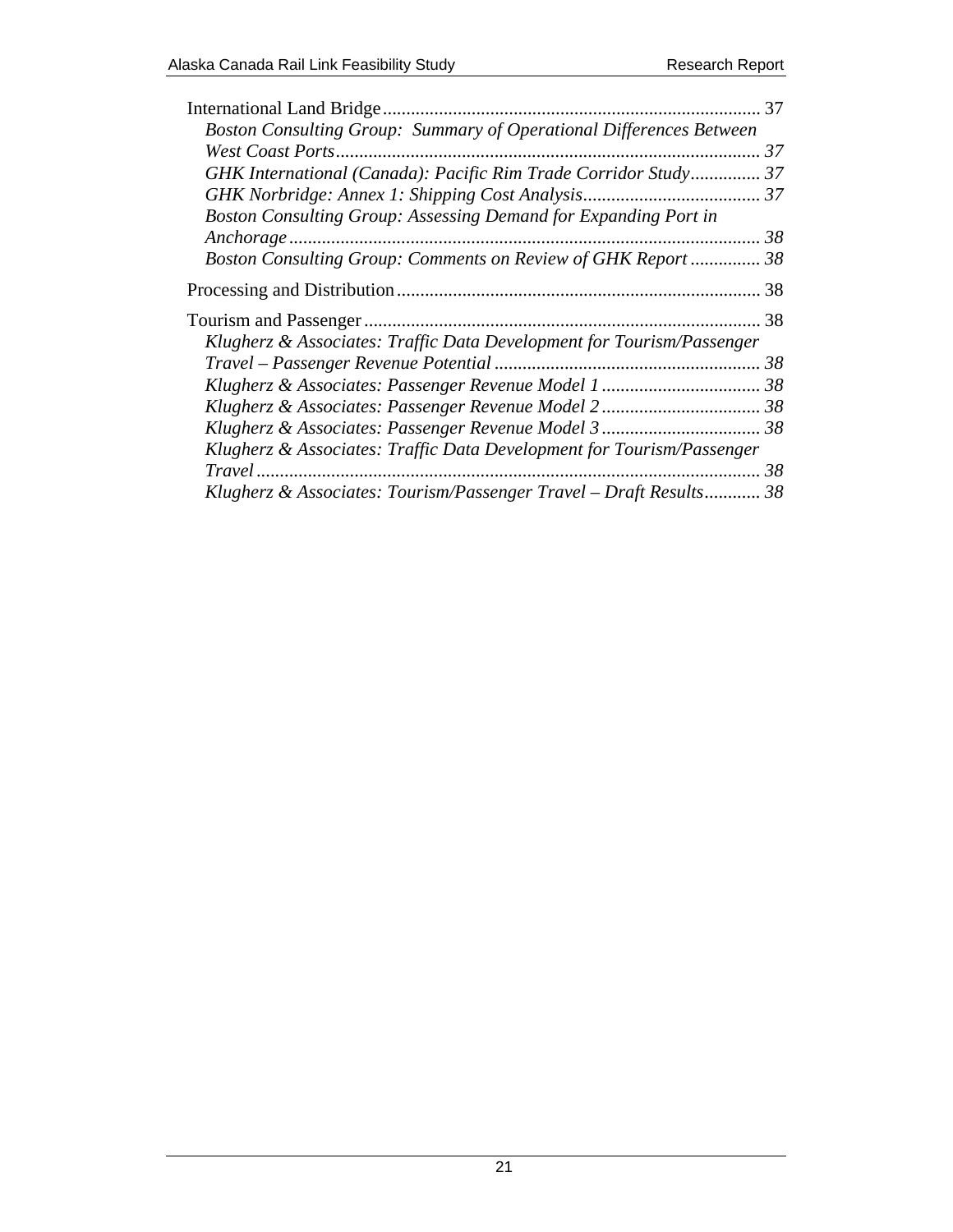# <span id="page-21-0"></span>**Introduction**

The purpose of the market research was to forecast the amount of traffic and revenue that might accrue to a railway operating on any of several routes running through BC, Yukon, and Alaska.

The results of the market research, which are reported here, are intended to be used as a source for further economic analyses of the rail project in the present study and in future studies. For that reason, the market research data is accompanied by explanations of its sources, limitations, assumptions, and initial conclusions. Future users can thereby knowledgably interpret, adapt, and enhance the data to suit their requirements.

The fact that the investment planning horizon for a railroad is 30-50 years presents special challenges to a market research. In particular:

- It is necessary not only to look at existing traffic in the region, but also to try to forecast what impact the improved transportation infrastructure would have on the economy of the region, and in turn, what impact that would have on railway traffic.
- The world economy and the patterns of demand for resources and transportation have changed drastically since 2000. There are clearly both risks and opportunities in the next 30-50 years.

Potential traffic was forecast in three categories:

- *terminating traffic,* which is inbound consumer and industrial goods that are regularly shipped into the region, including shipments relating to pipeline and resource industry construction and operation,
- *originating traffic,* which is primarily the outbound products of the resource industry being shipped to export, and
- *overhead traffic,* which is traffic that neither originates nor terminates in the region, but might use a rail link to pass through the region.

Each of the categories was further broken down and organized around several potential sources of traffic. This breakdown enabled the work to be assigned to specialists most qualified to examine world markets, potential production, and transportation logistics in each market area. This breakdown is shown in the diagram on the next page.

The products of the work are presented in four sections following: an integrated analysis followed by a detailed forecast of each of the three traffic categories.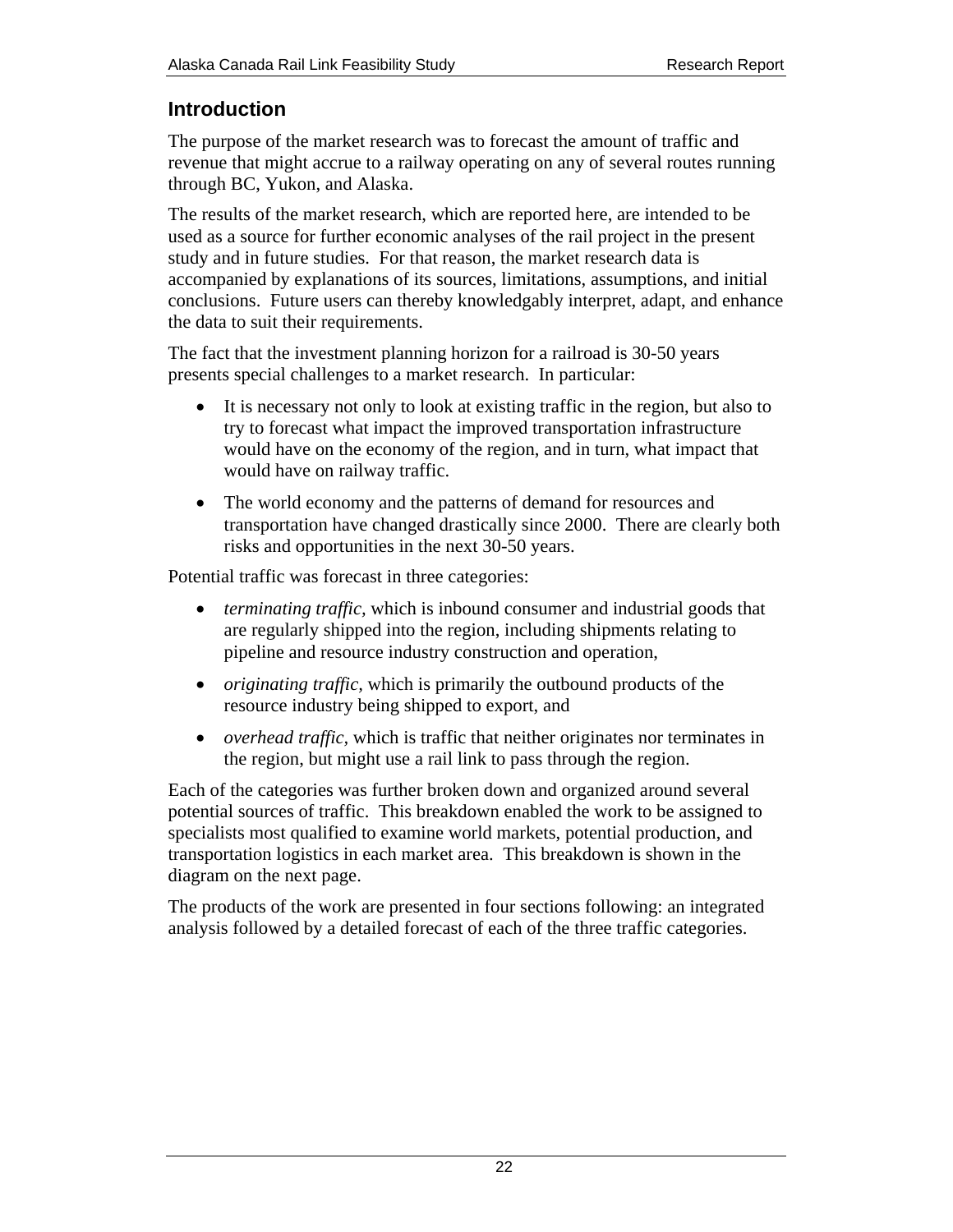

## **Market Research Work Breakdown**

In each traffic category, the work was broken down into three steps: data development, logistics evaluation, and development of revenue forecasts. The codes shown on the chart are used in the consultants' reports to refer to this work plan.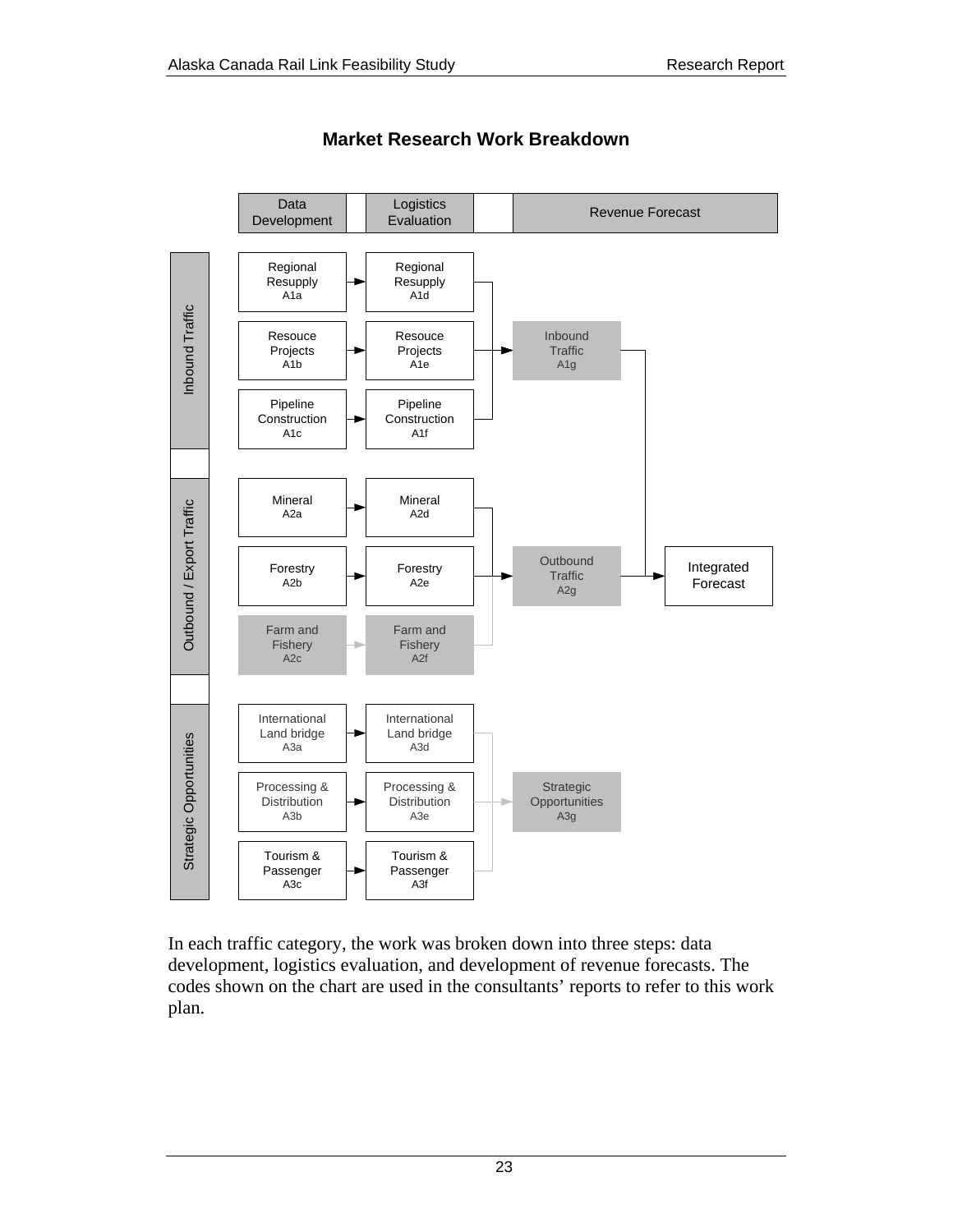# <span id="page-23-0"></span>**Integrated Traffic Forecast**

In the original project plan, all of the market research was to be rolled up into one integrated forecast of traffic and revenue. As the project unfolded, some of the market research was expanded and was ongoing throughout the project. The integrated traffic forecast report described here was produced at a point where the basic market research was completed, but work was still in progress on some strategic opportunities.

Subsequent market research which is not included in this integrated traffic forecast involved re-examination of the projected mineral traffic, a look at forestry and other resource-based traffic, passenger traffic, and an examination of the potential for land bridge container traffic flowing southward. Individual reports on these topics are included in the *Outbound Traffic* and *Strategic Traffic Opportunities* sections of this Market Research section.

### *The Integrated Traffic Forecast Report*

This report was prepared by QGI Consulting after some conclusions had been reached about the relative values of the rail routes, so it is based on the single working route scenario outlined in the introduction to this report.

Reasonable, and generally conservative, choices were made to come up with the conclusions in this report. The consultant' report contains full coverage of the assumptions and risks associated with this analysis.

This market projection was done year by year over 30 years, starting with the first year of revenue operations. Over the 30 years, it was assumed that:

- Alaska Highway and Mackenzie pipeline construction traffic all occurs in the first two years of revenue operations, with demobilization in the third.
- Resource industry traffic grows to a peak by year 5, and 10 years later starts dropping off. The projection is a mid-range projection selected from a number of mineral traffic projections that were made elsewhere in the study. Refer to the section on mineral export traffic for more information.
- Other inbound resupply traffic (referred to as "bridge" traffic in this consultant's report) grows quickly to a peak and then remains a steady level throughout the forecast period

Over the full 30 year period, it is projected that the railway will carry 174 million tons of freight for a total revenue of \$5.5 billion. The following table shows the figures for a representative year from the analysis.

| <b>Type of Traffic</b>         | Tons      | $\frac{0}{0}$ | <b>Revenue</b> | %   |
|--------------------------------|-----------|---------------|----------------|-----|
| Pipline construction           |           | 0%            |                | 0%  |
| Resource industry (in and out) | 7,141,693 | 82%           | 123,371,849    | 51% |
| Other Inbound resupply         | 1.577.071 | 18%           | 116,648,347    | 49% |
| Total                          | 8,718,764 |               | 240,020,196    |     |

Pipeline traffic does not appear in the representative year because it occurs only in the first 2 years of operation, at about 1.1 million tons per year.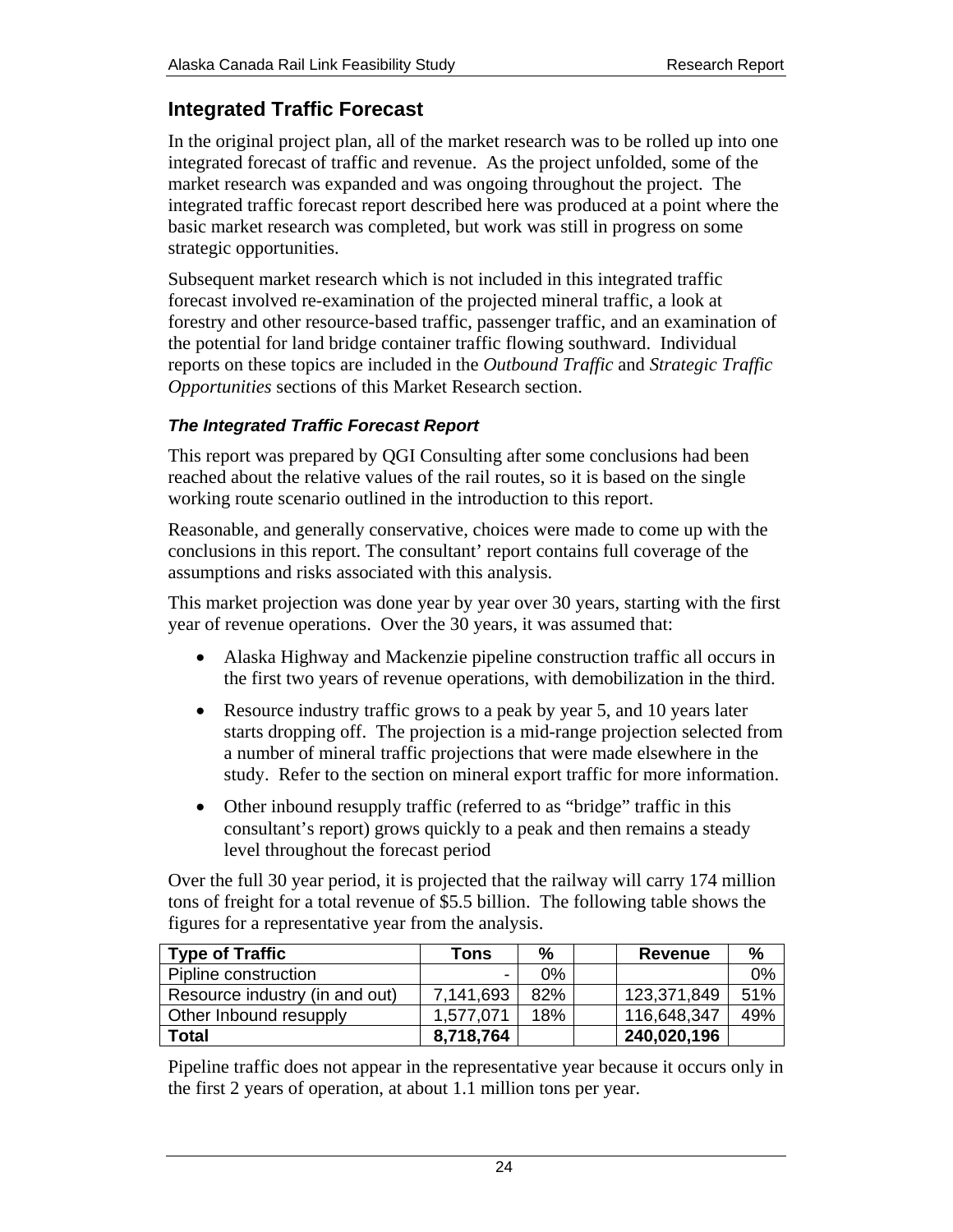<span id="page-24-0"></span>This amount of traffic approaches the 10 million revenue ton design limit that was used as the basis for the technical analysis.

This table shows the relationship between incoming and outgoing traffic over the whole 30 years:

|               | Tons        | $\%$ | Revenue       | %   |
|---------------|-------------|------|---------------|-----|
| Inbound       | 85,478,478  | 49%  | 3,731,310,622 | 68% |
| Outbound      | 87,881,507  | 151% | 1,771,582,881 | 32% |
| 30 year total | 173,359,985 |      | 5,502,893,503 |     |

The reasons for the lower revenue from the outbound traffic are:

- The inbound traffic is characterized as high value intermodal traffic that travels the whole length of the rail link, and
- The outbound traffic is characterized as low value mineral concentrates that travels from a mine site to the nearest port.

### *Read the Report*

### **Summary Report (Work Packages A1g A2g)**

*[QGI Consulting: Integrated Traffic Forecast](http://assets.yukonarchives.ca/PAM_2006_0473.pdf)* (34 page report)

*[QGI Consulting: Integrated Traffic Forecast, Supplement](http://assets.yukonarchives.ca/PAM_2006_0473x.xlsx)*  (11 spreadsheets)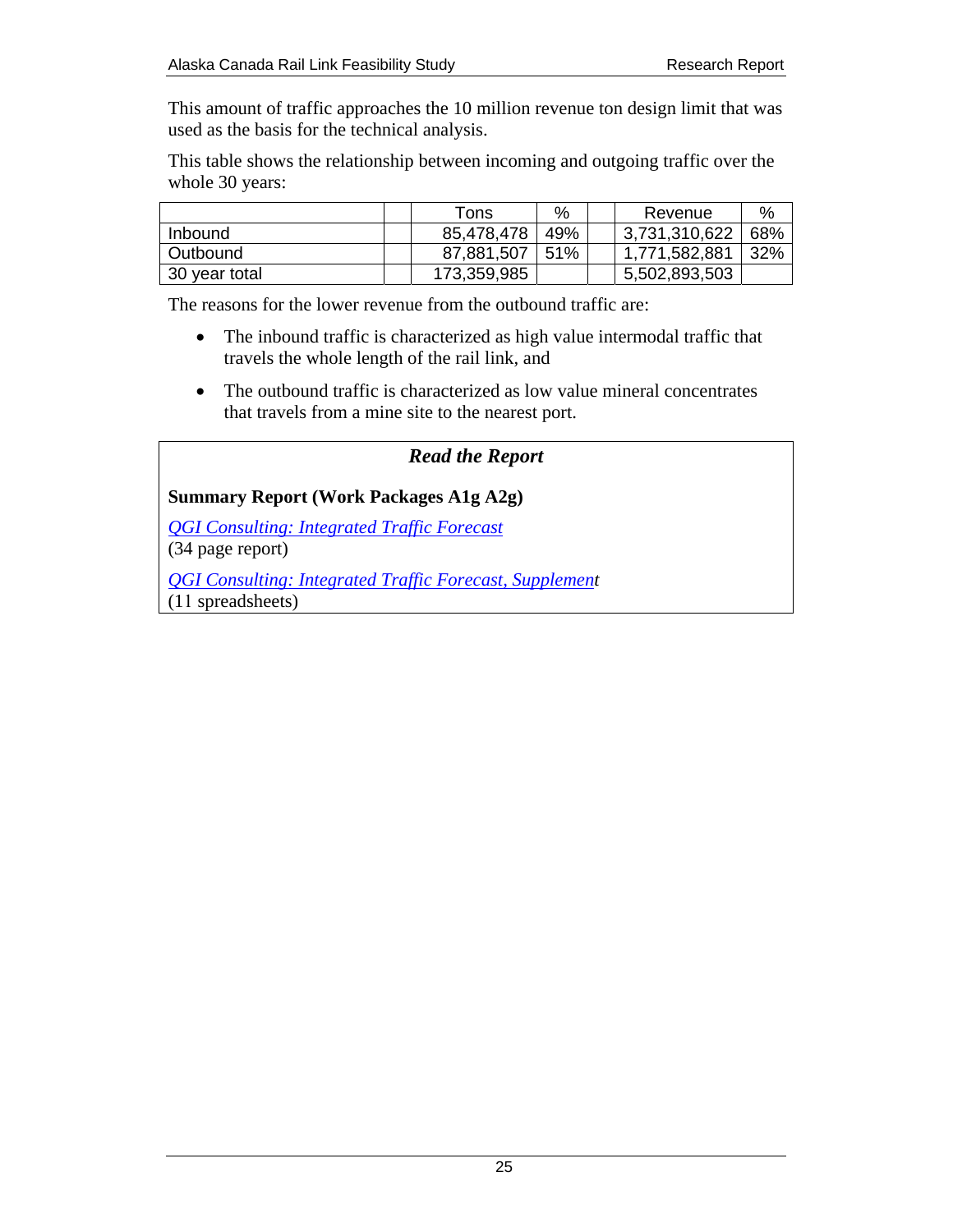# <span id="page-25-0"></span>**Inbound Traffic Forecast**

In this part of the project, rail traffic and revenue forecasts were developed for traffic coming into Alaska, Yukon and Northern B.C. from outside the region. This work included determining what rail rates would be required for competitive cost positioning.

The work was divided into three work packages so that consultants with appropriate knowledge could be assigned to the research:

- Regional Resupply: covers inbound traffic from the lower 48 states and Canada to Alaska, Yukon and Northern BC. This includes construction materials, consumer goods, repair parts, equipment, vehicles, food, and fuel.
- Resource Projects: includes inbound supply to mining and oil and gas developments for construction and operations.
- Pipeline Construction: includes inbound transport of pipe, fuel, and equipment in support of the construction of proposed northern gas pipelines in Alaska and Canada. Outbound demobilization traffic was included in this package.

| Category                     | Tons       | $\%$ | Revenue       | %   |
|------------------------------|------------|------|---------------|-----|
| <b>Regional Resupply</b>     | 44,157,991 | 52%  | 3,266,153,717 | 88% |
| <b>Resource Projects</b>     | 39,414,087 | 46%  | 425,840,337   | 11% |
| <b>Pipeline Construction</b> | 1,906,400  | 2%   | 39,316,568    | 1%  |
| 30 year total                | 85,478,478 |      | 3,731,310,622 |     |

This table shows the relative importance of each category over 30 years:

These figures are taken from the integrated forecast, above. Where they differ from the category-specific forecasts below, this is explained below.

The following sections of the report cover these three categories in turn. For each category there is a logistics evaluation report that summarizes all of the findings in the category, plus multiple supplementary reports detailing the research findings that preceded the evaluation in each of the areas. All of the inbound traffic forecasts are included in the integrated traffic forecast that was presented in the previous section.

# *Regional Resupply*

In this work package, existing inbound traffic was analyzed to determine what part of that traffic could move by rail, and what sort of revenue it would generate for the railway.

The analysis is straightforward as far as it involves existing traffic. The main challenge is to predict what the competitive response of the incumbent carriers would be in the face of rail competition, and what portion of the traffic could be captured by a railway, at what rates. The fact that only 4 carriers handle 90% of the existing traffic increases the risk of a competitive response.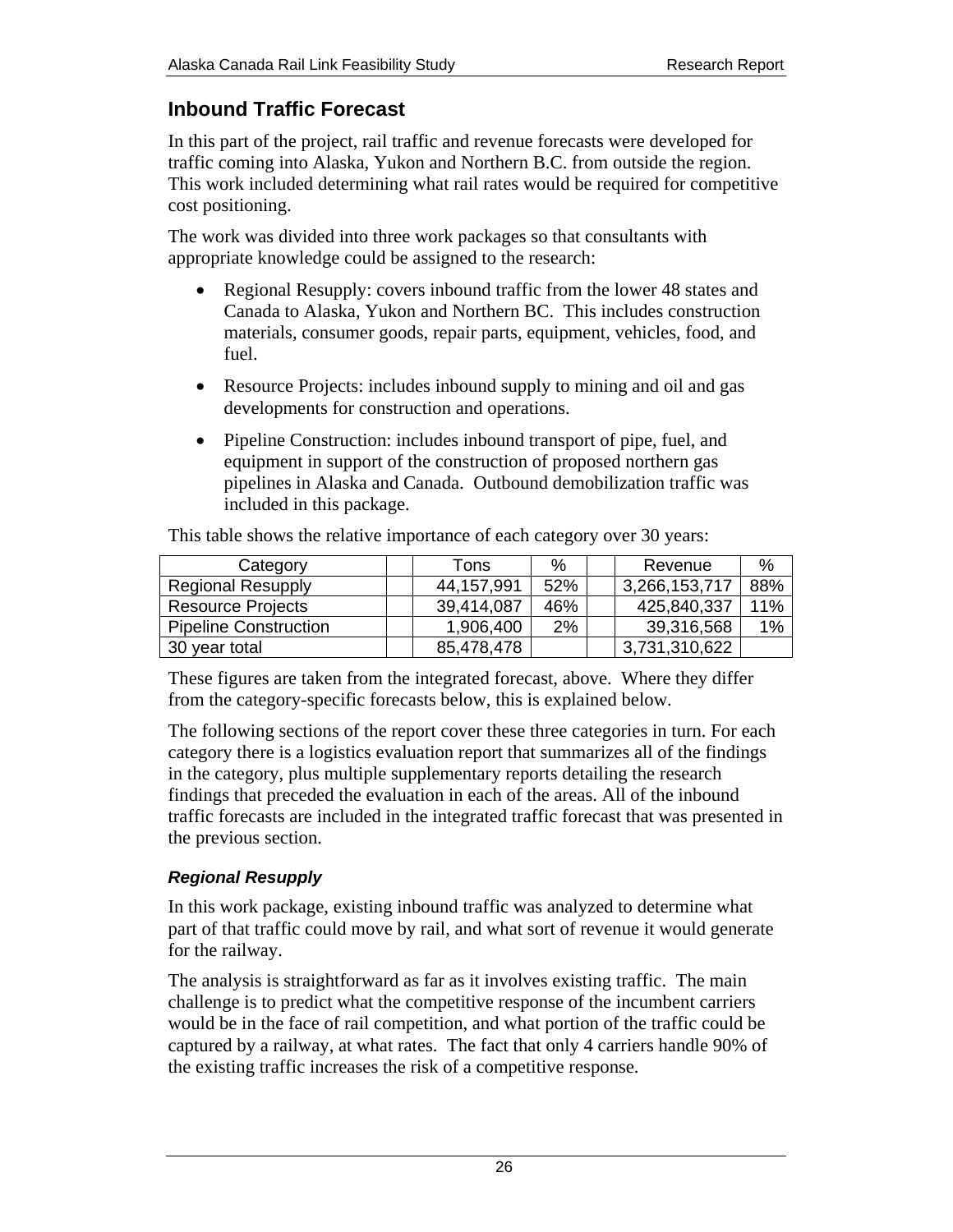|                        | <b>Total Tons</b> | <b>Conducive to Rail</b> |
|------------------------|-------------------|--------------------------|
| Port of Anchorage      | 3,247,613         | 1,587,861                |
| Rail Barge (Anchorage) | 309,246           | 309,246                  |
| <b>SE Alaska Ports</b> | 360,000           | 360,000                  |
| Highway - Alaska       | 117,715           | 117,175                  |
| Highway - Yukon        | 55,193            | 55,193                   |
| Total                  | 4,089,786         | 2,430,016                |

<span id="page-26-0"></span>There is presently about 4.1 million tons per year moving into the region, of which about 2.4 million tons is conducive to rail transportation:

The analysis concludes that rail could capture all the truck traffic, but only a portion of the marine traffic. This report estimated that 2.2 million tons could be captured for annual revenue of \$201 million. The capture ratio was reduced in the integrated traffic forecast to produce a more conservative peak figure of 1.6 million ton and \$116 million annually, after a start up period.

The traffic is not particularly sensitive to the route of the railway, because the travel distances are roughly the same over all routes.

| <b>Read the Reports</b>                                                                                      |
|--------------------------------------------------------------------------------------------------------------|
| <b>Summary Report (Work Package A1d)</b>                                                                     |
| <b>QGI Consulting: Logistics Evaluation for Regional Resupply</b><br>$(40$ page report)                      |
| <u> OGI Consulting: Logistics Evaluation for Regional Resupply, Appendix C</u><br>(17 spreadsheets)          |
| Data Development Reports (Work Package A1a)                                                                  |
| <b>QGI Consulting: Traffic Data Development for Regional Resupply (Alaska)</b><br>$(16 \text{ page report})$ |
| <b>OGI Consulting: Traffic Data Development for Regional Resupply, Supplement</b><br>(7 spreadsheets)        |
| <b>Vector Research: Summary Report (Canada)</b><br>(9 page report)                                           |
| <b>Vector Research: Community Inbound Synopsis</b><br>(1 spreadsheet)                                        |
| <b>Vector Research: Haines Highway Freight Flows(1)</b><br>(8 page report)                                   |
| <b>Vector Research: Haines Highway Freight Flows(2)</b><br>(3 spreadsheets)                                  |
| <b>Vector Research: LTL Rate Sheets</b><br>$(3 \text{ pages})$                                               |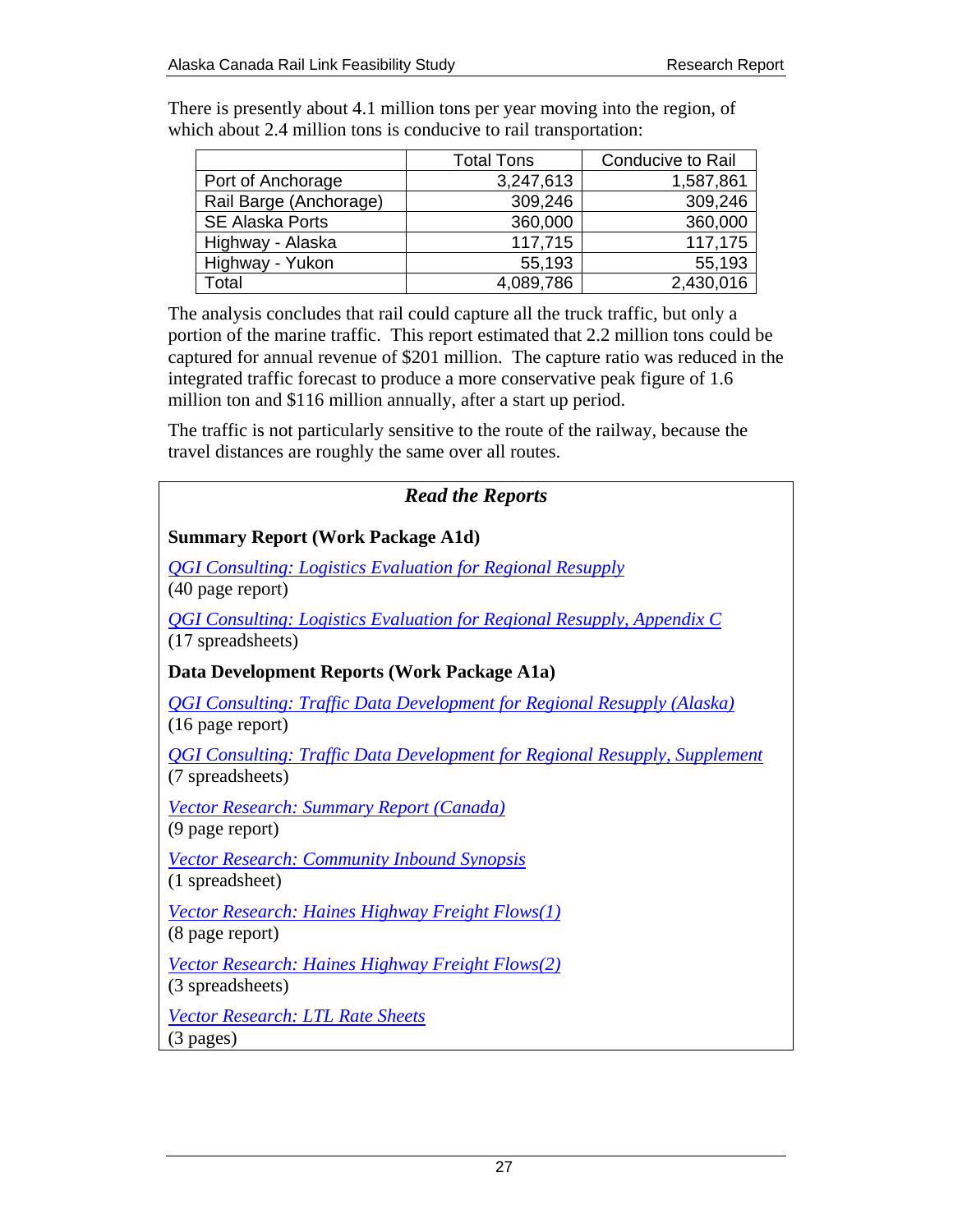<span id="page-27-0"></span>

| <b>Read the Reports (continued)</b>                                              |
|----------------------------------------------------------------------------------|
| Vector Research: Net Alaska Highway Freight Flows<br>(13 spreadsheets)           |
| <b>Vector Research: Northern BC Community Resupply</b><br>(2 spreadsheets)       |
| <u>Vector Research: South Klondike Highway Freight Flows</u><br>(6 spreadsheets) |
| Vector Research: Yukon Highway Traffic Summary<br>(1 spreadsheet)                |
| <u>Vector Research: Yukon Freight Flows</u><br>(4 pages - maps)                  |
| Vector Research: Yukon Freight Rates<br>(1 spreadsheet)                          |
| <b>Vector Research: Yukon Liquor Haul Excerpt</b><br>$(2 \text{ pages})$         |

# *Resource Project Supply*

This work package developed forecasts of traffic flow and revenue streams for incoming supplies to the resource industry. It looked at prospective mineral and oil and gas developments, and what these developments would require in the way of incoming freight for construction and operations. Only the one working route scenario was used in this work, based on work that had already been done on projecting the mineral export traffic.

This work involved, first of all, determining what mines would be developed and when. This work on projecting mining activity is reported in the next section on Outbound Traffic. In that section, there are several different projections for mineral traffic. For the present logistics report, QGI used the mineral traffic projections that were contained in the integrated traffic forecast.

The consultant was unable to identify any oil and gas development that would benefit from the railway.

The final projection for a 30 year life cycle was a total of 39 million tons and \$425 million in revenue. In peak years, the annual traffic would be 1.8 million tons and \$21 million in revenue.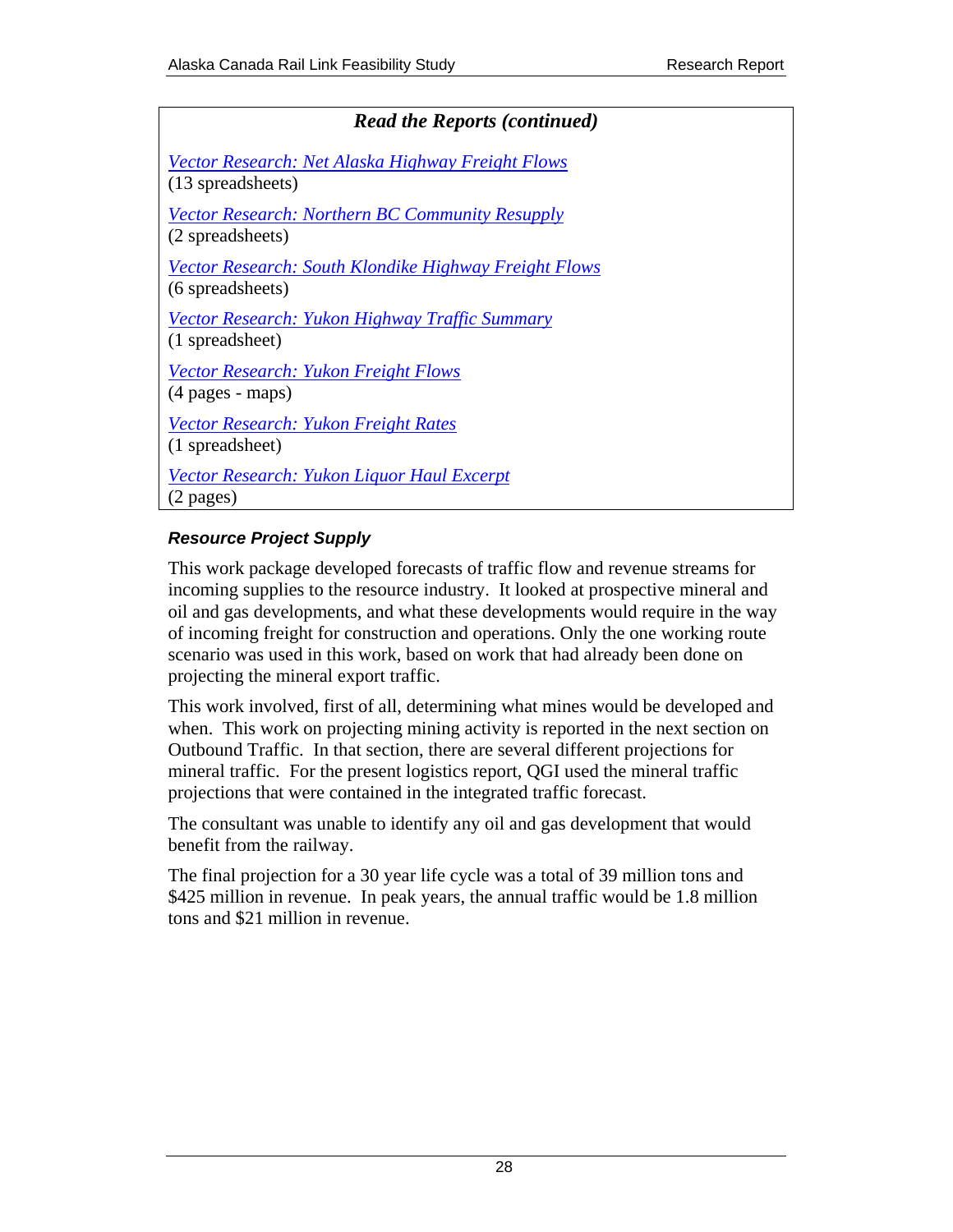# *Read the Reports*

## <span id="page-28-0"></span>**Summary Report (Work Package A1e)**

*[QGI Consulting: Logistics Evaluation Resource Projects](http://assets.yukonarchives.ca/PAM_2006_0469.pdf)* (17 page report)

*[QGI Consulting: Logistics Evaluation Resource Projects, Appendix A](http://assets.yukonarchives.ca/PAM_2006_0469x.xlsx)* (3 spreadsheets)

### **Data Development Reports (Work Package A1b)**

*[QGI Consulting: Traffic Data Development for Resource Projects](http://assets.yukonarchives.ca/PAM_2006_0454.pdf)* (20 page report)

*[QGI Consulting: Traffic Data Development for Resource Projects, Appendix A](http://assets.yukonarchives.ca/PAM_2006_0454x.xlsx)* (7 spreadsheets)

### *Pipeline Construction*

This work package developed forecasts of traffic flow and revenue streams for incoming material to two pipeline construction projects. The two projects are the Alaska Highway gas pipeline and the Mackenzie Valley gas pipeline. It looked at what these developments would require in the way of incoming pipe, fuel and equipment for construction, as well as demobilization after construction. Two route scenarios were used in this work, the one described earlier in this report that is expected to maximize total rail revenue, and another that maximizes revenue from pipeline traffic.

With a good understanding of pipeline construction logistics, this work was fairly straightforward, but limited by current knowledge about when these projects might occur, and when that would be in relation to a rail project.

|                                       | Inbound and Outbound Revenue \$USD |           |            |  |  |
|---------------------------------------|------------------------------------|-----------|------------|--|--|
| Route scenario                        | Alaska                             | Mackenzie | Total      |  |  |
|                                       | Pipeline                           | Pipeline  |            |  |  |
| For the route scenario that produces  | 40,750,230                         | 8,951,862 | 49,702,092 |  |  |
| the most overall revenue for the rail |                                    |           |            |  |  |
| For the route scenario that produces  | 75,496,210                         | 6,172,849 | 81,669,059 |  |  |
| the most pipeline traffic revenue     |                                    |           |            |  |  |

The final pipeline rail traffic projection over a 3 year period was:

The above figures include revenue from outbound demobilization activity.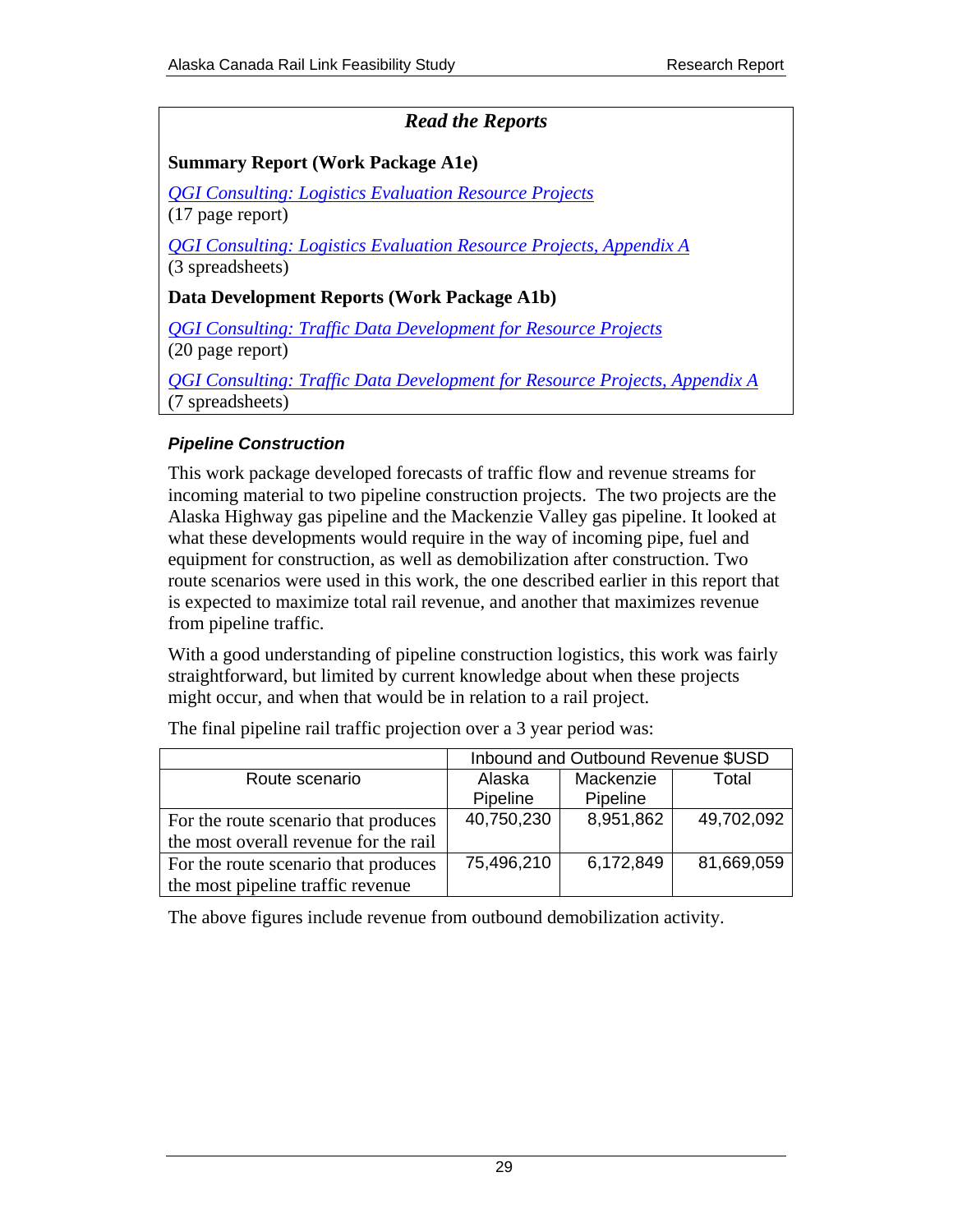# *Read the Reports*

## <span id="page-29-0"></span>**Summary Report (Work Package A1f)**

*[Landspoint Consulting: Traffic Data Development and Evaluation for Pipeline](http://assets.yukonarchives.ca/PAM_2005_0206.pdf) Construction* (48 page report, commissioned by UAF)

**Data Development Reports (Work Package A1c)** 

*Landspoint Consulting: [Pipeline Granular Mem](http://assets.yukonarchives.ca/PAM_2005_0341.pdf)o*

(2 page memo)

*[Landspoint Consulting: Mackenzie Gap Project Overview](http://assets.yukonarchives.ca/PAM_2006_0536.pdf)* (6 page report)

*[Landspoint Consulting: AHP Freight Volumes](http://assets.yukonarchives.ca/PAM_2006_0532.pdf)* (3 spreadsheets)

*[Landspoint Consulting: AHP Freight Volumes Summary](http://assets.yukonarchives.ca/PAM_2006_0533.pdf)*

(1 spreadsheet)

*[Landspoint Consulting: AHP Freight Volumes – Short Tons](http://assets.yukonarchives.ca/PAM_2005_0206x.xlsx)* (3 spreadsheets)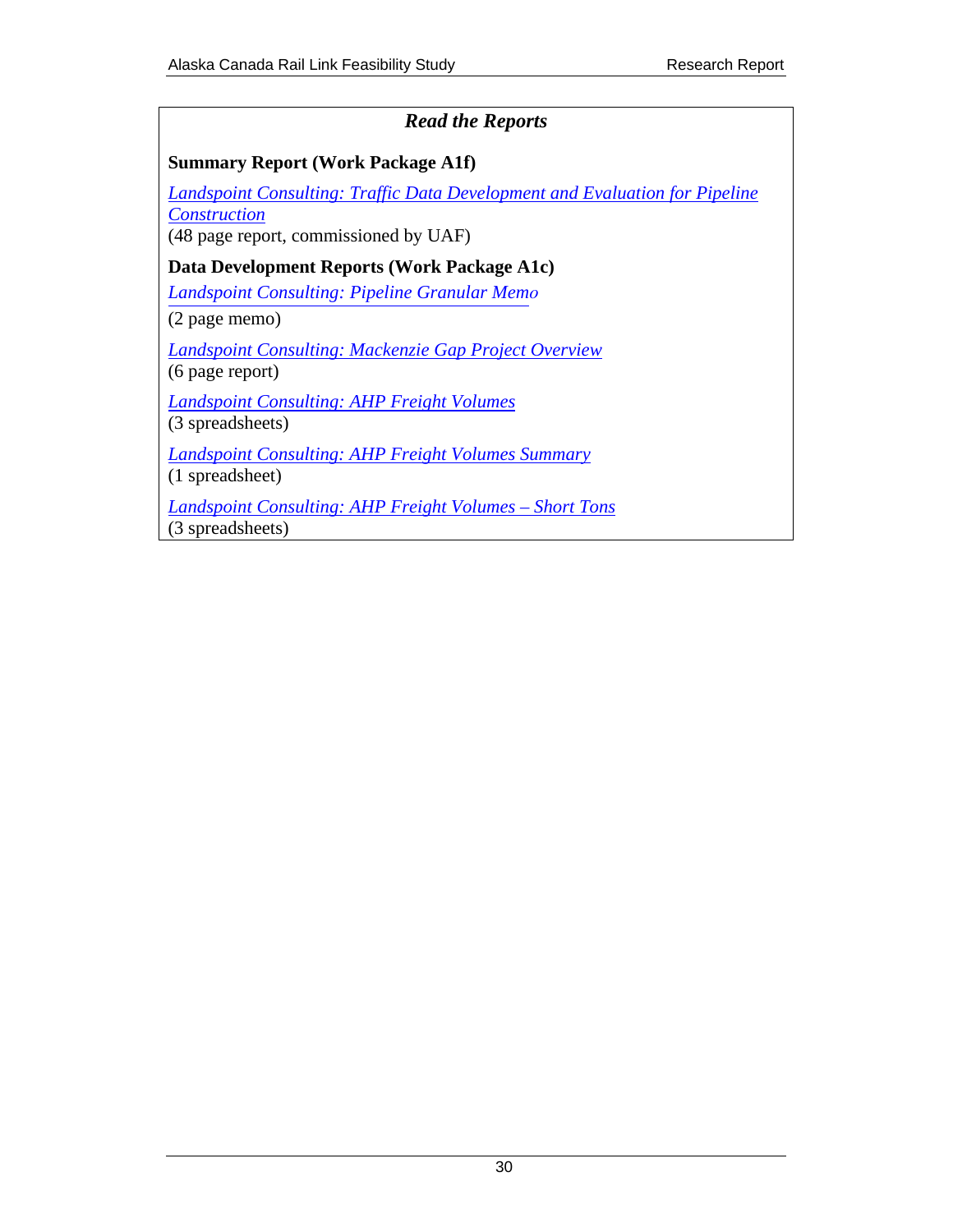# <span id="page-30-0"></span>**Outbound Traffic Forecast**

In this part of the project, rail traffic and revenue forecasts were to be developed for three categories of traffic originating in the Alaska, Yukon, and Northern B. C. region. The work included determining rail rates required for competitive cost positioning.

The work was divided into three work packages so that consultants with appropriate knowledge and skills could be assigned to the research:

- Mineral Resources: examined prospective mine sites, recoverable reserve bases, and corresponding outbound traffic volumes and market destinations for potential exports of base metal concentrates, iron ore, and coal.
- Forestry Resources: examined prospective production areas, traffic volumes and market destinations for forest products in the region.
- Farm/Fishery Resources: considered whether there was any potential for export traffic in farm and fishery production.

Work on the farm/fishery resource was deferred because it was judged that this area would not have a significant impact on the results of the feasibility study at this time.

# *Mineral Resources Overview*

The purpose of this work was to develop volume and revenue projections for mineral resource traffic originating within the study region that may be shipped by rail.

Work on the mineral resource traffic was originally planned to be done in two parts:

- Gartner Lee was engaged to do a detailed analysis of prospective mineral properties in the region and project economic levels of shipments for the rail link, and
- QGI Consulting was engaged to do a logistics analysis on the mineral traffic and determine what revenue might accrue to the rail link.

This work involved projecting traffic that does not presently exist. Very little of this traffic would currently be viable without improved transportation infrastructure. Furthermore, viability of individual projects and the revenue that would accrue to a railway would be very dependent on future market conditions for the various minerals.

In the course of the project, several methodologies on how to make these projections were developed and reported. Consequently, there are several different projections for mineral traffic. A choice from among these was made by the financial and economic consultants that did the integration work later in the project.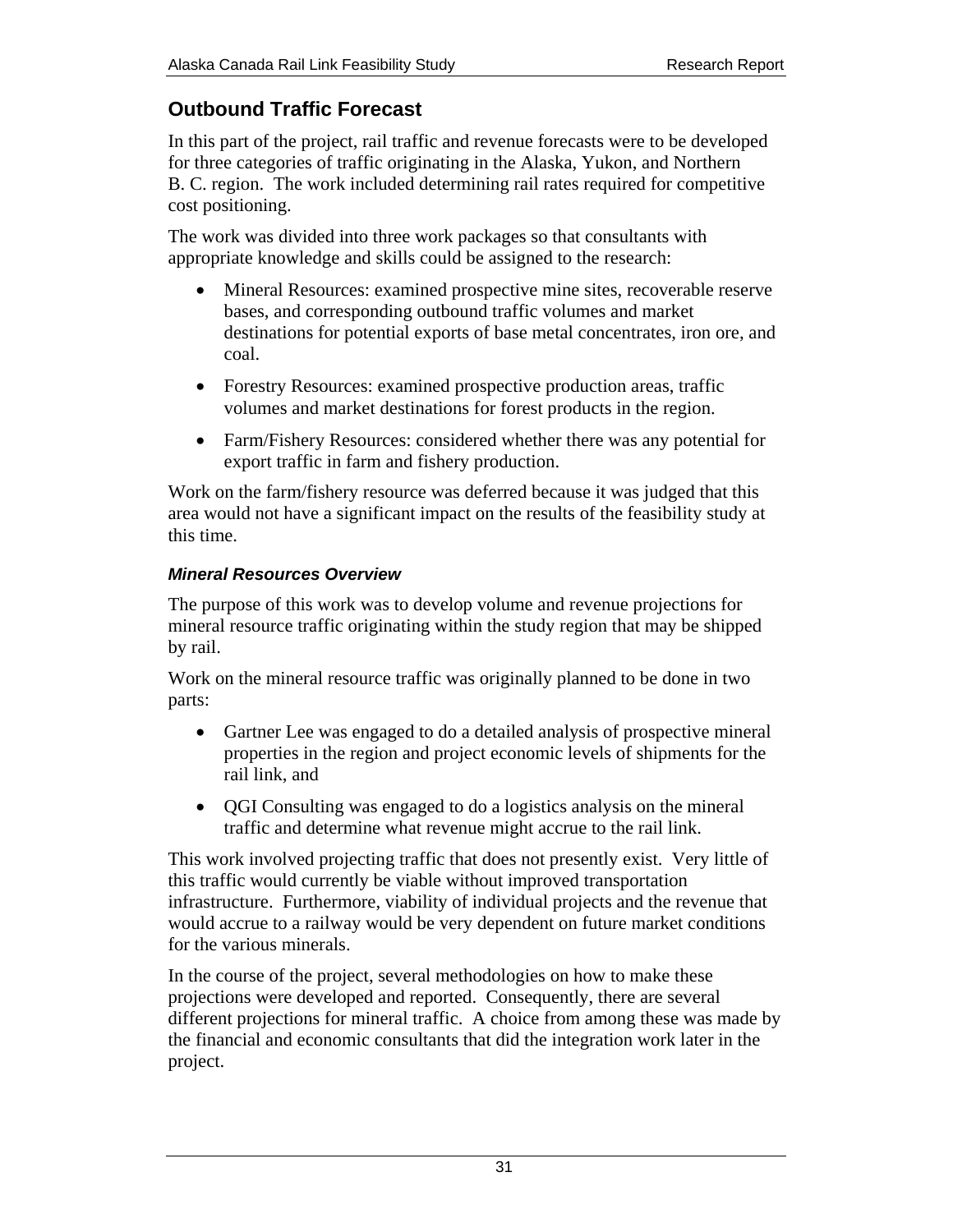Most of the research was based on the original data that Gartner Lee collected, but different consultants used different methods for determining the market viability of the mineral deposits. Some of the work went beyond Gartner Lee's inventory and looked at more extensive inventories of mineral deposits.

The mineral projections ultimately can be put into four groups:

- Group I: Mineral deposits in Gartner Lee's inventory that are likely to be developed within 20 years whether or not a rail link is constructed (base metals and coal).
- Group II: Mineral volumes from deposits in Gartner Lee's inventory that are likely to be shipped by rail within 20-30 years in the presence of a railway (base metals and coal). This projection includes the Group I deposits.
- Group III: Mineral volumes from deposits in Gartner Lee's inventory that are likely to become viable in a longer term scenario (coal and iron ore). These shipments are not includes in any other group.
- Group IV: Mineral volumes that might be shipped in a 50 year scenario, based on a probabilistic assessment of a more extensive inventory of mineral deposits and other factors (base metals). These shipments are not included in any other group.

There are multiple projections within each of these groups because different researchers used different assumptions about how the market will unfold to make deposits viable, when each deposit would be developed, and how long it would be shipping. The University of Alaska produced an additional probabilistic projection that encompasses the base metal shipments in all the above definitions.

|                     | <b>Base Metals</b> | Coal   | <b>Iron Ore</b> | <b>Annual Total</b> |
|---------------------|--------------------|--------|-----------------|---------------------|
| <b>Group I</b>      | 1,300              | 1,400  |                 | 2,700               |
| without rail        |                    |        |                 |                     |
| <b>Group II</b>     | 1,800              | 11,800 |                 | 13,600              |
| first $20-30$ yr    |                    |        |                 |                     |
| <b>Group III/IV</b> | 2,500              |        | 23,000          | 25,500              |
| After 20-30 yr      |                    |        |                 |                     |

Representative figures from these projections are expressed in this table in thousands of short tons annually, in a representative year:

There is a high level of interest in this work because of the importance of this traffic to a potential railway, because of the Asian concern for supply in mineral commodities, and because of the impacts that mineral development could have on the overall economy of the region. There will be ongoing research and analysis to fix the potential for mineral exports for rail traffic. To facilitate this on-going research, a computer data base with all of the analysis to date has been transferred to Yukon Economic Development so that they can modify the projections and rerun some of the integrated analysis based on evolving projections.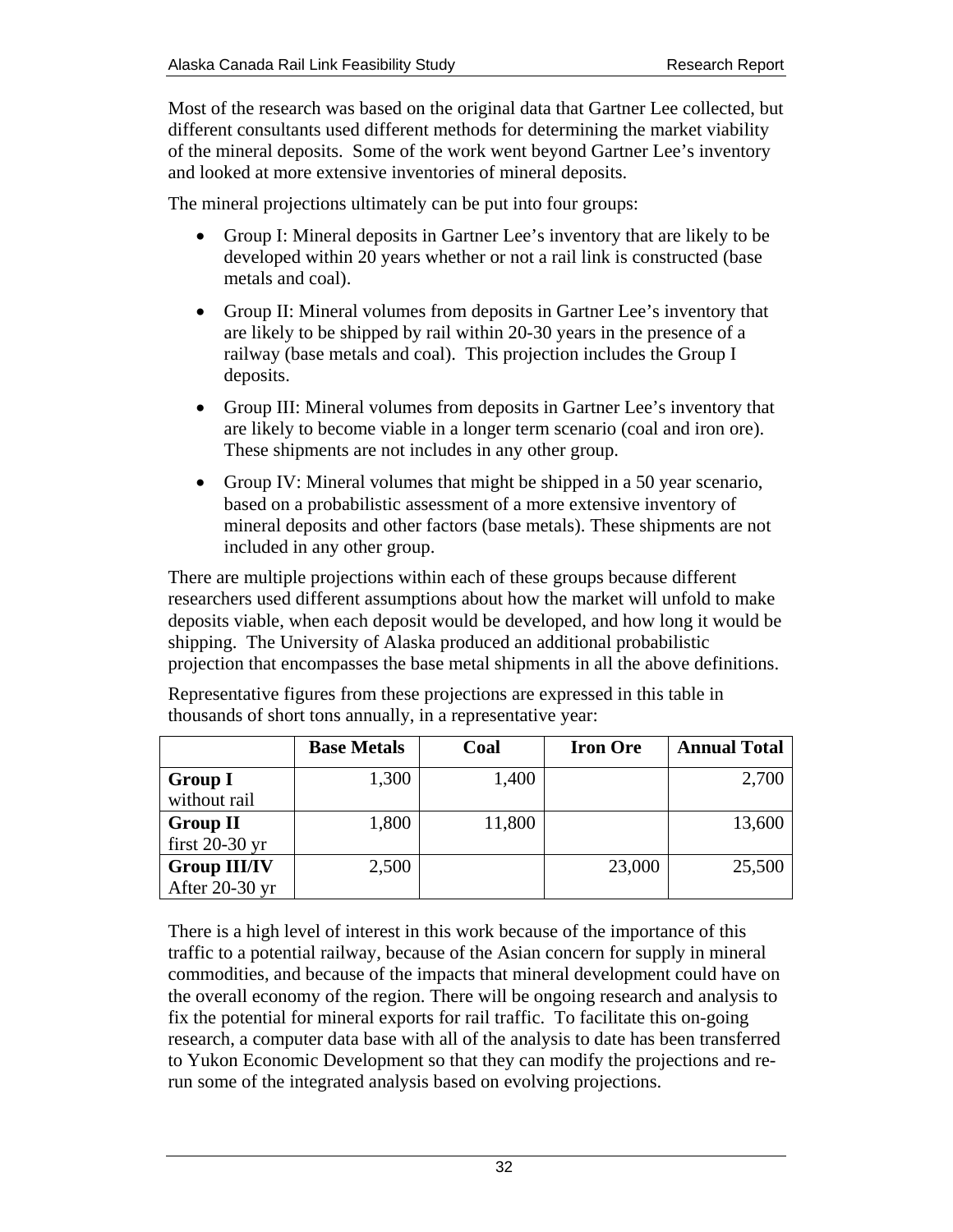## <span id="page-32-0"></span>*Mineral Resources – Gartner Lee Research*

Gartner Lee did the original inventory and assessment of mineral deposits in the region. The initial inventory included only known, quantifiable deposits that were likely to ship by rail as bulk commodities. The initial inventory was then further screened to determine which deposits may become viable within a 30 year scenario. The key screening criteria was based on net ore value exceeding twice the mine's operating cost, based on pessimistic, conservative and optimistic commodity price projections.

Gartner Lee's list of 27 known mineral deposits that passed their initial screening for economic viability in the optimistic scenario includes:

|                       | Number of | Shippable |
|-----------------------|-----------|-----------|
|                       | Deposits  | Tons*     |
| Alaska                |           | 5         |
| <b>BC</b>             |           | 111       |
| Yukon                 | 13        | 66        |
| Subtotal              | 26        | 183       |
| <b>Crest Iron Ore</b> |           | 1,344     |
| Total                 | 27        | 1.527     |

\*millions of shippable tons over the life of the mine

At this stage, six different rail routes were analyzed to determine which would produce the most traffic.

A most important conclusion from this analysis is that the route scenario described in the introduction to this report would be the most favourable for maximizing mineral revenue.

# *Read the Report*

# **Data Development Reports (Work package A2a)**

*[Gartner Lee: Traffic Data Development for Mineral Resources](http://assets.yukonarchives.ca/YAL_003,880.pdf)* (171 page report)

# *Mineral Resources – QGI Logistics Analysis*

The second evaluation of mineral traffic started with Gartner Lee's short list of 27 mineral deposits. The challenge at this stage was to determine what revenue the railway might be able to collect from mineral traffic. Among other things, this work required making assumptions about which port the traffic would be carried to.

The list was screened down further to 10 deposits most likely to be viable under the consultant's transportation costing scenario. Peak annual traffic of 3.5 million tons with \$62 million of revenue was forecast and it was assumed that the port of Skagway would handle most of the traffic.

While carrying this traffic appears to do little to support the construction of the entire link from Delta Junction to Hazelton, it does contribute traffic to support several of the main route segments.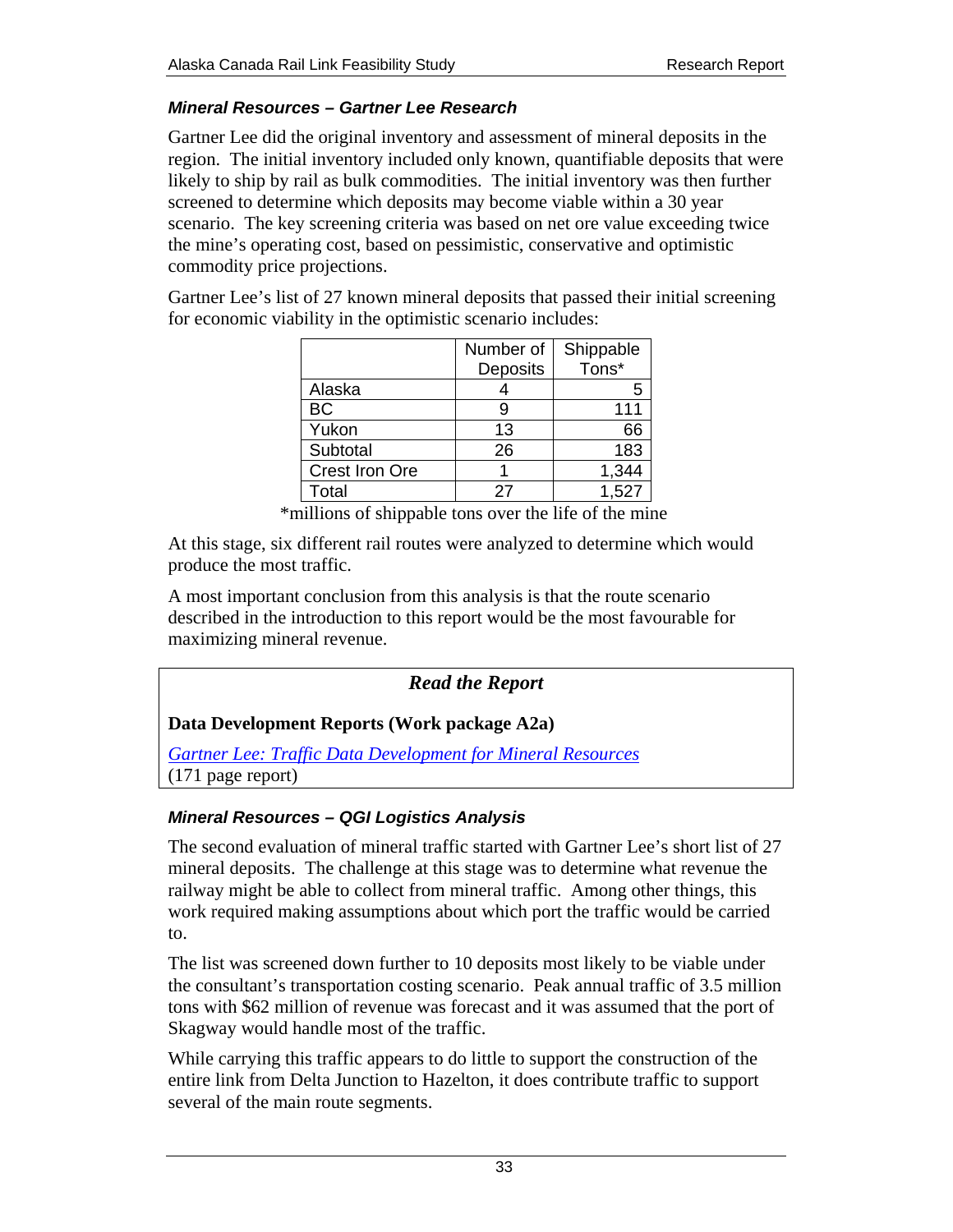<span id="page-33-0"></span>In the integrated traffic analysis that was described earlier, a more refined screening method was used, and a list of 21 mineral deposits was used as the basis for the mineral component of that traffic projection. In that projection, annual traffic peaks at 5.1 million tons and \$106 million of revenue. (The newer screening was based on an assessment of net concentrate value instead of net ore value).

One of the known deposits that was screened out of this work, the Crest iron ore deposit, has the potential to ship at least 17 million tons of ore per year for a long period of time. This one potential development far outweighs everything else included in the present stage one forecasts, so it was generally treated as a distinct scenario in the subsequent integration work.

# *Read the Report*

# **Summary Report (Work Package A2d)**

*[QGI Consulting: Logistics Evaluation for Mineral Resources](http://assets.yukonarchives.ca/PAM_2006_0455.pdf)* (55 page report)

### *Mineral Resources – Additional Research (Alaska)*

The University of Alaska at Fairbanks undertook some additional research on mineral deposits and the resource industry.

## *Read the Reports*

*[Dr. Paul Metz: Energy, Minerals, and Infrastructure in Support of a](http://assets.yukonarchives.ca/PAM_2006_0471.pdf) Petrochemical Industry in Interior Alaska*

(14 powerpoint slides UAF)

*[Dr. Paul Metz: Mineral Occurrences and Potential Sources of Freight for the](http://assets.yukonarchives.ca/PAM_2006_0470.pdf) Alaska Railroad Extensions – Fairbanks to the Canadian Border* (18 powerpoint slides UAF)

*Dr. Paul Metz: Alaska, Yukon, and British Columbia Non-ferrous Metal and [Petrochemical Freight Forecasts for the Alaska Canada Rail Link \(Executive](http://assets.yukonarchives.ca/PAM_2006_0511.pdf)  Summary)*

(2 page report)

*[Appendix A Gross Metal Value of Identified Major Mineral Occurrences in ARR](http://assets.yukonarchives.ca/PAM_2006_0470x.xlsx)  Extension Corridor (Alaska)*

(Spreadsheet)

*[Appendix A Gross Metal Value of Identified Major Mineral Occurrences in ARR](http://assets.yukonarchives.ca/PAM_2006_0470xx.xlsx)  Extension Corridor (Yukon)*  (Spreadsheet)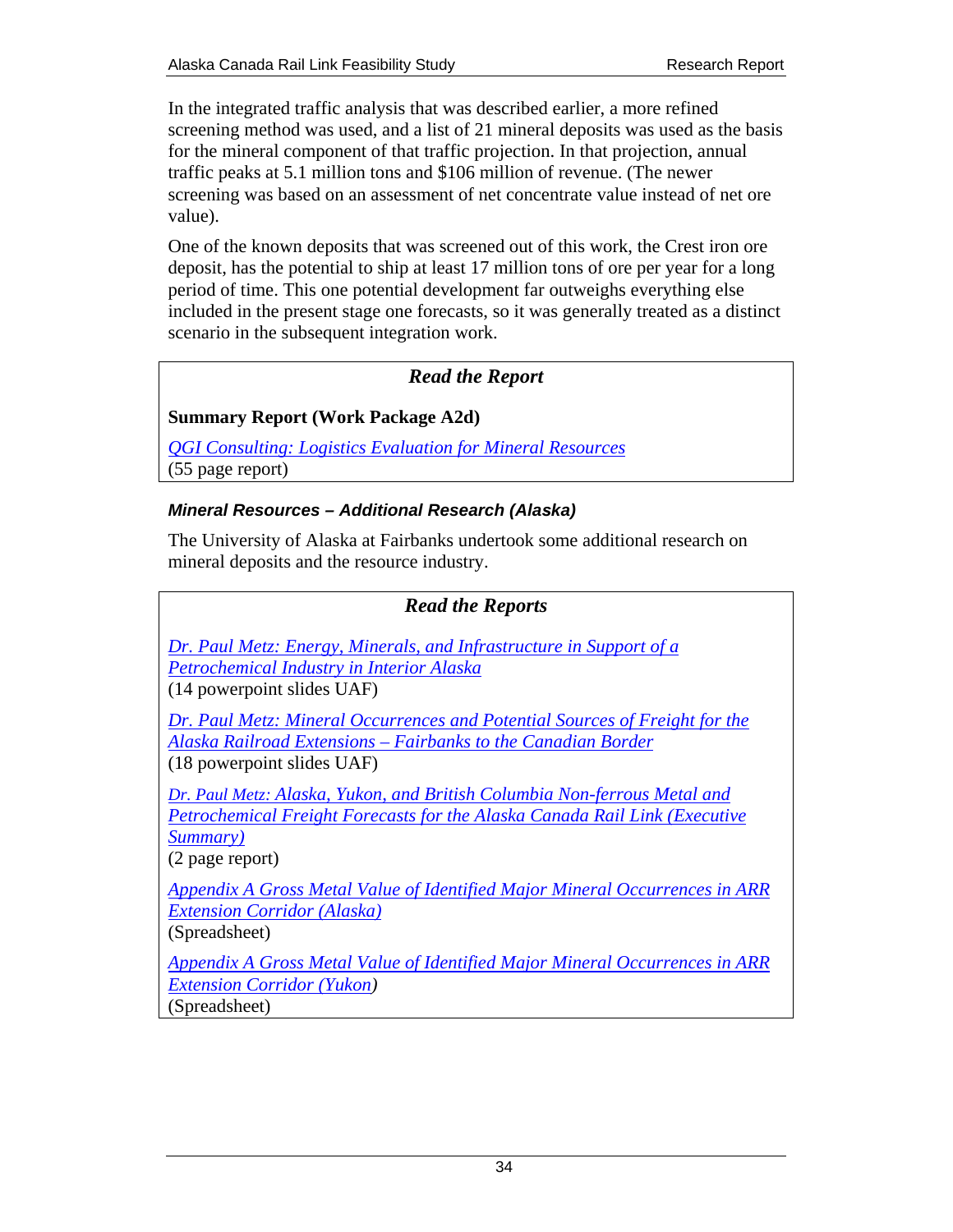# *Read the Resorts, Continued*

<span id="page-34-0"></span>*[Appendix A Gross Metal Value of Identified Major Mineral Occurrences in ARR](http://assets.yukonarchives.ca/PAM_2006_0470xxx.xlsx)  Extension Corridor (BC)*  (Spreadsheet)

*[Lockheed Martin: Analysis of Rail Link Impact on North Slope Development,](http://assets.yukonarchives.ca/YAL_003,898.pdf) Current Transportation Risks, and Shared Corridor Synergies* (96 page report, commissioned by UAF)

### *Mineral Resources – Additional Research (Canada)*

The early research on minerals highlighted the difficulty of predicting all of the factors that might affect traffic volumes and rail revenue over a 30 to 50 year horizon. Furthermore, the research highlighted substantial differences of opinion on methodology and on the future of the minerals markets. In light of this, several Yukon Government departments collaborated amongst themselves and with other consultants on a review of the early projections. The resulting report reassessed Gartner Lee's inventory with different criteria to produce some new projections.

This work documented how different methodologies could be used to produce different results, and to compare the results of different methodologies side by side.

Yukon Government commissioned an additional report from Raw Materials Group in Sweden to discuss long term factors in the markets for iron ore, coal, and base metals.

Work by Hatch looks at the prospects for a specific iron ore deposit in Yukon and calculates how much might be available for transportation costs in a plausible market and development scenario.

| <b>Read the Reports</b>                                                                                                                                                              |
|--------------------------------------------------------------------------------------------------------------------------------------------------------------------------------------|
| Yukon Economic Development: Projected Yukon and British Columbia Mining<br>Sector Activity Arising from the Development of the Alaska-Canada Rail Link<br>$(23 \text{ page report})$ |
| <b>Accompanying Spreadsheets</b><br>$(15$ spreadsheets)                                                                                                                              |
| <b>Accompanying Clarification</b><br>$(1$ page note)                                                                                                                                 |
| <b>Raw Materials Group: Long Term Metal Prices and Factors Affecting Them</b><br>$(28 \text{ page report})$                                                                          |

### *Forestry Resources*

The purpose of this work package was to identify reasonable volume and revenue projections for rail traffic related to the forest industries in the study region.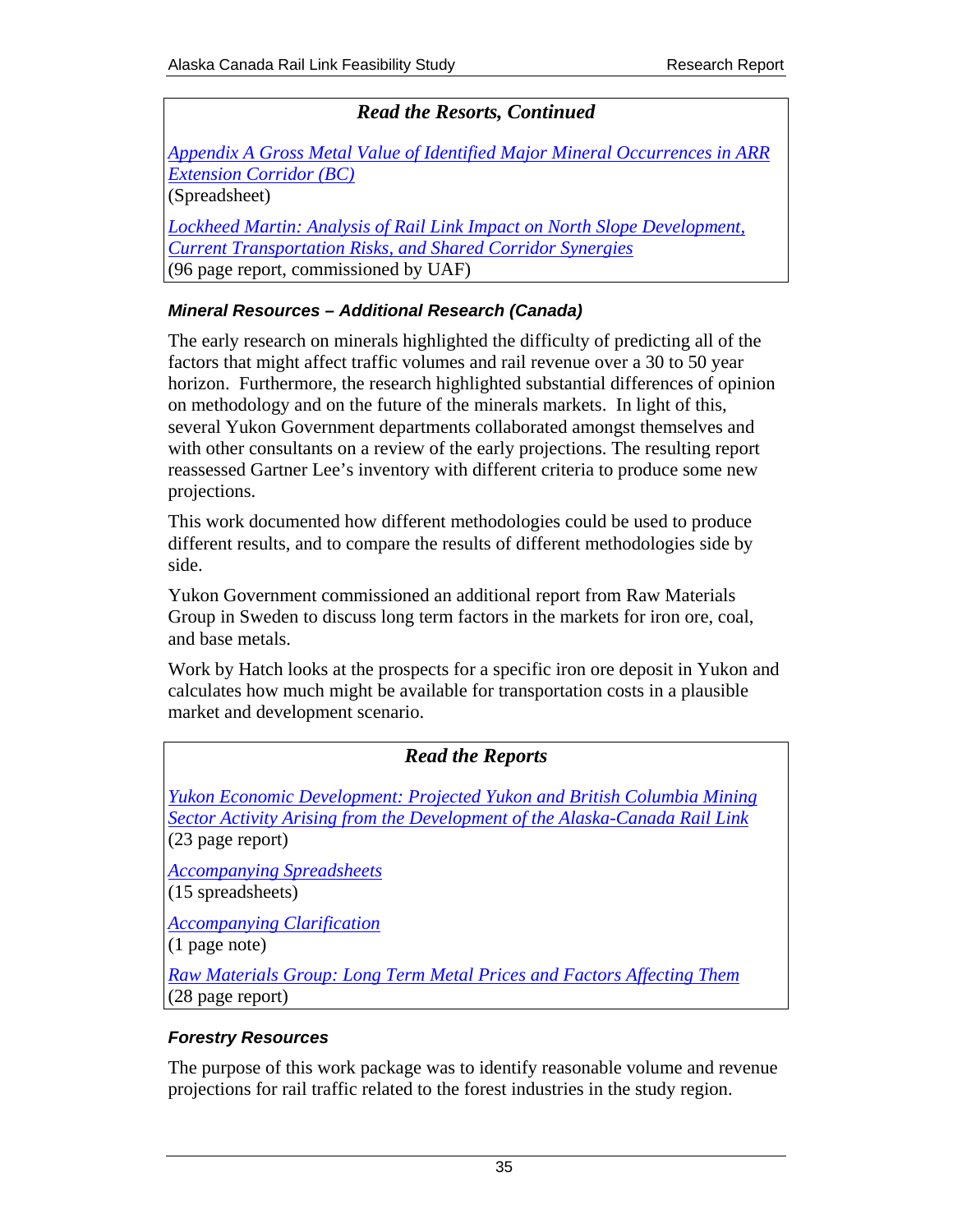<span id="page-35-0"></span>The analysis suggests that there is very limited opportunity for the railway to handle forest products in the region. The forest industry in Alaska and Yukon is at a competitive cost disadvantage compared to regions to the south, so there is no likelihood of exports from the region. In B. C. it is unlikely that any substantial volumes will be harvested in the north western area for the next 20 years.

# *Read the Reports*  **Summary Report (Work Package A2e)**  *[QGI Consulting: Logistics Evaluation for Forestry Resources](http://assets.yukonarchives.ca/PAM_2006_0472.pdf)* (23 page report) **Data Development Reports (Work Package A2b)**  *[Vector Research: Outbound Traffic Data Development – Forestry Resources](http://assets.yukonarchives.ca/PAM_2006_0476.pdf)* (6 page report) *[Vector Research: Fort Nelson Overview](http://assets.yukonarchives.ca/PAM_2006_0479.pdf)* (72 slides) *[Vector Research: Cassiar TSA Summary](http://assets.yukonarchives.ca/PAM_2006_0535.pdf)* (3 spreadsheets) *[Vector Research: Northern BC Forestry Resources](http://assets.yukonarchives.ca/PAM_2006_0540.pdf)* (3 spreadsheets) *[Price Waterhouse Coopers: Economic Assessment of Forest Industry in SE Yuk](http://assets.yukonarchives.ca/PAM_2005_0211.pdf)on* (31 page report – commissioned by others prior to rail study) *[Vector Research: Yukon Forest Resources Summary](http://assets.yukonarchives.ca/PAM_2006_0541.pdf)* (2 spreadsheets) *[Parsons & Associates, Inc.: Tanana State Forestry Lands](http://assets.yukonarchives.ca/PAM_2006_0475.pdf)* (20 page report, commissioned by UAF)

# *Farm and Fishery Resources*

These work packages were deferred because it was believed that traffic opportunities in this area would not substantially affect the stage two analysis at this time.

There are no consultant's reports for work packages A2c and A2f.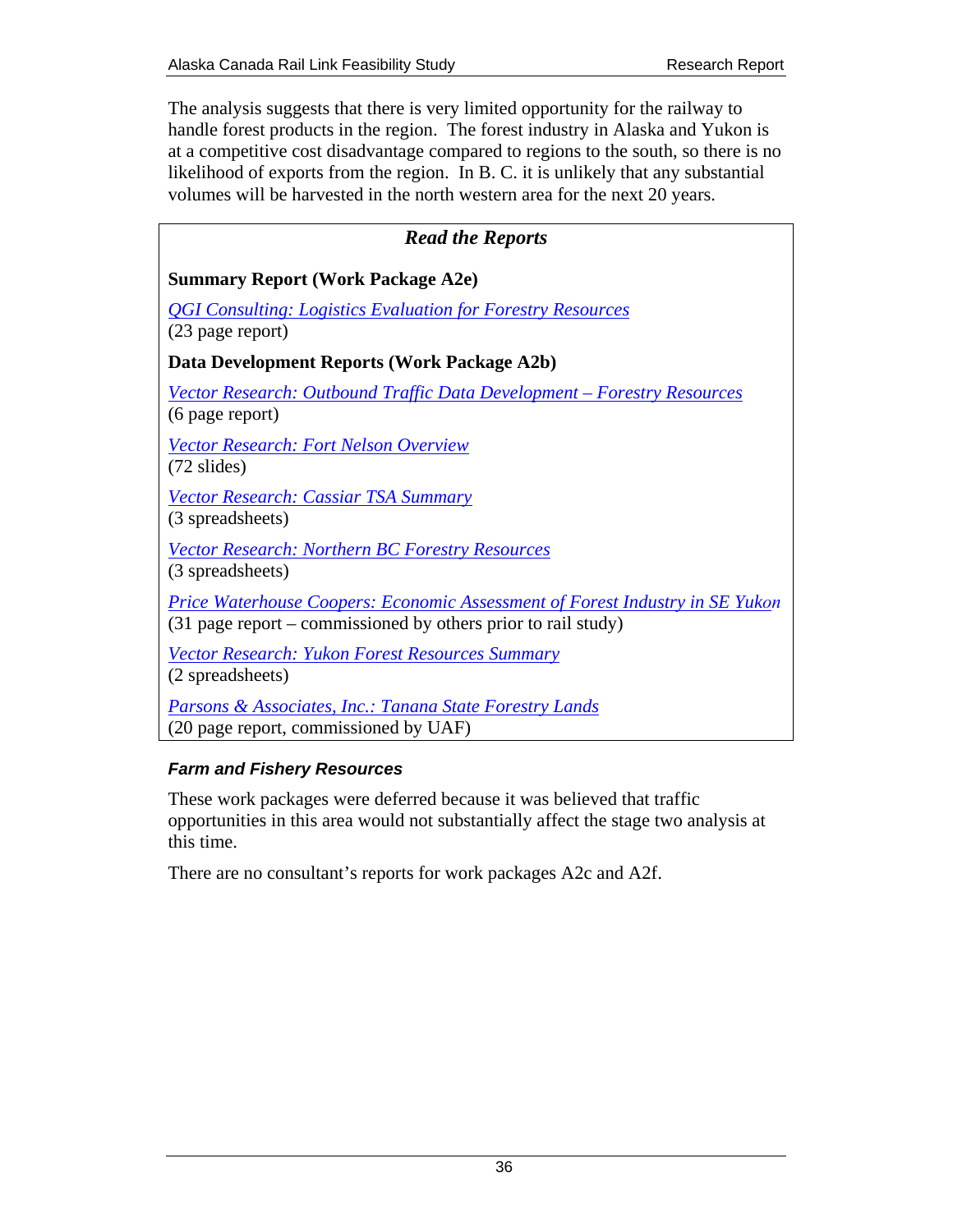# <span id="page-36-0"></span>**Strategic Traffic Opportunities**

In the initial planning for the feasibility study, three types of strategic opportunities were identified. These were seen as long term opportunities for additional traffic development beyond the obvious areas of inbound resupply and resource export.

The three areas were:

- *International land bridge* was to look at opportunities to bridge container traffic between Alaskan ports and the North American market.
- *Processing and distribution* was to look at value added processing of northern resources that might become feasible with the presence of a railway.
- *Tourism and passenger* was to look at opportunities to develop tourist traffic around a railway.

# *International Land Bridge*

These reports examine the possibility of a new port gateway in the Cook Inlet area near Anchorage that would be connected to inland North American destinations by way of a railway. The idea would be to attract container traffic travelling from Asia to US destinations.

The reports that follow provide an analysis of west cost North American ports and Asian-originating container traffic.

The trade-off in attracting traffic to Alaska instead of other west coast ports is reduced sea distance and increased land distance. Since land transportation is more expensive, this means a higher cost to shippers. One of the Boston Consulting Group's reports points out that "in the realities of competition there are scenarios where high cost capacity is viable". Factors such as reduced sea time, high reliability, or free capacity could have value to shippers.

Boston Consulting Group's "Summary of Operating Characteristics of West Coast Ports" provides a short graphical overview of the present situation and prospects for the future. The remaining reports provide more in-depth analysis and commentary.

| <b>Read the Reports</b>                                                                                                               |  |  |
|---------------------------------------------------------------------------------------------------------------------------------------|--|--|
| <b>Boston Consulting Group: Summary of Operational Differences Between West</b><br><b>Coast Ports</b><br>$(5$ page graphical summary) |  |  |
| <b>GHK International (Canada): Pacific Rim Trade Corridor Study</b><br>$(132 \text{ page report})$                                    |  |  |
| <b>GHK</b> Norbridge: Annex 1: Shipping Cost Analysis<br>$(32 \text{ page report})$                                                   |  |  |
|                                                                                                                                       |  |  |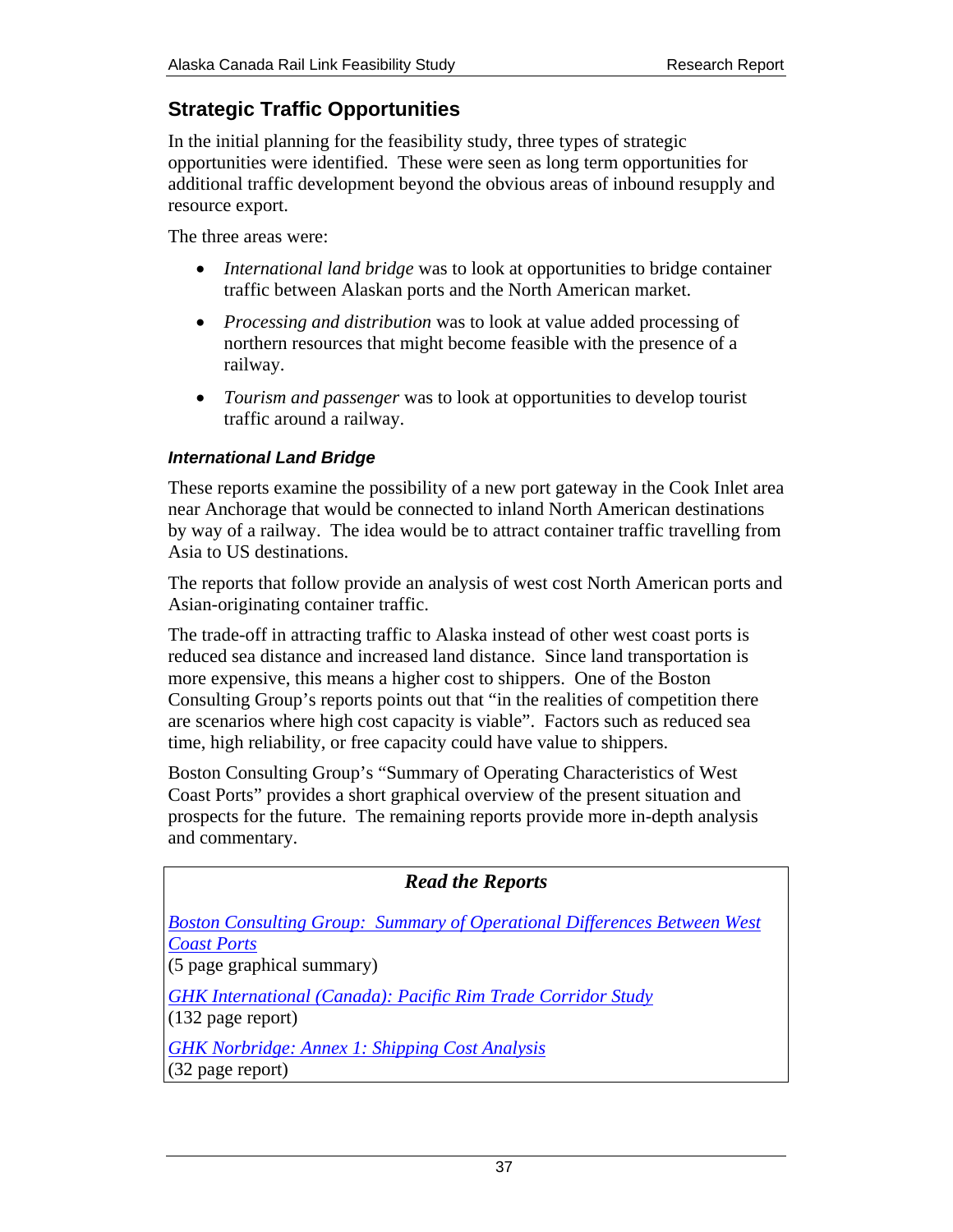# *Read the Reports, Continued*

<span id="page-37-0"></span>*[Boston Consulting Group: Assessing Demand for Expanding Port in Anchorage](http://assets.yukonarchives.ca/PAM_2006_0523.pdf)* (16 page report)

*[Boston Consulting Group: Comments on Review of GHK Report](http://assets.yukonarchives.ca/PAM_2007_0310.pdf)*  (2 page memo)

### *Processing and Distribution*

No reports wee done specifically on this topic. Some of the work done by University of Alaska on the mineral traffic and by GHK International on the land bridge touches peripherally on this topic.

#### *Tourism and Passenger*

This work package evaluated the potential for passenger revenue on the rail link.

The opportunity for train travel is characterized as a tourist market for luxury travel over long distances through rugged regions of Canada and Alaska. The report includes an analysis of rail travel markets around the world to show that a market does exist for this type of travel.

Using the assumptions described in the report, projected passenger revenues, after a start up period, range from \$28 million to \$38 million per year.

# *Read the Reports*

### **Summary Report (Work Package A3f)**

*[Klugherz & Associates: Traffic Data Development for Tourism/Passenger Travel](http://assets.yukonarchives.ca/PAM_2006_0468.pdf)  – Passenger Revenue Potential*

(26 page report, commissioned by UAF)

*[Klugherz & Associates: Passenger Revenue Model 1](http://assets.yukonarchives.ca/PAM_2006_0542.pdf)* (11 spreadsheets, 21 pages)

*[Klugherz & Associates: Passenger Revenue Model 2](http://assets.yukonarchives.ca/PAM_2006_0543.pdf)* (11 spreadsheets, 21 pages)

*[Klugherz & Associates: Passenger Revenue Model 3](http://assets.yukonarchives.ca/PAM_2006_0544.pdf)* (11 spreadsheets, 21 pages)

**Data Development Report (Work Package A3c)** 

*[Klugherz & Associates: Traffic Data Development for Tourism/Passenger Travel](http://assets.yukonarchives.ca/PAM_2006_0456.pdf)* (25 page report, commissioned by UAF)

*[Klugherz & Associates: Tourism/Passenger Travel – Draft Results](http://assets.yukonarchives.ca/PAM_2006_0460.pdf)* (57 Powerpoint slides)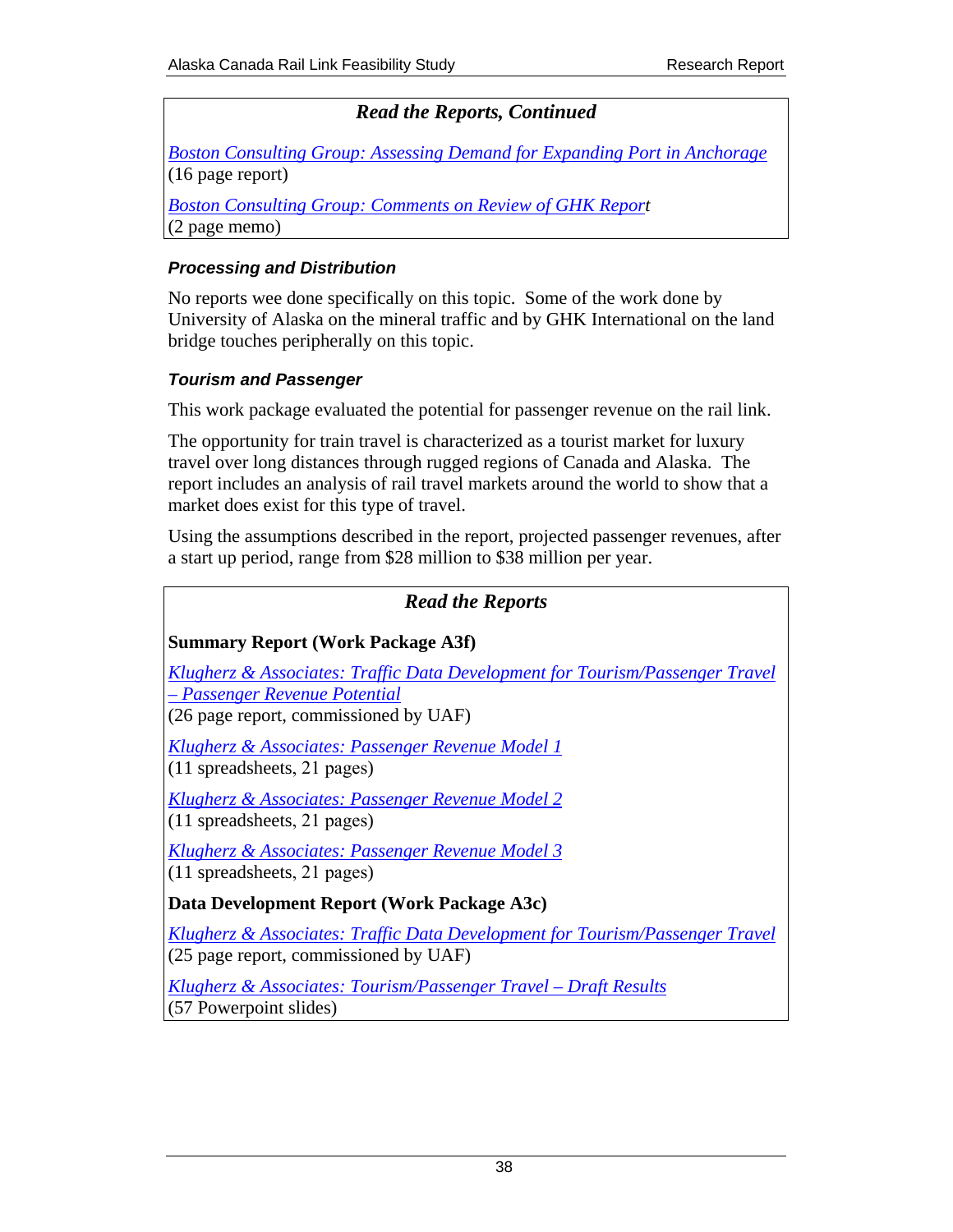# **Part 5: Strategic Environmental Assessment**

<span id="page-38-0"></span>

| HDR Engineering and IRIS Environmental Systems: Strategic                                                                                             |  |  |
|-------------------------------------------------------------------------------------------------------------------------------------------------------|--|--|
| Environmental Assessment: Biophysical Assessment Component 42                                                                                         |  |  |
| HDR Engineering: Alaskan Bio-Physical Assessment Report: Delta Junction                                                                               |  |  |
|                                                                                                                                                       |  |  |
| IRIS Environmental Systems: Strategic Environmental Assessment:                                                                                       |  |  |
|                                                                                                                                                       |  |  |
|                                                                                                                                                       |  |  |
| Information Insights, Inc., Dr. Karim-Aly Kassam, Macleod Institute:                                                                                  |  |  |
| Strategic Environmental Assessment: Integrated Socio-cultural Assessment                                                                              |  |  |
| Information Insights, Inc.: Strategic Environmental Assessment: Socio-                                                                                |  |  |
|                                                                                                                                                       |  |  |
| Dr. Karim-Aly Kassam et al: Strategic level Social Impact Assessment of                                                                               |  |  |
|                                                                                                                                                       |  |  |
|                                                                                                                                                       |  |  |
| Informetrica Limited & Information Insights Inc.: Strategic Environmental                                                                             |  |  |
|                                                                                                                                                       |  |  |
| Informetrica Limited: Strategic Environmental Assessment: Canadian                                                                                    |  |  |
|                                                                                                                                                       |  |  |
| Information Insights, Inc.: Strategic Environmental Assessment: Socio-<br>economic Impact Assessment - Alaska (this report is also listed in previous |  |  |
|                                                                                                                                                       |  |  |
| Don Brownie: Alaska Canada Rail Link - World Commodity Markets 44                                                                                     |  |  |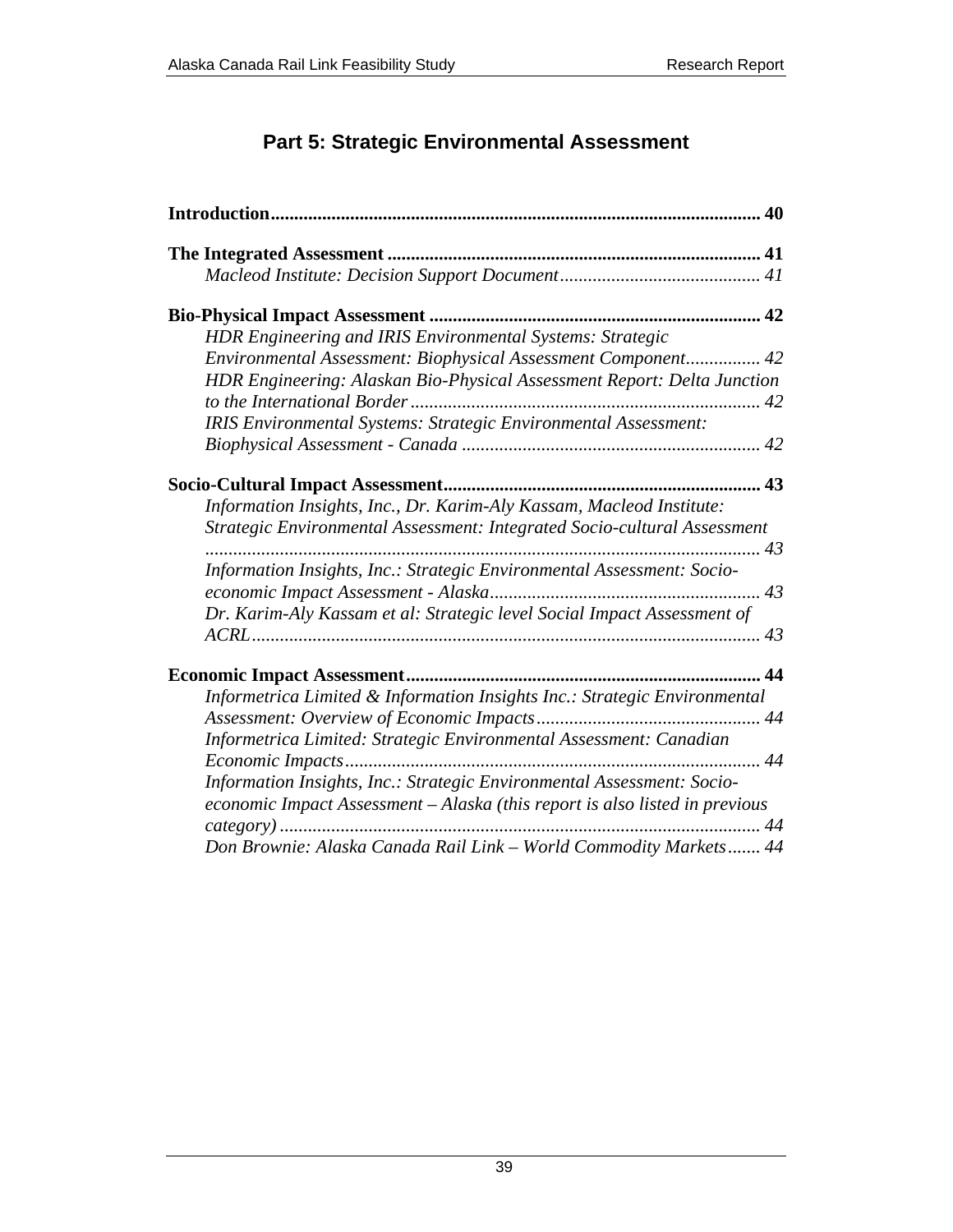# <span id="page-39-0"></span>**Introduction**

The purpose of the strategic environmental assessment is to assist public sector decision makers to assess the merits, risks, and impacts associated with public sector support of a rail link project.

The strategic environmental assessment carried out research to scope out the impacts that rail construction and operation could have on the natural and human environments in the proposed development regions. The assessment was conducted in three topic areas:

- bio-physical impacts,
- socio-cultural impacts, and
- economic impacts.

Reports were delivered by expert consultants in each of these areas, and they are included in the sections that follow.

The Macleod Institute was engaged to lead the assessment, and they completed an integrated overview of the work, referred to in the next section as the decision support document.

The diagram illustrates how the work was broken down for the purpose of assigning work packages to expert consultants.



\* The Alaska social and economic reports were combined into one.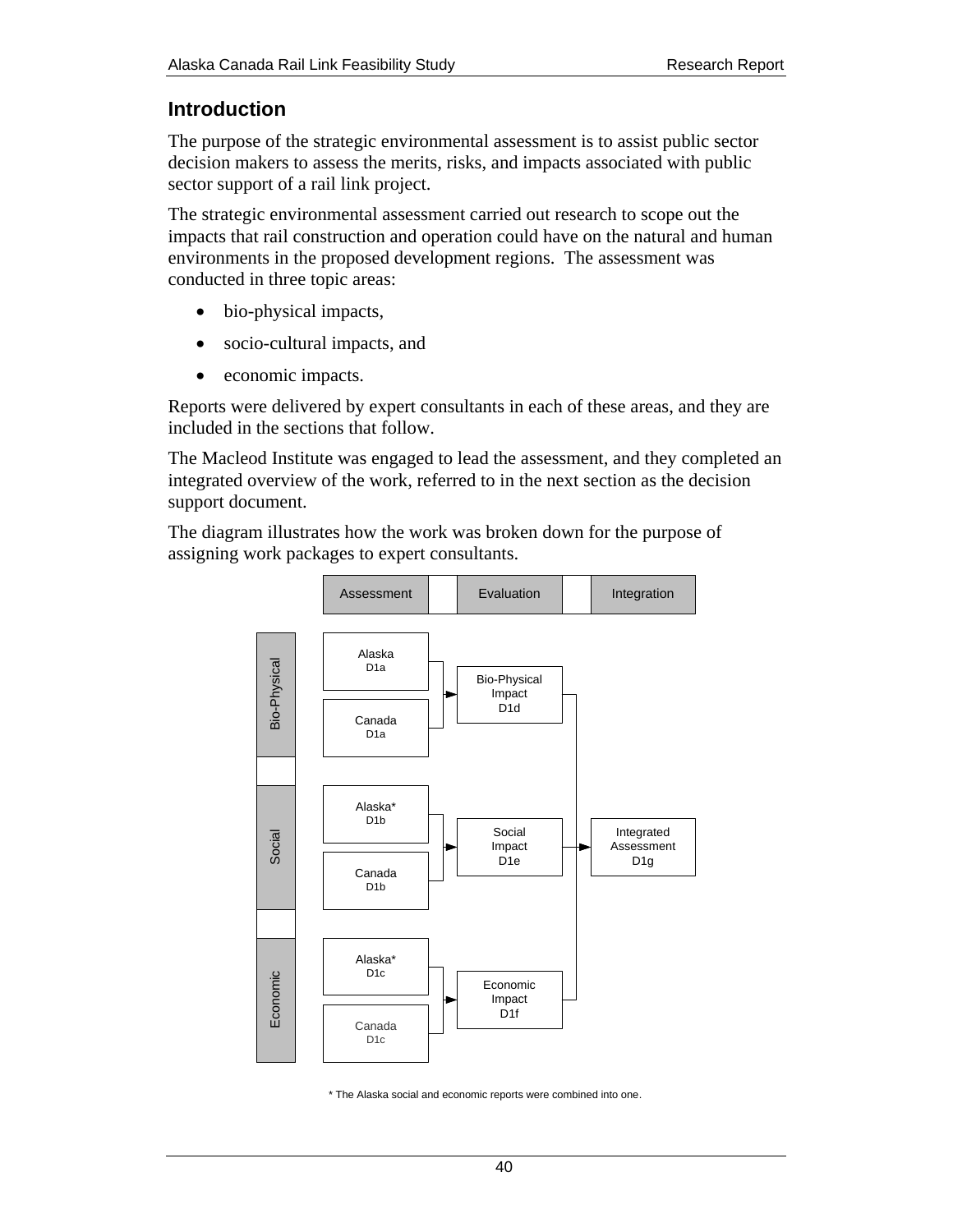# <span id="page-40-0"></span>**The Integrated Assessment**

The strategic environmental assessment was designed to assist public sector decision makers to assess the merits, risks, and impacts associated with public sector support of a rail link project. The assessment was done at a high level that will help in planning future environmental assessment work, including the public consultation that will be legally and politically necessary to complete a full feasibility study. It does not contain enough detail to differentiate between the different route options by any quantitative measures.

The proposed rail corridors are almost entirely within wilderness areas that have seen little development. In terms of environmental protection, there are issues with wildlife, endangered species, and extensive bodies of water throughout the region. Extensive curves and grades will increase the risk of accidents and spills. All route segments face seismic and permafrost issues, as well as a substantial number of river crossings. The only substantial differentiating issue identified at this point is that one of the route segments passes along side of Kluane National Park.

There is a significant First Nations presence in the entire rail corridor, with up to 30 First Nations groups affected. The status of land claims negotiations runs from "completed" in the northern parts of the corridor to "just beginning" in the southern parts. The First Nations have rights protected in legislation regardless of the status of land claims negotiations. Furthermore, the various First Nations differ considerably in their organizational capacity to conduct consultations and negotiations. Consultations and right of way negotiations will be a very complex affair.

A rail development project has characteristics that could be attractive to First Nations and other communities in the region. Among them are the prospects of employment and economic development brought about by lower transportation costs. Rail is an attractive transportation option to the extent that it can displace existing or future highway transportation in terms of environmental impact, protection of cultural and wilderness values, and road safety. Whatever the economic attractiveness of rail, environmental protection and protection of cultural traditions will be critical issues in the conduct of a project.

# *Read the Report*

*[Macleod Institute: Decision Support Document](http://assets.yukonarchives.ca/PAM_2006_0461.pdf)* (32 page report)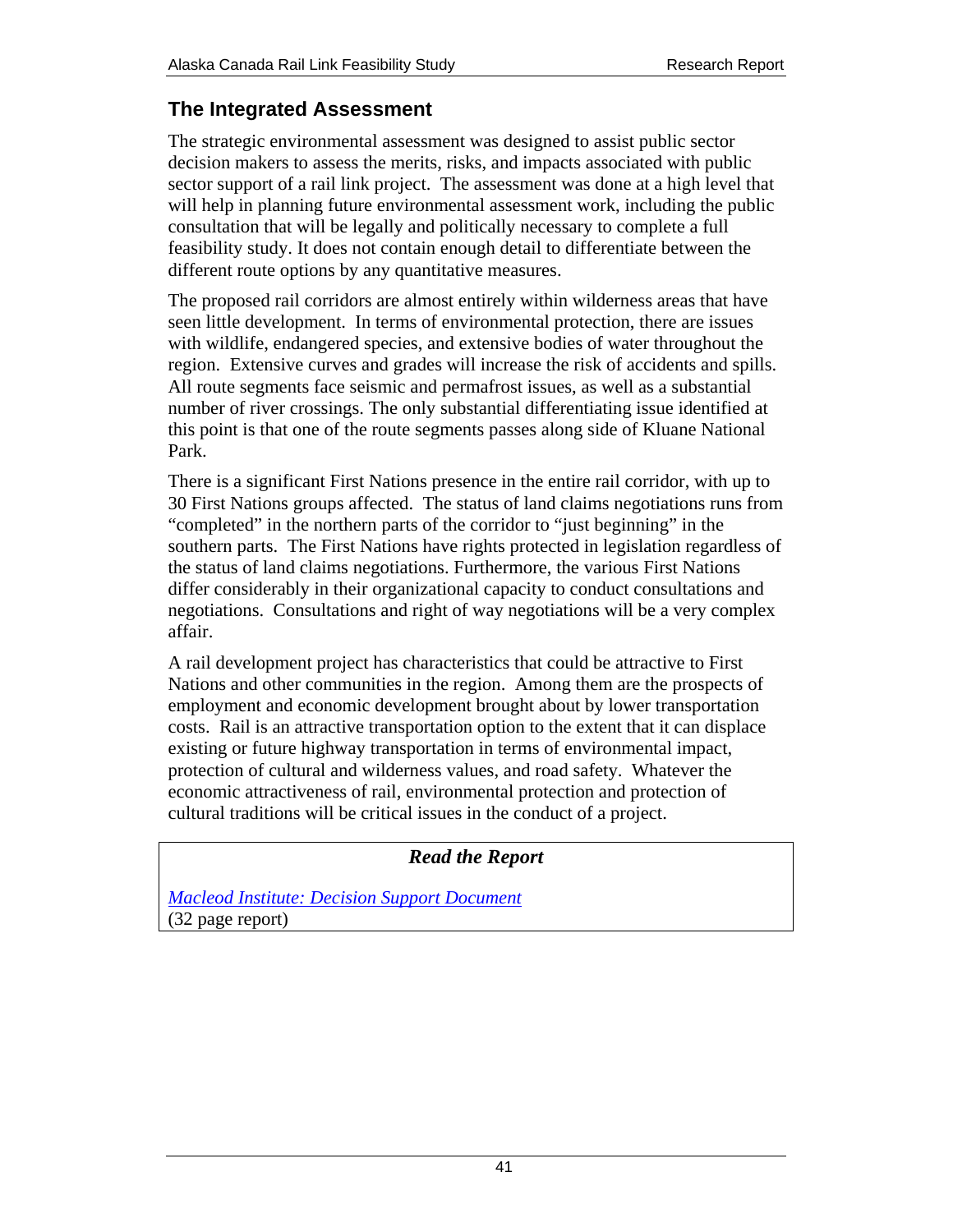# <span id="page-41-0"></span>**Bio-Physical Impact Assessment**

The proposed rail corridors are almost entirely within wilderness areas that have seen little development. A major constraint on the study at this stage is a lack of detailed data on these areas. More work needs to be done before there will be sufficient data to differentiate quantitatively between routes in terms of management and mitigation of the bio-physical impacts. The only substantial differentiating issue identified at this point is that one of the route segments passes along side of Kluane National Park.

In terms of construction, all route segments face seismic and permafrost issues, as well as a substantial number of river crossings.

In terms of environmental protection, there are issues with wildlife, endangered species, and extensive bodies of water throughout the region. Extensive curves and grades can increase the risk of accidents and spills.

A positive aspect of rail development is that it is more environmentally favorable that road development, and so is beneficial to the extent that it can displace existing or future road development and highway transportation.

| <b>Read the Reports</b>                                                                                                                                                                                                |  |  |
|------------------------------------------------------------------------------------------------------------------------------------------------------------------------------------------------------------------------|--|--|
| <b>Integrated Summary</b>                                                                                                                                                                                              |  |  |
| <b>HDR Engineering and IRIS Environmental Systems: Strategic Environmental</b><br><b>Assessment: Biophysical Assessment Component</b><br>(32 page report commissioned by Macleod Institute)                            |  |  |
| <b>Assessment Reports</b>                                                                                                                                                                                              |  |  |
| <b>HDR Engineering: Alaskan Bio-Physical Assessment Report: Delta Junction to</b><br>the International Border<br>(74 page report commissioned by Macleod Institute)<br><b>Accompanying Maps</b><br>$(35 \text{ maps})$ |  |  |
| <b>HDR Engineering: Overview of Employment Opportunities</b><br>(5 page report)                                                                                                                                        |  |  |
| <b>HDR Engineering: Employment Opportunities Matrix</b><br>(spreadsheet)                                                                                                                                               |  |  |
| <b>IRIS Environmental Systems: Strategic Environmental Assessment: Biophysical</b><br>Assessment - Canada                                                                                                              |  |  |

(82 page report commissioned by Macleod Institute)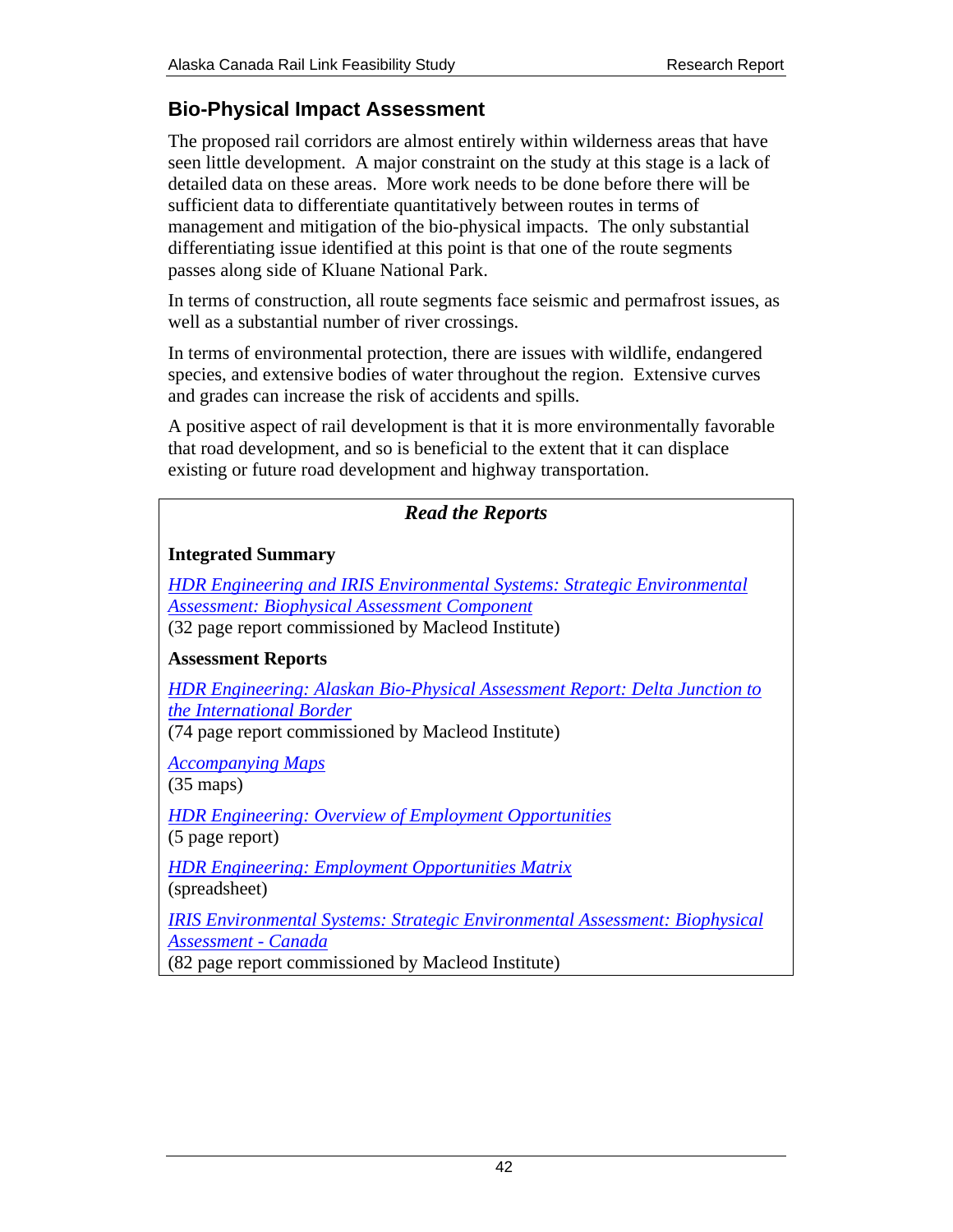# <span id="page-42-0"></span>**Socio-Cultural Impact Assessment**

The information collected at this stage of the project will help future planners understand the scope of the public consultation that will be necessary to complete a full socio-cultural assessment in the context of a full feasibility study.

There is a significant First Nations presence in the entire rail corridor. The status of land claims negotiations runs from "completed" in the northern parts of the corridor to "just beginning" in the southern parts. The First Nations have rights protected in legislation whether or not land claims negotiations are completed. Furthermore, the various First Nations differ considerable in their organizational capacity to conduct consultations and negotiations. Consultations and right of way negotiations will be a complex affair.

A rail development project has characteristics that could be attractive to First Nations and other communities in the region. Among them are the prospects of employment and economic development brought about by lower transportation costs. Rail is a more attractive development option than roads in terms of environmental impact, protection of cultural and wilderness values, and road safety.

Whatever the economic attractiveness of rail, environmental protection and protection of cultural traditions will be critical issues in the conduct of a project.

At this stage there is very little to differentiate between potential rail routes; all routes face similar issues.

# *Read the Reports*

Integrated Summary

*[Information Insights, Inc., Dr. Karim-Aly Kassam, Macleod Institute: Strategic](http://assets.yukonarchives.ca/PAM_2006_0492.pdf) Environmental Assessment: Integrated Socio-cultural Assessment*  (18 page report)

Assessment Reports

*[Information Insights, Inc.: Strategic Environmental Assessment: Socio-economic](http://assets.yukonarchives.ca/YAL_003,886.pdf)  Impact Assessment - Alaska*

(114 page report, commissioned by Macleod Institute)

*[Accompanying Map](http://assets.yukonarchives.ca/PAM_2005_0343.pdf)*

(1 map)

*[Dr. Karim-Aly Kassam et al: Strategic level Social Impact Assessment of ACRL](http://assets.yukonarchives.ca/YAL_003,888.pdf)* (172 page report commissioned by Macleod Institute)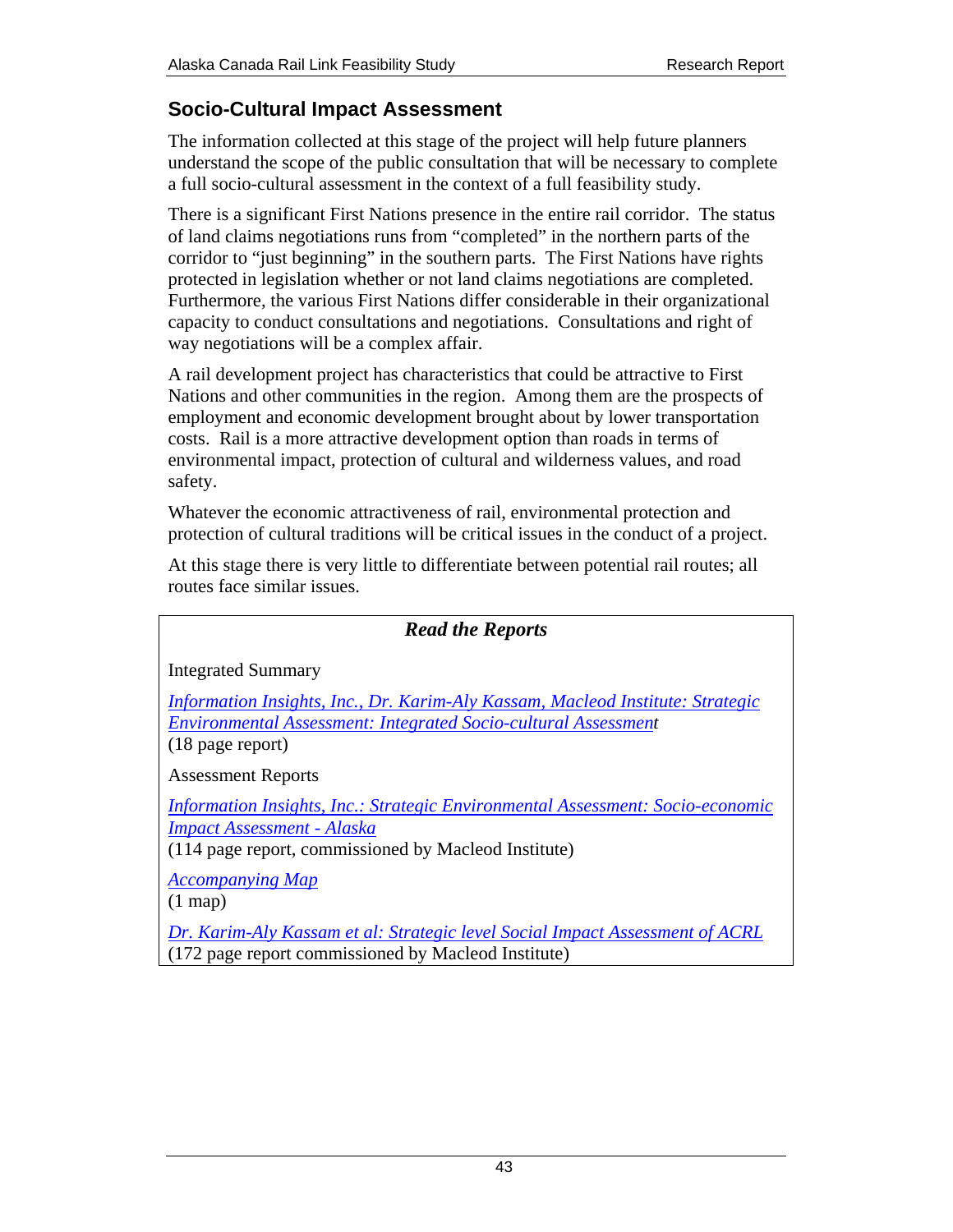# <span id="page-43-0"></span>**Economic Impact Assessment**

The economic impacts of a rail link would begin with *direct* employment from rail construction and operations and then ripple through the economy first with *indirect* impacts from the spending on rail construction and operations and then to *induced* impacts arising from having another transportation option in the region.

It is estimated that rail construction will create around 69,000 person-years of direct employment. Indirect and induced employment will bring the total to 209,000 person-years. This is substantially in excess of resources currently available in western Canada, so careful planning will be required to mitigate the influx of temporary workers and of a sharp boom-bust cycle. Rail operations will directly employ around 500 people.

The considerable differences between the economies of Canada and USA made it difficult to assemble a consistently integrated picture of the induced impacts, so there is a lot of detail in each of the regional reports that does not necessarily appear in the integrated report.

Most of the induced impacts will come from the change in transportation economics for the region. Lower freight rates for incoming traffic will lower the cost of living and will lower the cost of operations for resource projects and other economic activity. The availability of rail transportation is expected to make it economically viable to exploit many of the mineral deposits in the region, so much of the induced impact comes from the mining sector.

These economic reports focused mainly on the economic activity arising from investment and employment in the region. A separate report included in the *Business Case Assessment* section examined broader public costs and benefits.

# *Read the Reports*

### **Integrated Summary**

*Informetrica Limited & Information Insights Inc.: Strategic Environmental Assessment: Overview of Economic Impacts* (26 page report, commissioned by Macleod Institute)

### **Assessment Reports**

*[Informetrica Limited: Strategic Environmental Assessment: Canadian Economic](http://assets.yukonarchives.ca/YAL_003,885.pdf)  Impacts*

(93 page report, commissioned by Macleod Institute)

*Information Insights, Inc.: Strategic Environmental Assessment: Socio-economic Impact Assessment – Alaska (this report is also listed in previous category)*

(114 page report, commissioned by Macleod Institute)

*[Accompanying Map](http://assets.yukonarchives.ca/PAM_2005_0343.pdf)*

 $(1 \text{ map})$ 

*[Don Brownie: Alaska Canada Rail Link – World Commodity Markets](http://assets.yukonarchives.ca/PAM_2006_0478.pdf)* (6 page memo, commissioned by Macleod Institute)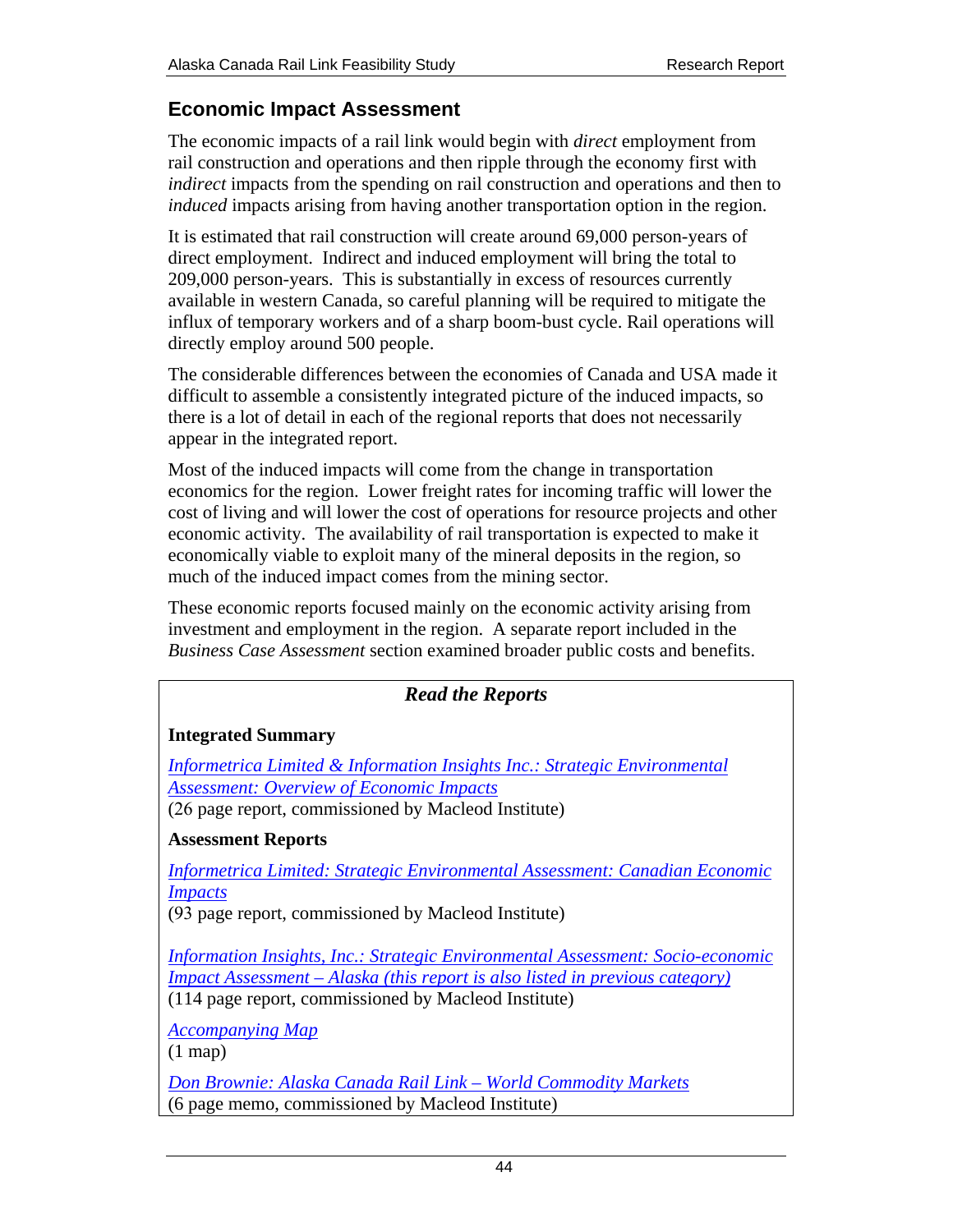<span id="page-44-0"></span>

| UMA Engineering: Alternate Route Segment Assessment (Canada)  51          |  |
|---------------------------------------------------------------------------|--|
|                                                                           |  |
| UMA Engineering: Rail Route Evaluation Eastern and Western BC 52          |  |
|                                                                           |  |
|                                                                           |  |
|                                                                           |  |
| <b>UMA Engineering: Rail Route Evaluation Northern and Southern Yukon</b> |  |
|                                                                           |  |
|                                                                           |  |
| Yukon Engineering Services: Summary of Data Gaps (Yukon) 52               |  |
|                                                                           |  |
|                                                                           |  |
| UAF: Railroad Routes from Delta Junction to Canadian Border 53            |  |
|                                                                           |  |
|                                                                           |  |
| Janak Dhungana et al, UAF: Development of GIS Data Base and Analysis of   |  |
|                                                                           |  |
| Janak Dhungana et al, UAF: Hydrologic and Hydraulic Features of the       |  |
|                                                                           |  |
|                                                                           |  |
|                                                                           |  |
|                                                                           |  |
|                                                                           |  |
| Banjar Management & DKA Marketing: Multimodal Port Access -               |  |
|                                                                           |  |
| Banjar Management & DKA Marketing: Multimodal Port Access Study 55        |  |
|                                                                           |  |
| Banjar Management & DKA Marketing: Multimodal Port Access -               |  |
|                                                                           |  |
| Pacific Contract Company & HDR Engineering: Southern Yukon and Port of    |  |
| Banjar Management & DKA Marketing: Multimodal Port Access - Data          |  |
| Landspoint Consulting: Port of Skagway Re-development Plan 55             |  |
|                                                                           |  |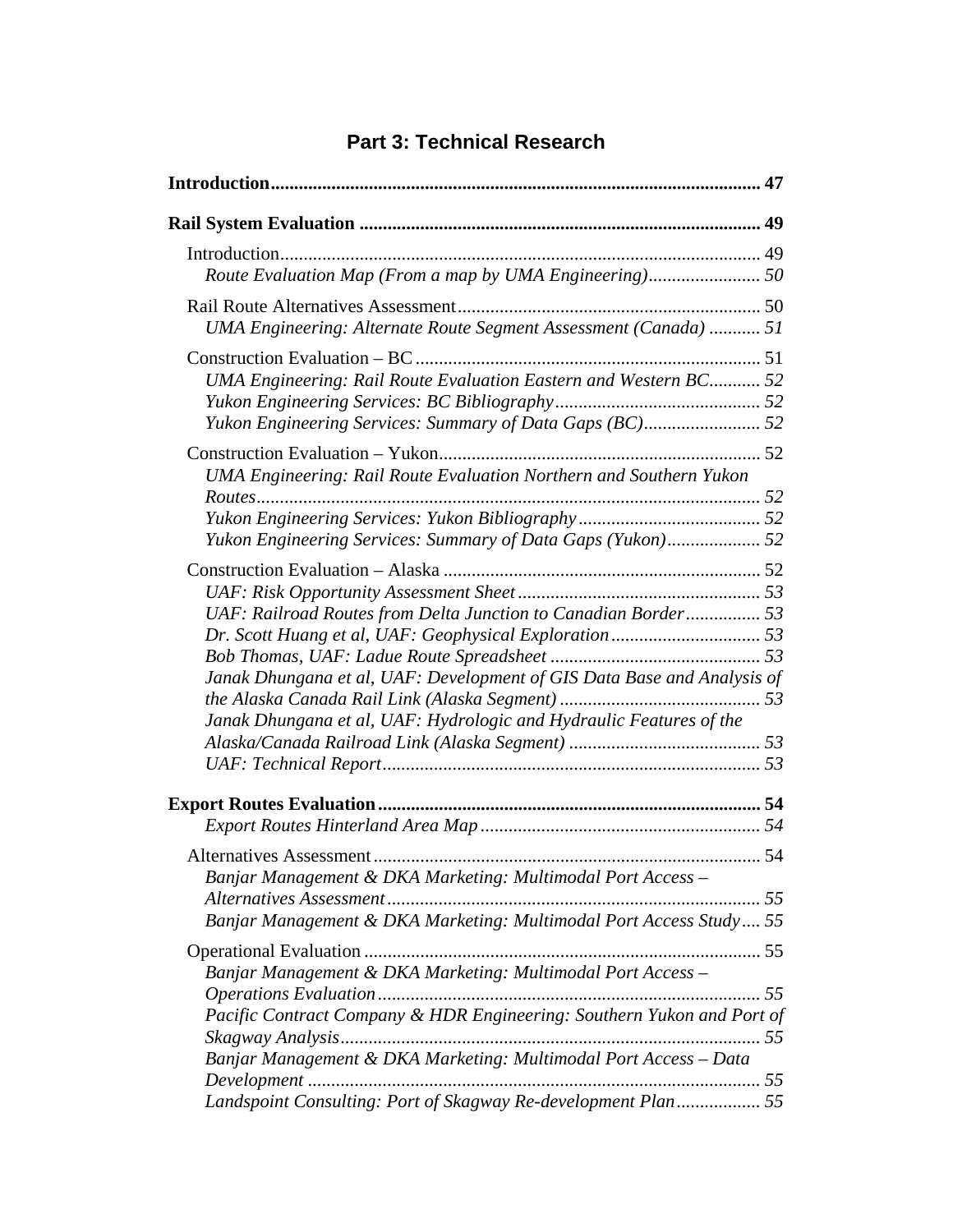| <b>UMA Engineering: Infrastructure Cost Estimates for Full Rail Route</b> |  |
|---------------------------------------------------------------------------|--|
|                                                                           |  |
|                                                                           |  |
|                                                                           |  |
|                                                                           |  |
|                                                                           |  |
|                                                                           |  |
|                                                                           |  |
|                                                                           |  |
|                                                                           |  |
|                                                                           |  |
|                                                                           |  |
|                                                                           |  |
|                                                                           |  |
| Banjar Management and CH2M Hill: Phased Multimodal Integration Life       |  |
|                                                                           |  |
| Banjar Management and CH2M Hill: Phased Multimodal Integration Life       |  |
|                                                                           |  |
| Banjar Management and CH2M Hill: Phased Multimodal Integration Cost       |  |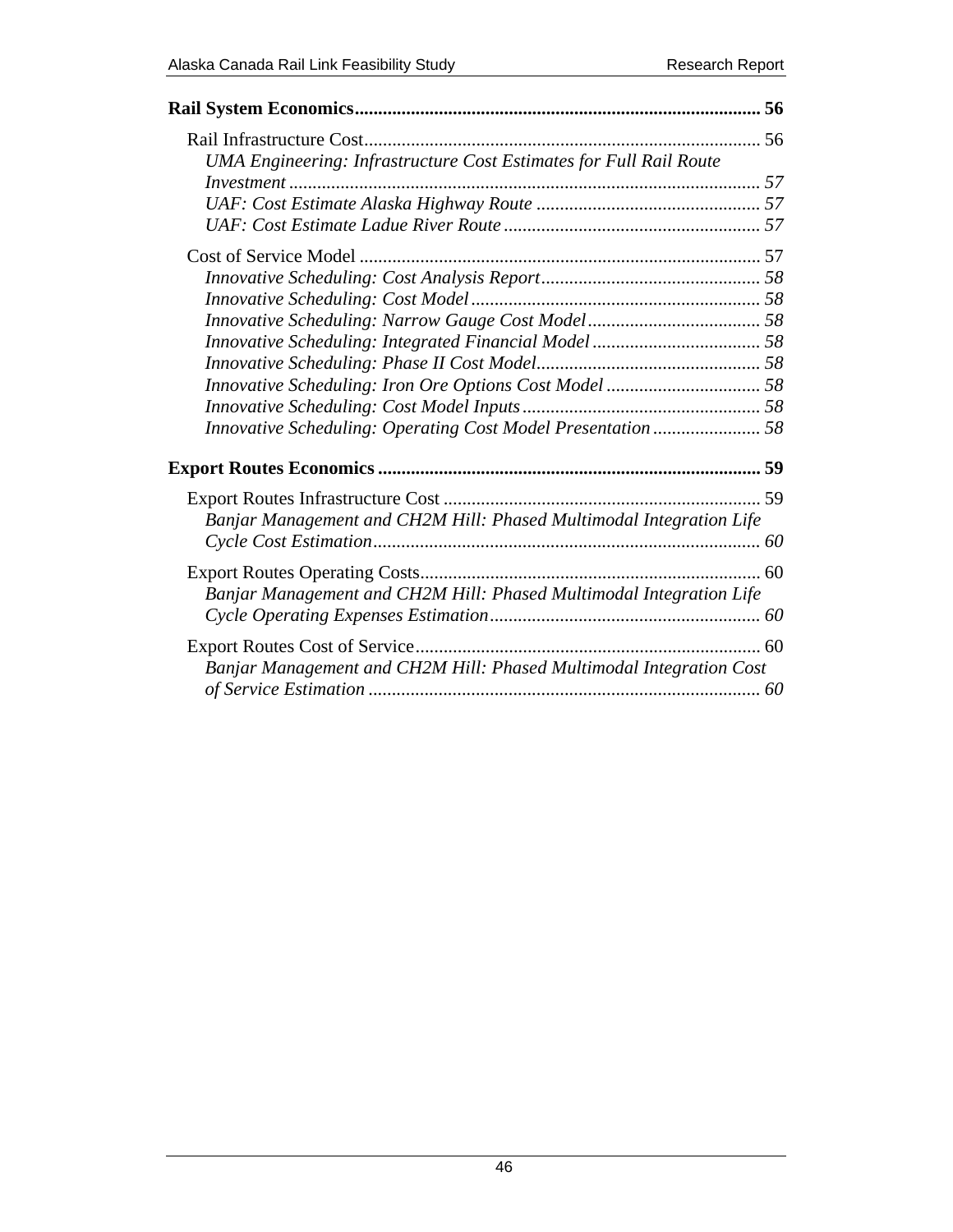# <span id="page-46-0"></span>**Introduction**

The purpose of the technical research was to evaluate several possible rail routes in terms of construction, maintenance and operating costs.

This research was designed to generate data for several alternative routes divided into route segments, so that others could assess the overall feasibility of building a railroad on selected routes either all at once, or in stages over a period of time. Within each of the geographic areas of Alaska, Yukon, and B.C., up to four route segments were examined.

While this research ranks the various route segments on various technical criteria, it does not recommend one route over another. This question is left to other parts of the feasibility study where data from various parts of the study are integrated.

In addition to the land routes, several nearby ports were assessed, on the expectation that much of the originating and terminating traffic would be generated by imports and exports, and possibly by multimodal traffic passing through the region. This work was limited to an assessment of existing capacity, potential for expansion, and order of magnitude costs for expansion. It did not fully assess the feasibility of port upgrades.

For the purpose of obtaining consulting expertise the work was divided into four major steps:

- *Rail System Evaluation* developed engineering data for a variety of possible routes
- *Export Route Evaluation* developed basic information on nearby ports
- *Rail System Economics* assembled construction, start-up, maintenance, and operating cost information on several rail system scenarios
- *Exports Routes Economics* assembled the corresponding cost information on several rail and port system scenarios

The evaluation work was carried out in parallel with the market analysis. Most of the economics work was carried out after some of the marketing work had been completed and so took advantage of that information.

The products of this work are presented in the four report sections following, corresponding to the four categories above.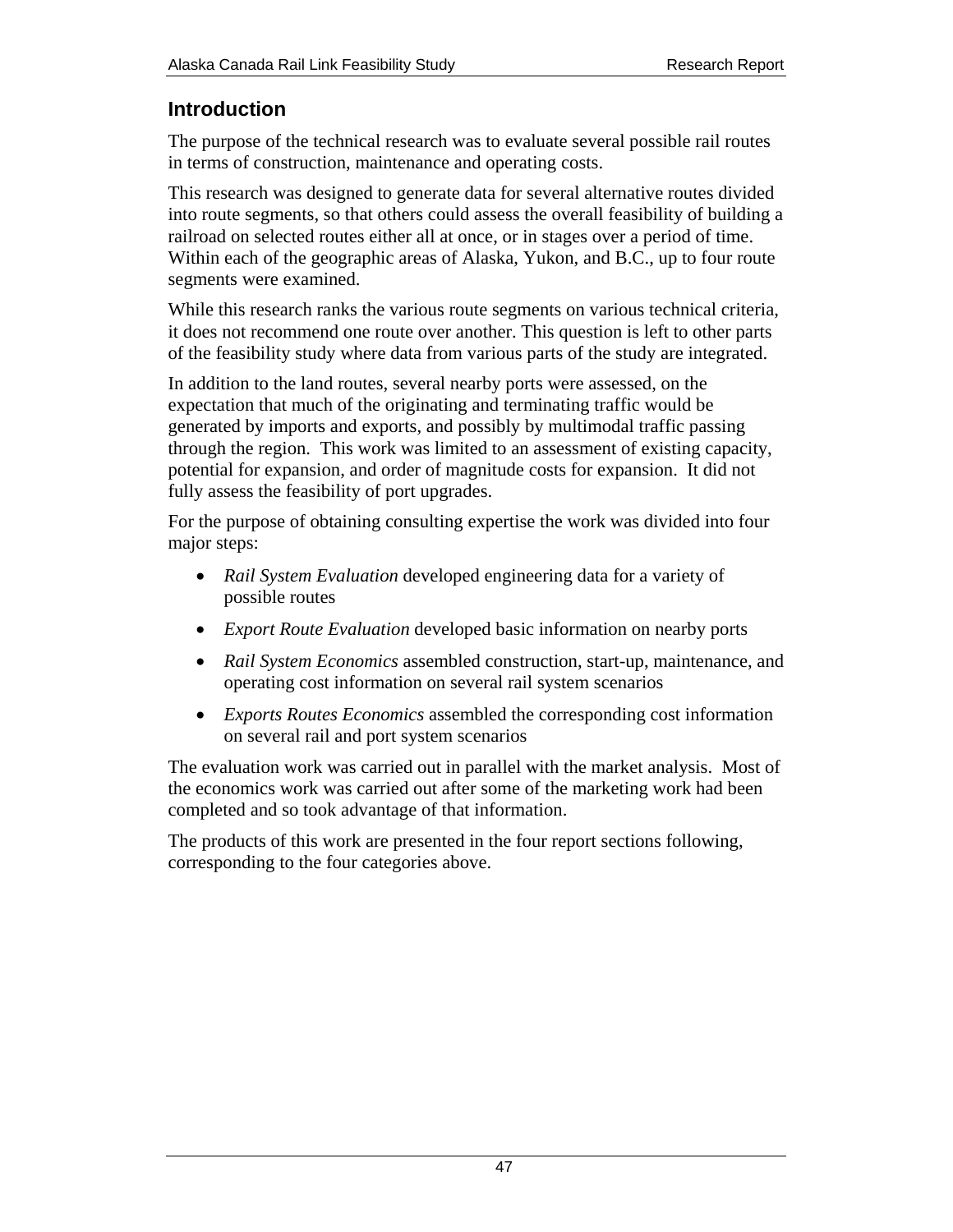

**Technical Research Work Breakdown** 

The codes shown on the chart are used in the consultants' reports to refer to the work modules.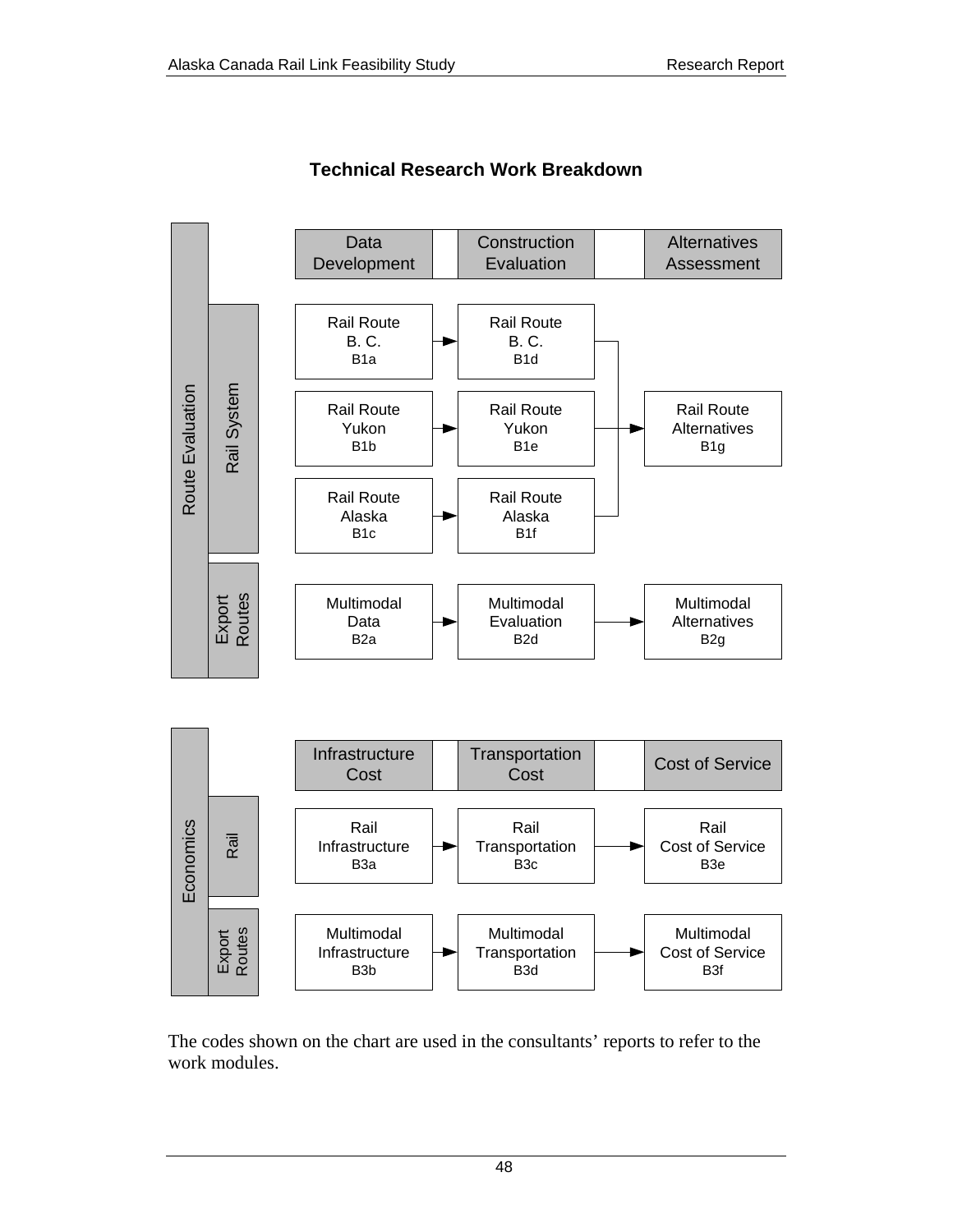# <span id="page-48-0"></span>**Rail System Evaluation**

# *Introduction*

In this part of the project, a number of potential rail routes were evaluated from an engineering constructability perspective.

The routes for study were selected on the basis of contemporary knowledge of the region, and the following considerations:

- Firstly, it is necessary to connect the Alaska Railroad at Delta Junction, Alaska to an existing railway in British Columbia.
- Secondly, it is necessary to look at transportation links to ports on the expectation that significant proportion of potential traffic for a railway in this region would originate or terminate at a port.
- Thirdly, it is necessary to consider the possibility of building the rail link in stages with links to selected ports being built as they become viable.

With these considerations in mind, nine route segments were examined:

- In British Columbia, there were four possible routes. All brought the rail to Watson Lake, Yukon at the north end, and all joined CN Rail at some point in the south. The southern terminating points for the four routes considered were Hazelton, Minaret, Mackenzie, and Fort Nelson.
- In Yukon, three principal routes were considered to take the rail westward from Watson Lake. One follows the Alaska Highway to the Alaska border near Beaver Creek, and the other two follow the Tintina Trench to Carmacks. Eastward from Carmacks, two possible routes were considered: one continuing eastward to the Alaska Border near Beaver Creek, and the other entering Alaska further north and following the Ladue River valley to join the Alaska Highway near Tok, Alaska.
- Also in Yukon, an additional segment was considered to join Carmacks or Whitehorse to an inside passage port at Skagway or Haines.
- In Alaska, the route would follow the Alaska Highway from either Tok or Beaver Creek, and continue eastward to Delta Junction where it would join the Alaska Railroad.

These routes are shown in the map on the next page.

The engineering evaluation and construction cost estimate was done as a "desktop" analysis, using information that was generally available. No field work was done specifically for this study. This information, combined with other analyses of markets and public interests will support future decision making and possibly drive a more detailed technical analysis of the most promising route segments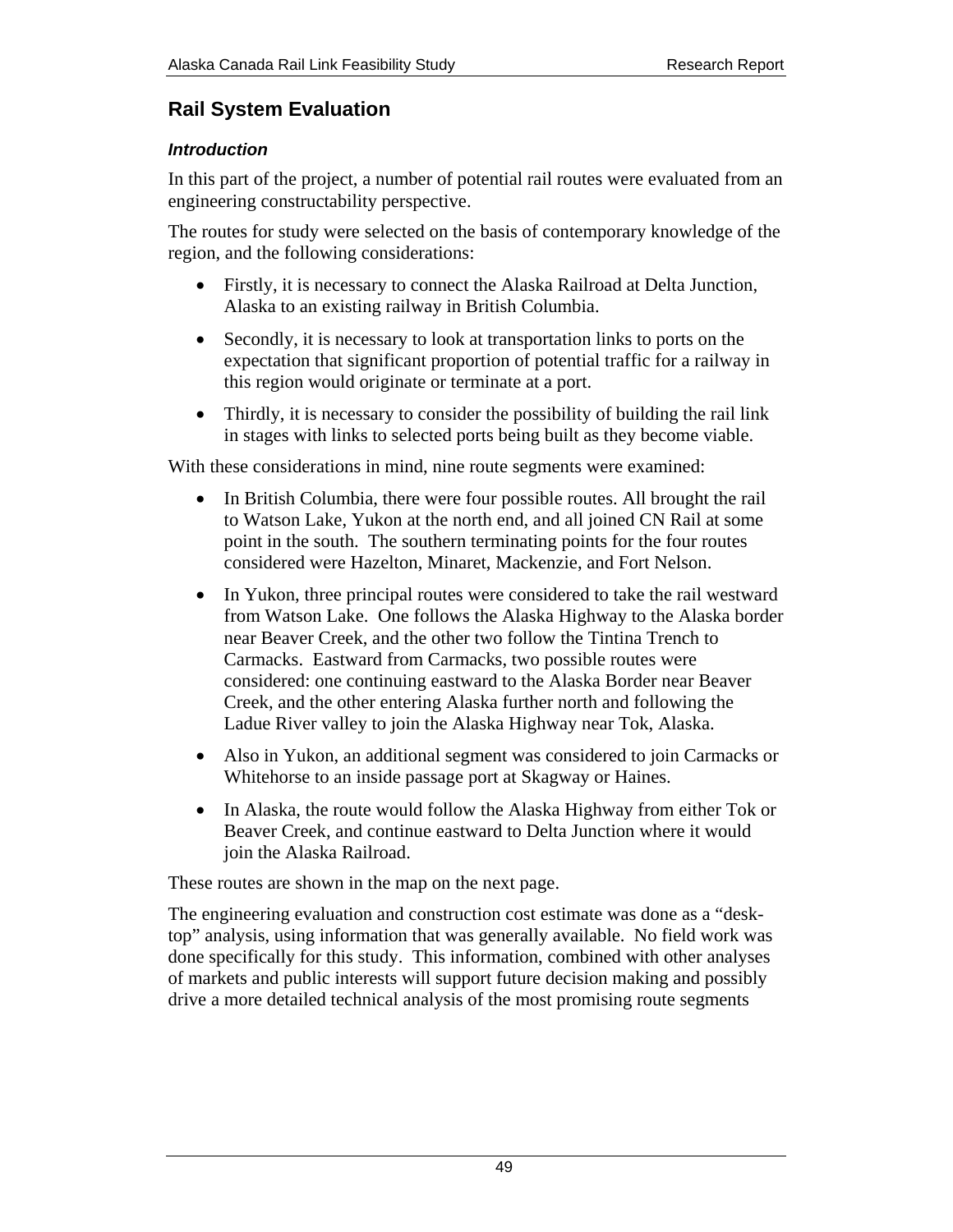<span id="page-49-0"></span>

*[Route Evaluation Map \(](http://assets.yukonarchives.ca/PAM_2006_0548.pdf)From a map by UMA Engineering)* 

### *Rail Route Alternatives Assessment*

In this report, the construction evaluations from the Yukon and BC regions are brought together and presented in summary form. The summary includes ratings on eight physical criteria of nine route segments. This summary does not include cost information, as that was dealt with in the later rail economics evaluation.

This summary includes two BC route segments from UMA's BC construction evaluation below and five Yukon route segments from UMA's Yukon construction evaluation below. The data on two additional routes in BC was taken from a 1969 study on those routes.

The routes were subjectively ranked for constructability based on mileage, curvature, grade, transit time, track/train dynamics, and seismic risk on nine route segments.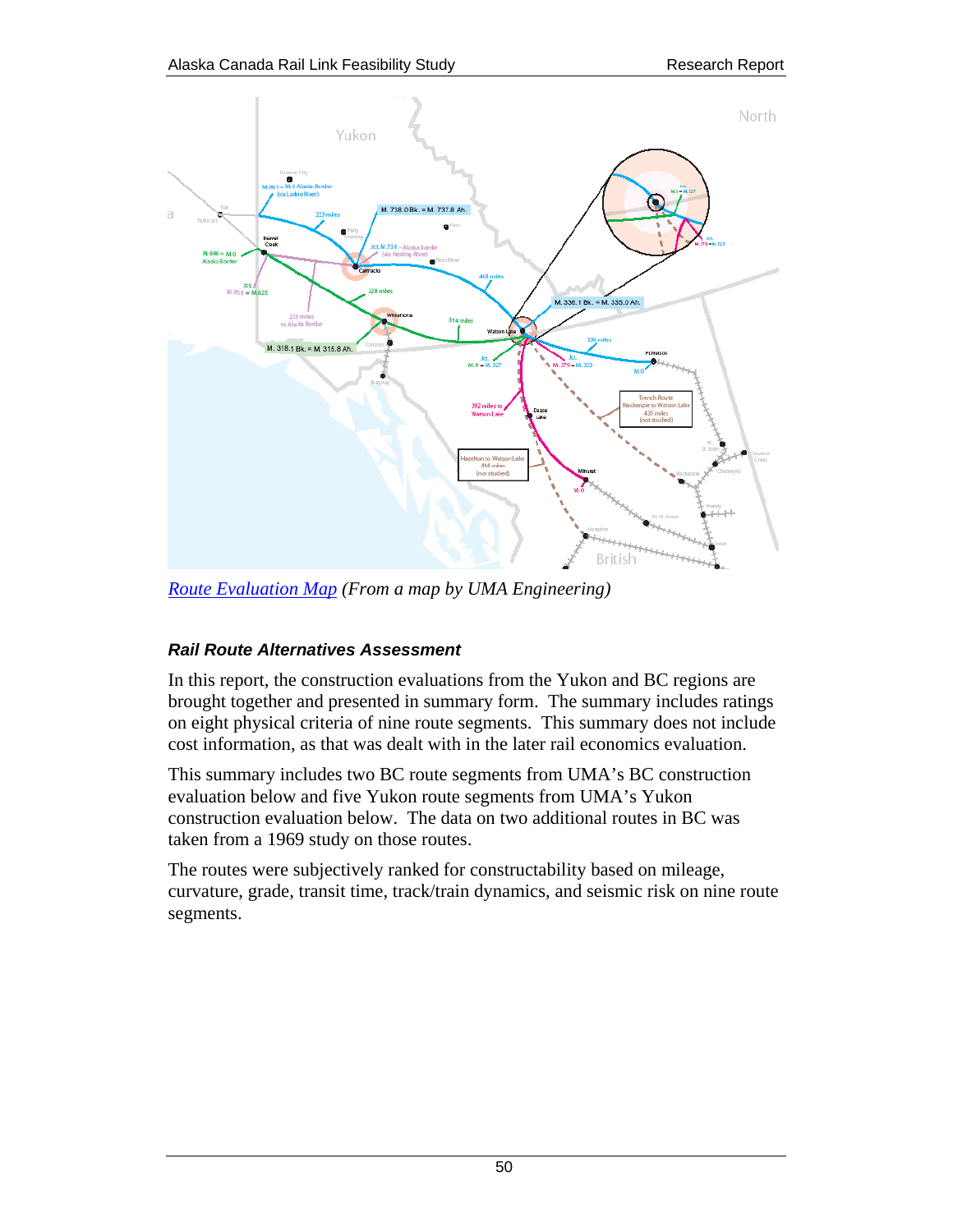| Segment                                          | <b>Miles</b> | Ranking |
|--------------------------------------------------|--------------|---------|
| Fort Nelson to Watson Lake                       | 336          | 3       |
| Minaret to Watson Lake                           | 392          | 5       |
| Mackenzie to Watson Lake                         | 435          | 1       |
| Hazelton to Watson Lake                          | 497          | 2       |
| Watson Lake to Carmacks                          | 403          | 1       |
| Carmacks to Ladue Border                         | 223          | 1       |
| <b>Carmacks to Beaver Creek</b><br><b>Border</b> | 233          | 3       |
| Watson Lake to Whitehorse                        | 314          | 2       |
| Whitehorse to Beaver Creek<br>Border             | 328          | 3       |

<span id="page-50-0"></span>Based on these criteria, the rankings were (1 is best, 5 is worst):

This analysis only considered the Canadian route segments. Information on the US route segments is included elsewhere:

- Information on the routes from the Alaska border to Delta Junction can be found in the section Construction Evaluation – Alaska (page [52\)](#page-51-1), below.
- Information on the link from Carmacks to Skagway was developed at other points in the project, and it can be found in two places: in the Operational Evaluation part of the Export Routes Evaluation (page [55\)](#page-54-1), and in the Rail System Economics (page [56\)](#page-55-1) section.

#### *Read the Report*

Work Package B1g

*[UMA Engineering: Alternate Route Segment Assessment \(Canada\)](http://assets.yukonarchives.ca/PAM_2006_0488.pdf)* (16 page report)

### *Construction Evaluation – BC*

In this part of the project, two rail routes in BC were analyzed using available geologic mapping information to evaluate the difficulty in constructing a rail line along the route.

UMA engineering developed a system to classify the terrain, construction difficulty, and to locate civil structures required to reasonably construct a rail line. The methodology is described in detail in the UMA report.

The information from this work was used to support the alternatives analysis and the preparation of cost estimates for railway construction that are presented in the Rail Economics section of this report.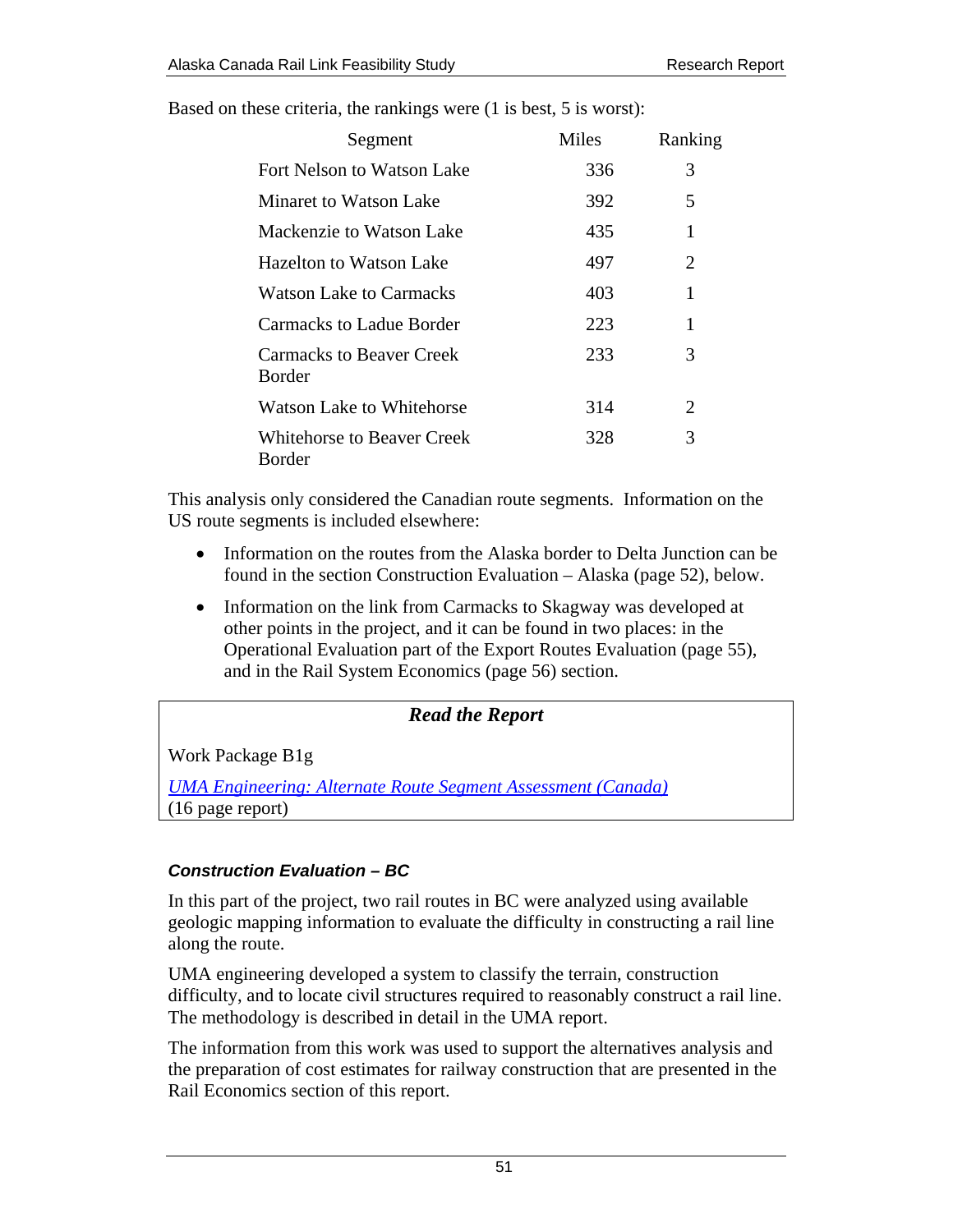## *Read the Reports*

<span id="page-51-0"></span>Evaluation Reports (Work Package B1d)

*[UMA Engineering: Rail Route Evaluation Eastern and Western BC](http://assets.yukonarchives.ca/YAL_003,883.pdf)* (72 page report)

Data Development Reports (Work Package B1a)

*[Yukon Engineering Services: BC Bibliography](http://assets.yukonarchives.ca/PAM_2006_0516.pdf)*

(spreadsheet)

*[Yukon Engineering Services: Summary of Data Gaps \(BC\)](http://assets.yukonarchives.ca/PAM_2006_0507.pdf)* (4 page report)

### *Construction Evaluation – Yukon*

In this part of the project, five rail routes in Yukon were analyzed using available geologic mapping information to evaluate the difficulty in constructing a rail line along the route.

UMA engineering used the same methodology that was used in the BC report, above.

The information in this work was used to support the preparation of cost estimates for railway construction that are presented in the Rail Economics section of this report.

# *Read the Reports*

Evaluation Reports (Work Package B1e)

*[UMA Engineering: Rail Route Evaluation Northern and Southern Yukon Routes](http://assets.yukonarchives.ca/YAL_003,891.pdf)* (109 page report)

Data Development Reports (Work Package B1b)

*[Yukon Engineering Services: Yukon Bibliography](http://assets.yukonarchives.ca/PAM_2006_0519.pdf)* (spreadsheet, 17 page pdf)

*[Yukon Engineering Services: Summary of Data Gaps \(Yukon\)](http://assets.yukonarchives.ca/PAM_2006_0508.pdf)* (4 page report)

### <span id="page-51-1"></span>*Construction Evaluation – Alaska*

The construction evaluation for the Alaska portion of the route was done by the University of Alaska at Fairbanks. This information was integrated with UMA's work in the economics analysis that follows.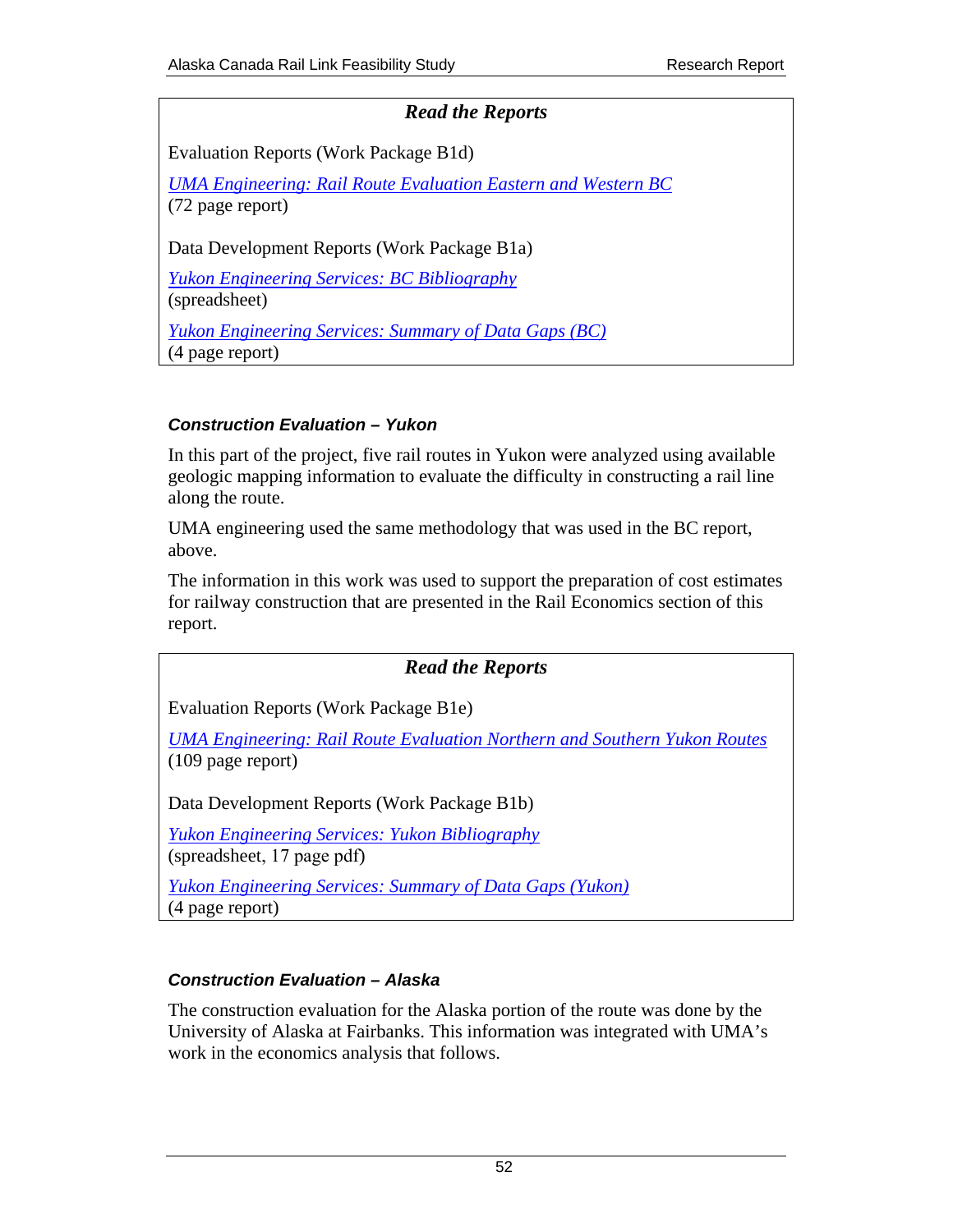# <span id="page-52-0"></span>*Read the Reports*  Evaluation Reports (Work Package B1f) *[UAF: Risk Opportunity Assessment Sheet](http://assets.yukonarchives.ca/PAM_2006_0546.pdf)* (2 spreadsheets) Data Development Reports (Work Package B1c) *[UAF: Railroad Routes from Delta Junction to Canadian Border](http://assets.yukonarchives.ca/PAM_2006_0526.pdf)*  (map A0 1200dpi) *[Dr. Scott Huang et al, UAF: Geophysical Exploration](http://assets.yukonarchives.ca/PAM_2006_0512.pdf)* (22 page report) *[Bob Thomas, UAF: Ladue Route Spreadsheet](http://assets.yukonarchives.ca/PAM_2006_0547.pdf)*  (1 spreadsheet) *[Janak Dhungana et al, UAF: Development of GIS Data Base and Analysis of the](http://assets.yukonarchives.ca/PAM_2006_0468.pdf) Alaska Canada Rail Link (Alaska Segment)* (16 page report) *[Janak Dhungana et al, UAF: Hydrologic and Hydraulic Features of the](http://assets.yukonarchives.ca/PAM_2006_0525.pdf) Alaska/Canada Railroad Link (Alaska Segment)* (8 page report) *[UAF: Technical Report](http://assets.yukonarchives.ca/PAM_2006_0510.pdf)* (20 page report)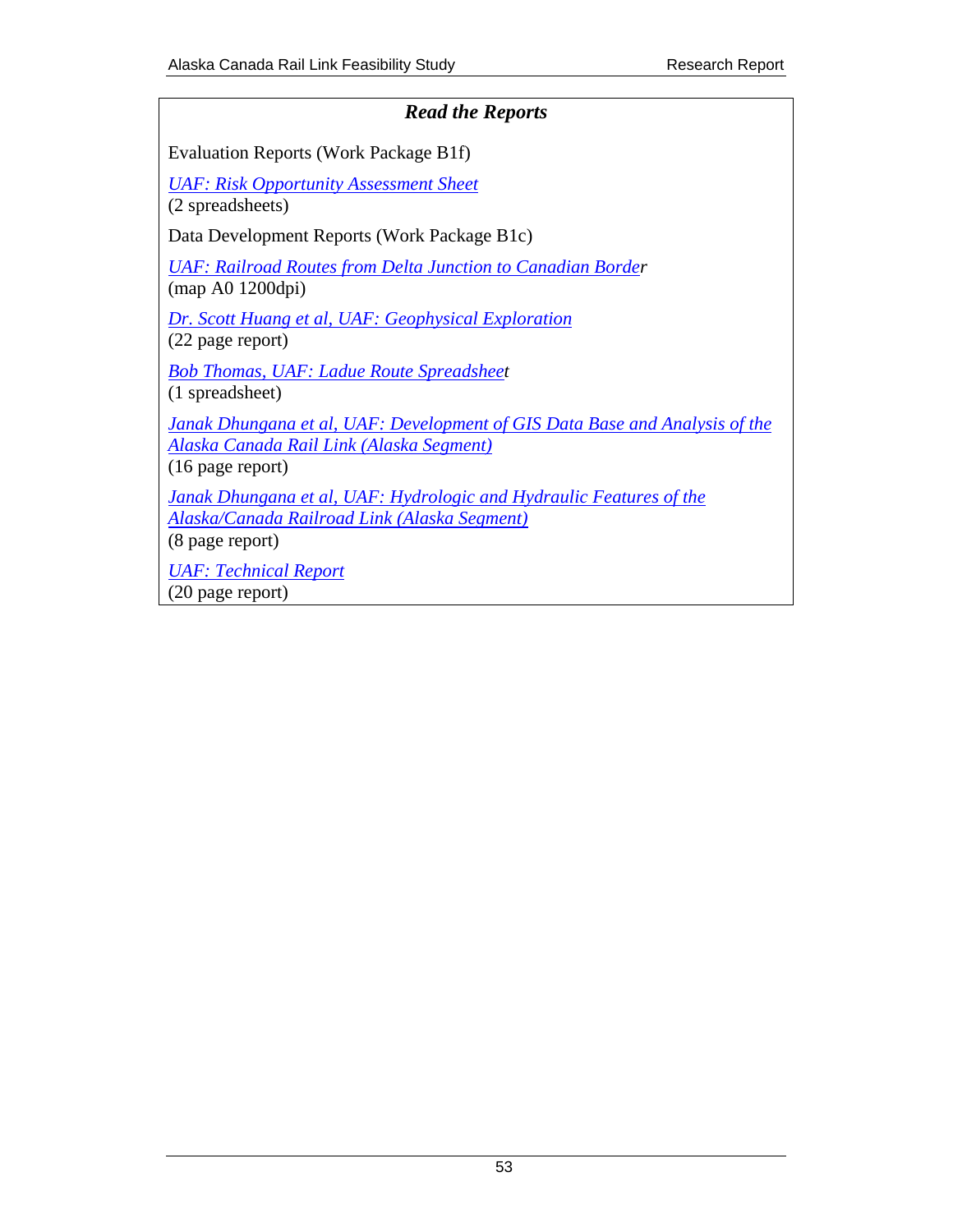# <span id="page-53-0"></span>**Export Routes Evaluation**

In this part of the project, a number of ports in the region were evaluated to determine what capability they have, and might be developed to have, to handle traffic that might be generated by a rail system.

This technical work was carried out in anticipation of what the market research would find. In particular, it is expected that a rail system will attract mineral export traffic from the interior regions if that traffic can be carried economically to an export port. Furthermore, the possibility of multimodal bridge traffic from Anchorage to the central US was anticipated.

Ports were selected and grouped according to the regions they might most effectively serve:



# *[Export Routes Hinterland Area Map](http://assets.yukonarchives.ca/PAM_2006_0520.pdf)*

Ports in Group I (Alaska) include: Anchorage, Port Mackenzie, Whittier, Seward, and Valdez.

Ports in Group II (SE Alaska) include: Skagway and Haines.

Ports in Group III (SE Alaska and BC) include: Hyder, Stewart, Kitimat, and Prince Rupert.

# *Alternatives Assessment*

This report presents a summary level survey of all of the ports in the region. The information includes a description of the existing capacity, and the prospects for further development.

The summary concludes that Port Mackenzie, Skagway, Haines, Hyder, and Prince Rupert have the most potential to handle bulk resource shipments. There is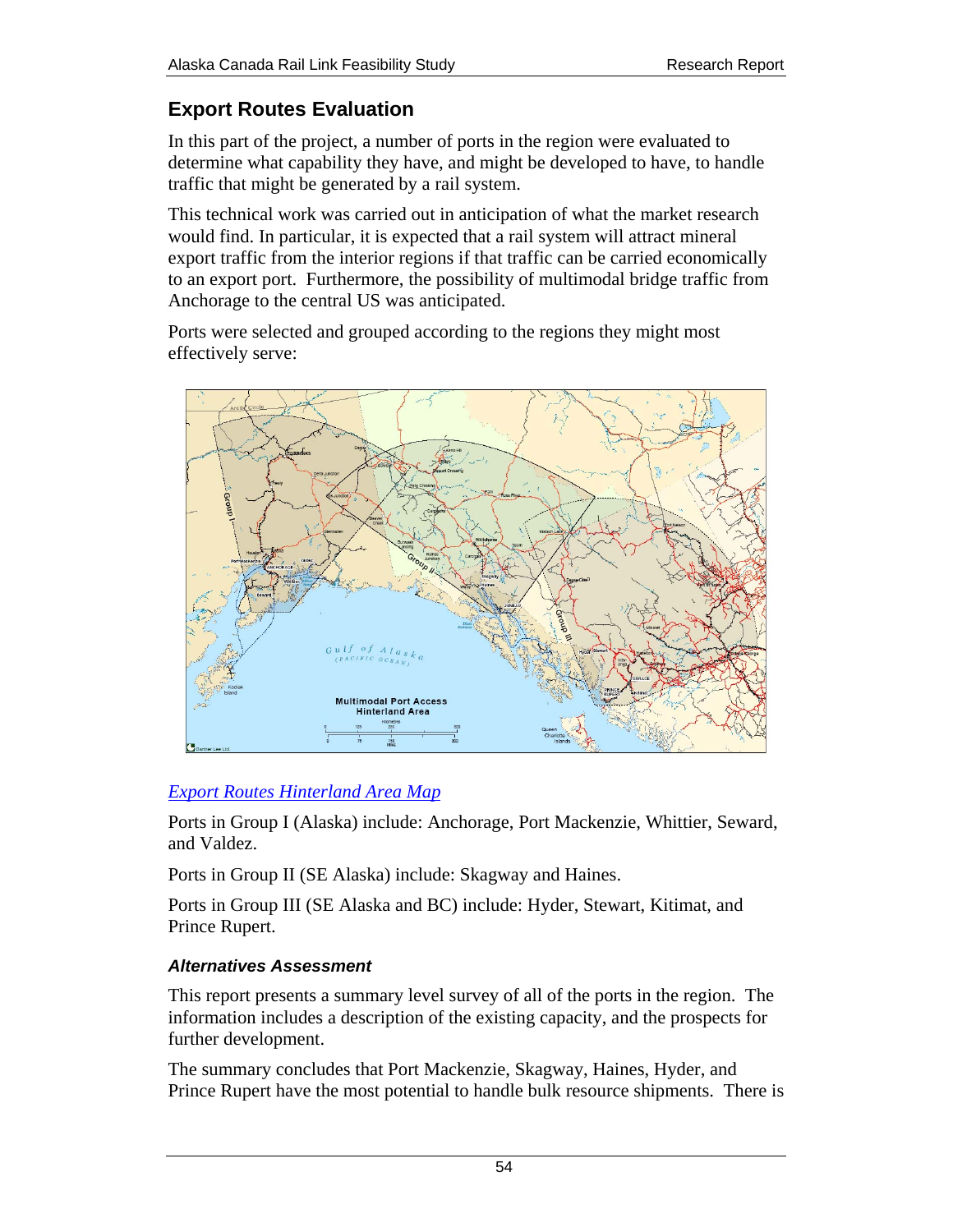<span id="page-54-0"></span>potential for increasing multimodal capacity at Anchorage, Hyder, and Prince Rupert. It is noted that Haines, Skagway, and Hyder would require substantial investment in land transportation infrastructure, while the others have existing infrastructure.

## *Read the Reports*

Work Package B2g

*[Banjar Management & DKA Marketing: Multimodal Port Access – Alternatives](http://assets.yukonarchives.ca/PAM_2006_0463.pdf) Assessment*

(25 page report, commissioned by Yukon Engineering Services)

*[Banjar Management & DKA Marketing: Multimodal Port Access Study](http://assets.yukonarchives.ca/PAM_2006_0482.pdf)* (26 powerpoint slides)

### <span id="page-54-1"></span>*Operational Evaluation*

In this part of the project, detailed data on the ports was collected to support the above alternatives summary.

The main reports cover all of the ports identified in the study regions. The Pacific Contracting report covers Skagway specifically, as well as the rail route that would provide access Skagway by way of a branch off the main rail link. Further work on the Skagway rail link is reported in the *Rail Economics* section, following.

# *Read the Reports*

# **Summary Reports (Work Package B2d)**

*[Banjar Management & DKA Marketing: Multimodal Port Access – Operations](http://assets.yukonarchives.ca/PAM_2006_0483.pdf) Evaluation*

(32 page report, commissioned by Yukon Engineering Services)

*[Pacific Contract Company & HDR Engineering: Southern Yukon and Port of](http://assets.yukonarchives.ca/YAL_003,903.pdf) Skagway Analysis*

(71 page report, commissioned by UAF)

# **Data Development (Work Package B2a)**

*[Banjar Management & DKA Marketing: Multimodal Port Access – Data](http://assets.yukonarchives.ca/PAM_2006_0487.pdf) Development*

(47 page report, commissioned by Yukon Engineering Services)

*[Landspoint Consulting: Port of Skagway Re-development Plan](http://assets.yukonarchives.ca/PAM_2005_0223.pdf)*  (3 page memo)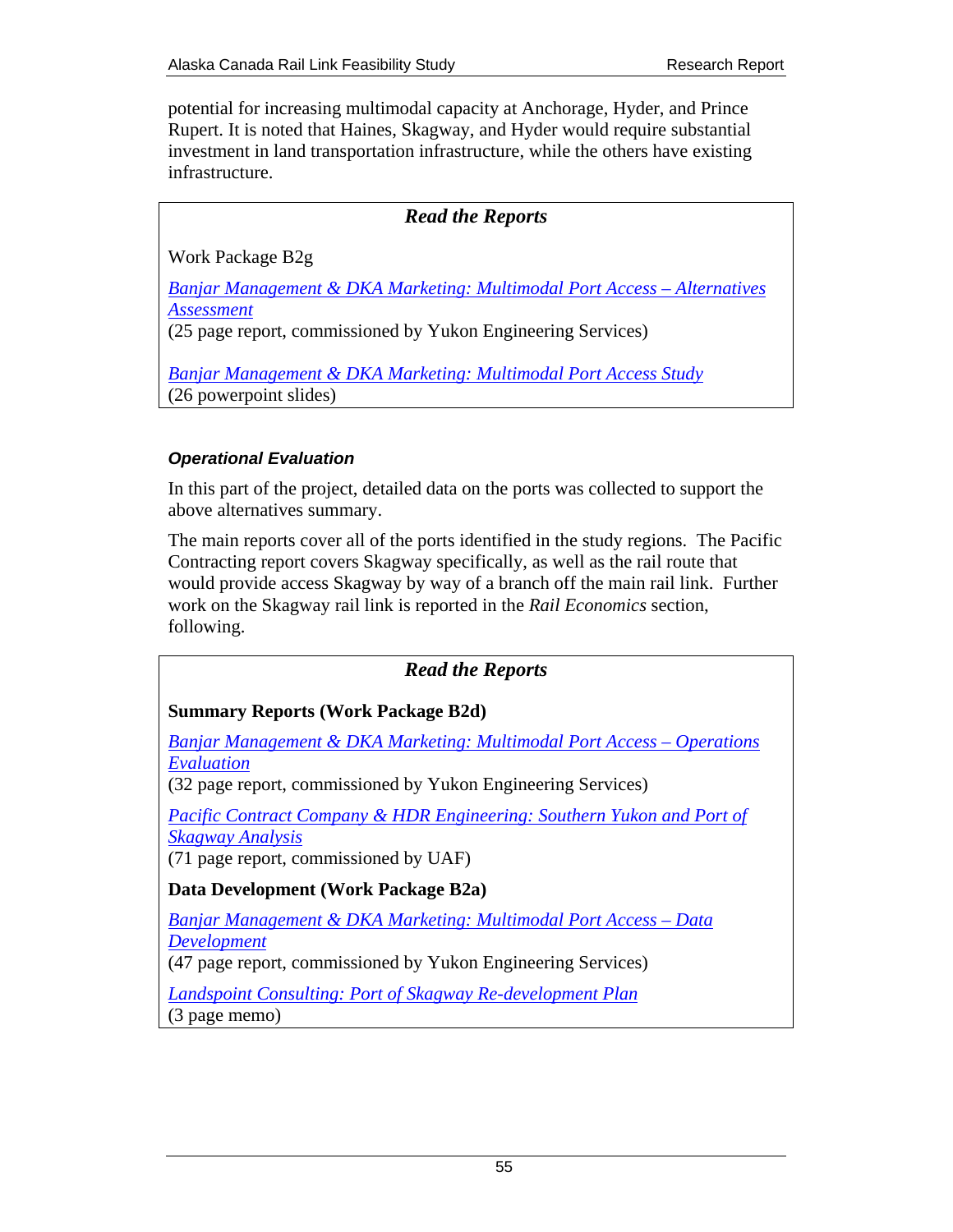# <span id="page-55-1"></span><span id="page-55-0"></span>**Rail System Economics**

## *Rail Infrastructure Cost*

This report combines the information generated in the Rail System Evaluations with some benchmark unit costs to come up with total construction costs for the route segments.

The estimate includes basic infrastructure and ancillary facilities based on class 4 track standards (60 mph freight), with a capacity to carry 10 million revenue tons of freight per year. The estimate does not include land acquisition costs. The report also estimates capital replacement costs over 40 years.

These construction estimates are from the UMA report, except where noted:

| Segment                                          | Miles | Cost/mile               | <b>Total Cost</b>       |
|--------------------------------------------------|-------|-------------------------|-------------------------|
|                                                  |       | \$Million<br><b>USD</b> | \$Million<br><b>USD</b> |
| Fort Nelson to Watson Lake                       | 336   | 9.05                    | 3,040                   |
| Minaret to Watson Lake                           | 392   | 14.14                   | 5,542                   |
| Mackenzie to Watson Lake                         | 435   | 7.50                    | 3,262                   |
| <b>Hazelton to Watson Lake</b>                   | 497   | 7.95                    | 3,953                   |
| <b>Watson Lake to Carmacks</b>                   | 403   | 8.19                    | 3,302                   |
| <b>Carmacks to Ladue Border</b>                  | 223   | 9.03                    | 2,015                   |
| <b>Carmacks to Beaver Creek</b><br><b>Border</b> | 233   | 11.68                   | 2,720                   |
| <b>Watson Lake to Whitehorse</b>                 | 314   | 8.63                    | 2,710                   |
| <b>Whitehorse to Beaver Creek</b><br>Border      | 328   | 9.40                    | 3,084                   |
| Ladue Border to Delta<br>Junction*               | 192   | 5.46                    | 1,048                   |
| <b>Beaver Creek Border to Delta</b><br>$Jct*$    | 198   | 5.90                    | 1,169                   |
| Carmacks to Skagway**                            | 217   | 3.14                    | 681                     |

\* from UAF reports, below

\*\* from Pacific Contract Company report in previous section

The report concludes that, with one or two exceptions, there is little reason to differentiate the route segments on cost grounds. Market forces or other considerations should determine the final route selection, except that the route segment from Minaret to Watson Lake should be rejected as an option because of excessively high construction and operating costs.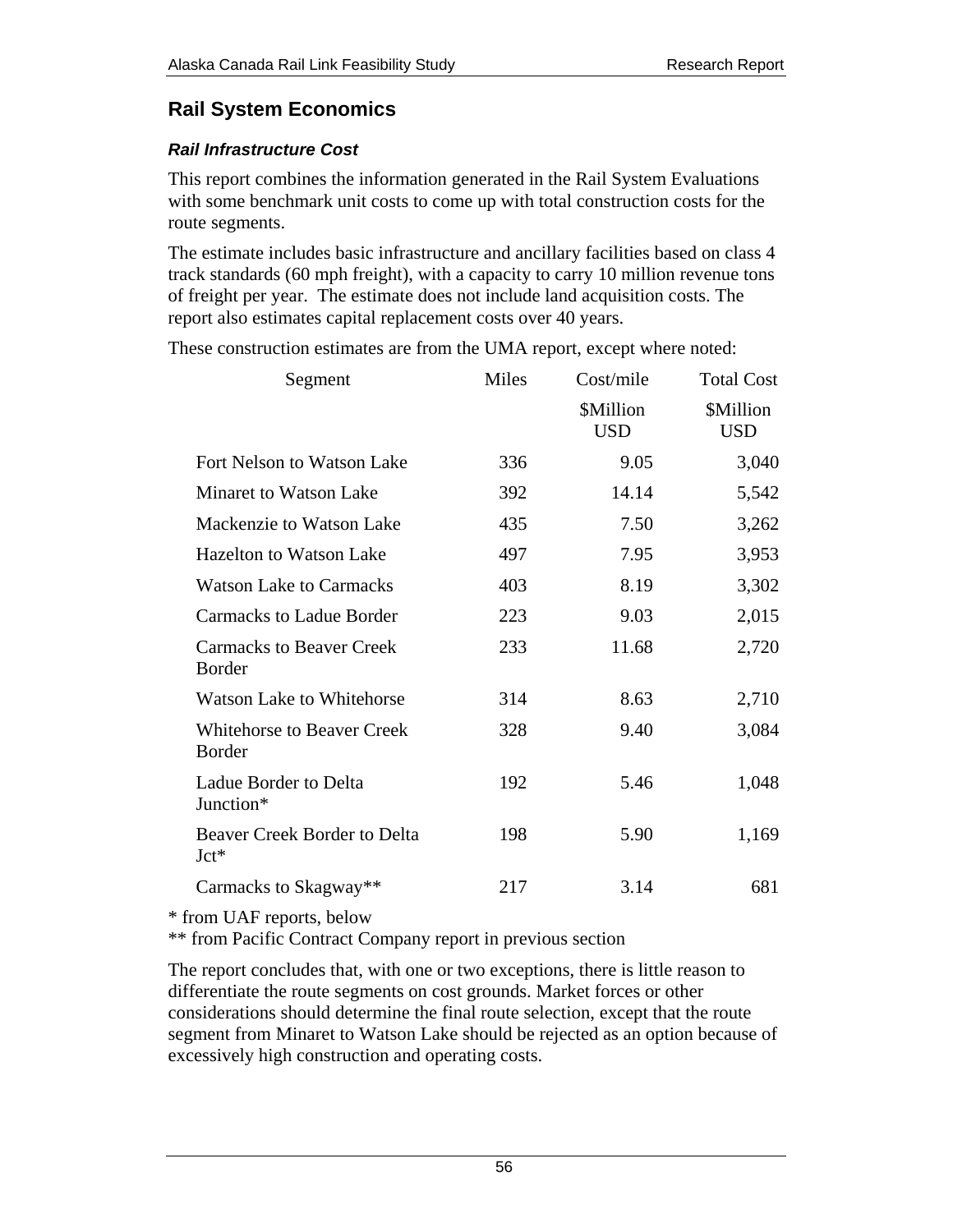# *Read the Reports*

<span id="page-56-0"></span>Work Package B3a

*[UMA Engineering: Infrastructure Cost Estimates for Full Rail Route Investment](http://assets.yukonarchives.ca/PAM_2006_0491.pdf)*  (20 page report) *[UAF: Cost Estimate Alaska Highway Route](http://assets.yukonarchives.ca/PAM_2006_0491x.xlsx)* (3 spreadsheets) *[UAF: Cost Estimate Ladue River Route](http://assets.yukonarchives.ca/PAM_2006_0491xx.xlsx)*

(3 spreadsheets)

### *Cost of Service Model*

In this part of the project a full costing model for rail operations was developed. Start-up, operating, and maintenance costs of a railway were added to the construction costs to come up with full costing scenarios for each of the routes. Several iterations of the model were developed to examine different scenarios that were evolving throughout stage 1 and stage 2 of the project. The consultants who were working on stage two collaborated with the cost of service consultant on the final versions of the cost model.

The outcomes of the model are variable, depending on a variety of assumptions that are made about both the technical and market research data. In the initial model, three different traffic levels and three different management strategies were included to produce nine different scenarios for each route. Furthermore, the inclusion of capital costs in the model increases the variability with assumptions about discount rates and amortization periods.

The Phase I Model

The initial model was developed before any consideration was given to the BC route segment that connects at Hazelton.

Early on, the importance of a link to an inside passage port was recognized, so a link from Carmacks to the port at Skagway is included in these models. The costing on this link was broadened to address the tradeoffs of extending the existing narrow gauge link (lower capital and higher operating) vs. upgrading it to standard gauge (higher capital and lower operating). This discussion is included in the Phase I reports and it concludes that the total cost (capital and operating) is essentially the same for both options.

The broad conclusion of the Phase I work is that the operating costs (excluding capital) of the proposed rail link would be within the range of operating costs to be expected from any similar railway, around two cents per ton-mile. If capital costs are assigned to revenue traffic, the total cost on a revenue-ton mile basis could be on the order of ten times the operating cost.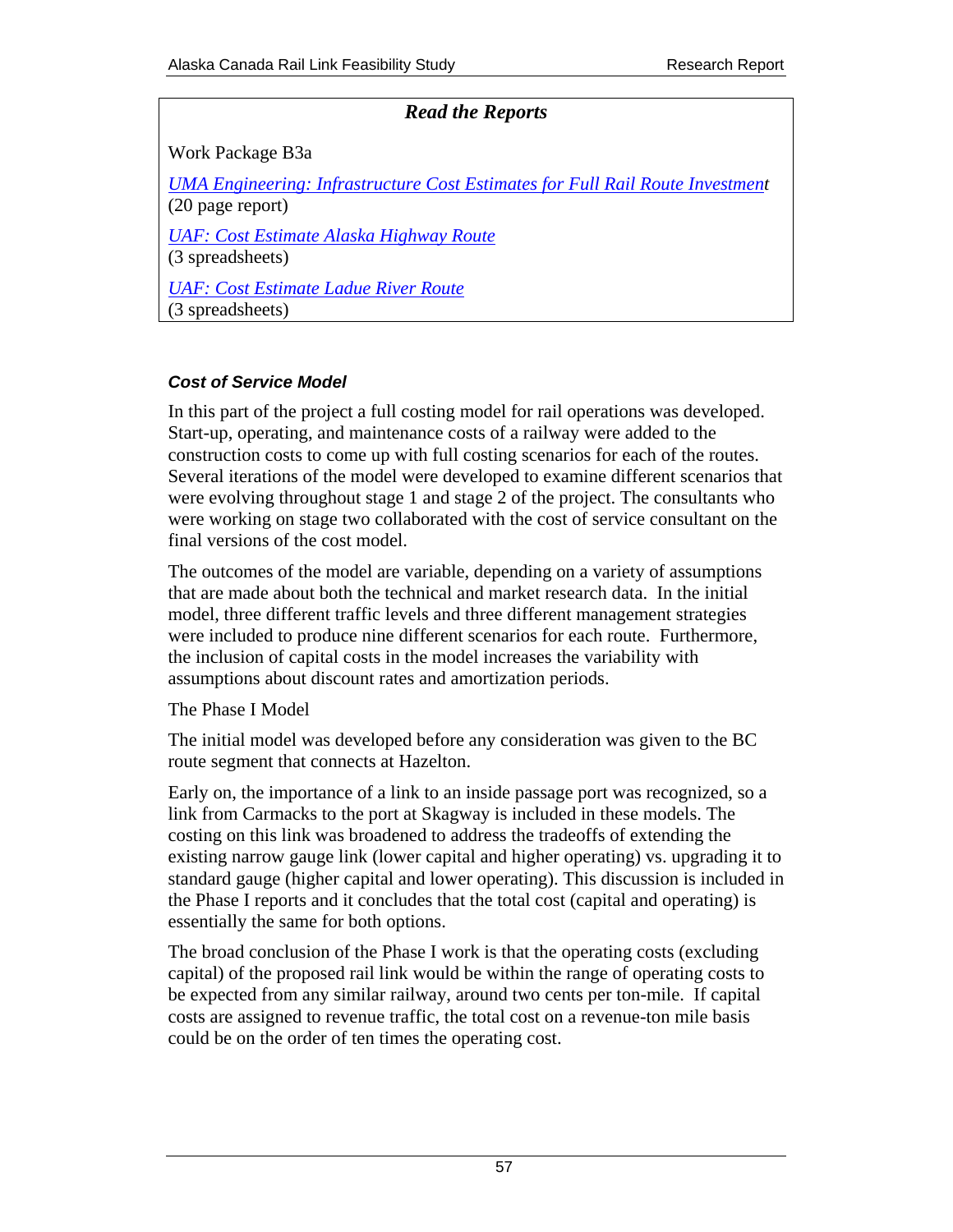<span id="page-57-0"></span>The Phase II Model

Phase II is based on the single working route scenario that was selected for further analysis in stage two of the feasibility study. The Phase II model is designed to be manipulated further in stage two of the project because there was an on-going discussion about how the market forecasts should be evaluated, especially the mineral export forecast. The Phase II model is designed to accommodate that discussion.

Other Models

During stage 2 of the research, it was decided to evaluate the potential iron ore traffic in a stand-alone scenario. A cost model was developed for that scenario.

# *Read the Reports*

# **"Phase I" Models (Work Package B3e)**

*[Innovative Scheduling: Cost Analysis Report](http://assets.yukonarchives.ca/PAM_2006_0464.pdf)* (45 page report)

*[Innovative Scheduling: Cost Model](http://assets.yukonarchives.ca/PAM_2006_0464x.xlsm)* (25 spreadsheets)

*[Innovative Scheduling: Narrow Gauge Cost Model](http://assets.yukonarchives.ca/PAM_2006_0464xx.xlsm)* (19 spreadsheets)

# **"Phase II" Models (Work Package B3e)**

*[Innovative Scheduling: Integrated Financial Model](http://assets.yukonarchives.ca/PAM_2006_0465.pdf)* (19 page report)

*[Innovative Scheduling: Phase II Cost Model](http://assets.yukonarchives.ca/PAM_2006_0465x.xlsm)* (34 spreadsheets)

**Other Models (Work Package B3e)** 

*[Innovative Scheduling: Iron Ore Options Cost Model](http://assets.yukonarchives.ca/PAM_2006_0465xx.xlsm)* (38 spreadsheets)

**Data Development Reports (Work Package B3c)** 

*[Innovative Scheduling: Cost Model Inputs](http://assets.yukonarchives.ca/PAM_2006_0485.pdf)* (3 page memo)

*[Innovative Scheduling: Operating Cost Model Presentation](http://assets.yukonarchives.ca/PAM_2006_0497.pdf)* (22 powerpoint slides)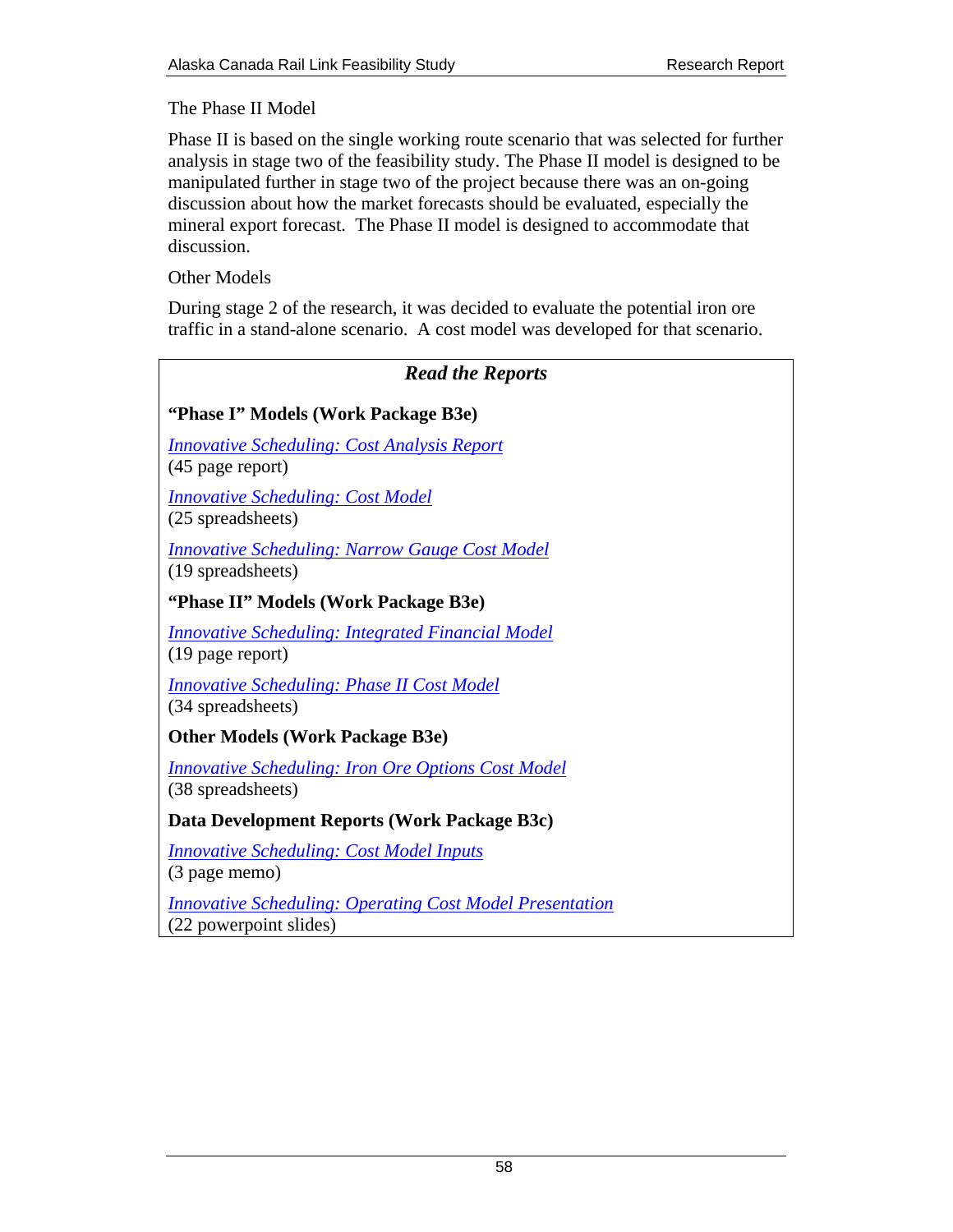# <span id="page-58-0"></span>**Export Routes Economics**

The purpose of this work was to validate the selection of ports to be included in the preferred rail routing scenario.

The market research confirmed that port infrastructure is a central requirement for many of the shippers that might use a rail link. Early technical research identified 11 ports in the area that could be included in the development scenarios. The task is to identify which of those best contribute to the viability of the rail scenarios, taking into account potential port capacity and port development costs.

While this work does not go far enough to provide a full feasibility assessment of specific port developments, it does provide some benchmark costs that help complete the rail feasibility assessment by confirming the selection of ports to be included in the preferred scenario.

This examination of port infrastructure was done after all of the market research was done, and after the rail scenarios had been developed and costed. This work therefore takes into account the traffic volumes that the ports may be required to handle. The essential work at this point was to combine the existing traffic and cost information into useful scenarios and add some cost estimates for port infrastructure development and operations.

The work was done in three steps:

- An assessment of capital infrastructure development costs,
- An assessment of rail and port operating costs, and
- A unit cost of service assessment including both operating and capital costs.

The resulting cost reports include both rail and port costs.

# *Export Routes Infrastructure Cost*

This part of the study gathered together infrastructure cost data for ten different rail and port scenarios. The scenarios were designed as alternative ways to handle the traffic volumes that were developed in the market analysis parts of this study.

Rail infrastructure costs were taken from the technical analysis work, and the consultant developed order of magnitude cost estimates for the necessary port development.

The scenarios were built around five ports: Port Mackenzie, Skagway, Haines, Hyder, and Prince Rupert. For those ports potentially large enough to handle iron ore exports, two scenarios were developed, one with iron ore capacity and one without.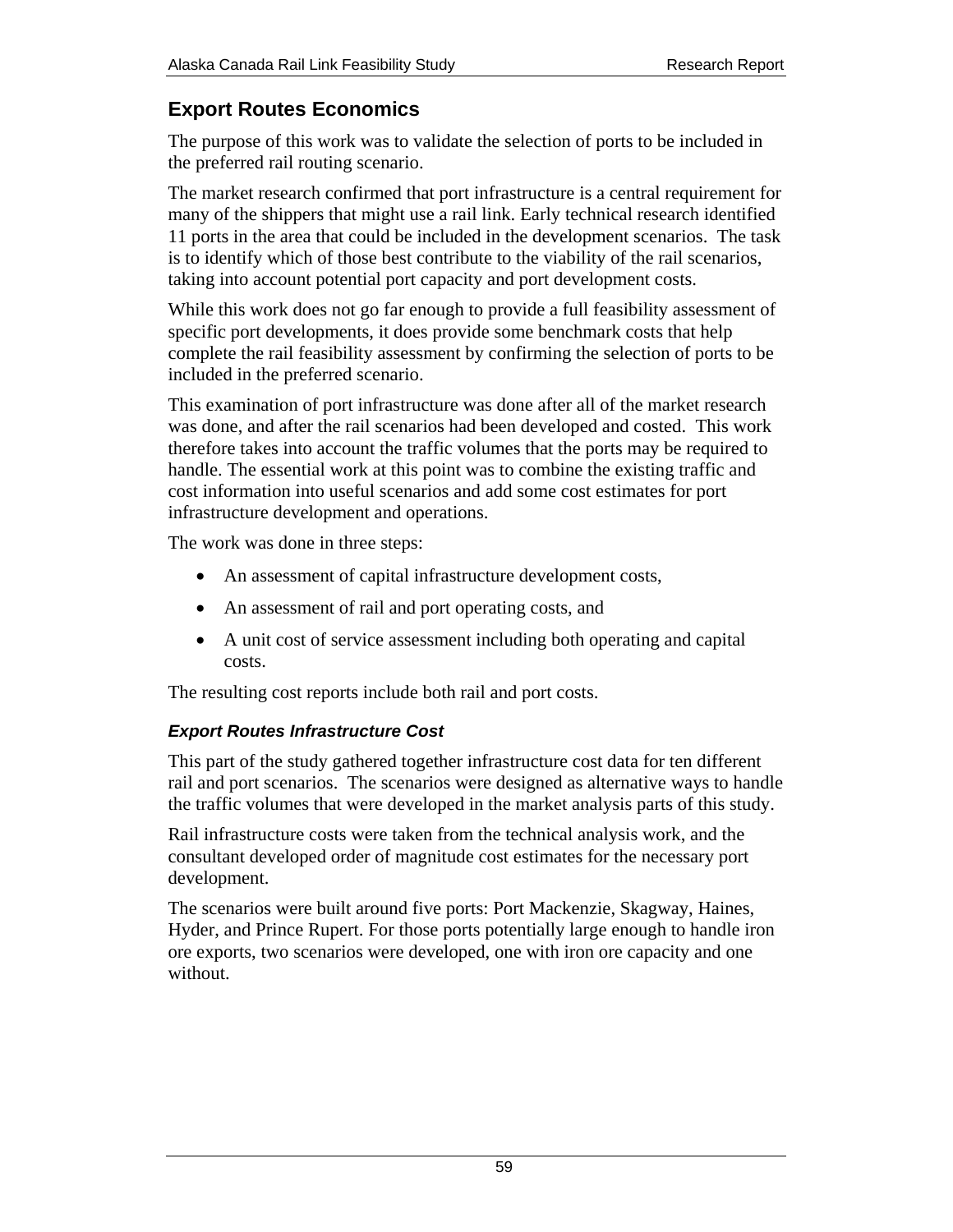# *Read the Report*

## <span id="page-59-0"></span>**Work Package B3b**

*[Banjar Management and CH2M Hill: Phased Multimodal Integration Life Cycle](http://assets.yukonarchives.ca/PAM_2006_0466.pdf)  Cost Estimation* (52 page report, commissioned by Yukon Engineering Services)

### *Export Routes Operating Costs*

This work gathered operating cost data for the scenarios that were developed in the previous report. The rail operating cost data was taken from the work done in the present technical analysis. Estimates of port operating costs were added by the consultant.

# *Read the Report*

### **Work Package B3d**

*[Banjar Management and CH2M Hill: Phased Multimodal Integration Life Cycle](http://assets.yukonarchives.ca/PAM_2006_0457.pdf)  Operating Expenses Estimation* (27 page report, commissioned by Yukon Engineering Services)

### *Export Routes Cost of Service*

This report consolidates the information from the previous two reports and develops a unit cost of service for each of the scenarios. The unit cost combines the operating cost with amortized infrastructure cost over a 50 year scenario.

The issue of greatest interest that this work addresses is Haines as a "Benchmark" for phased investment as the least track that can move the most minerals to tidewater export position. For the full potential of very large scale iron ore and coal mines in Yukon, Haines is close to the mineral shippers and has more potential for port capacity development than Skagway. The trade-off is between a considerable capital cost to develop entirely new port and rail access infrastructure at Haines vs. the additional rail operating cost to haul the longer distances to other ports.

*Read the Report* 

### **Work Package B3f**

*[Banjar Management and CH2M Hill: Phased Multimodal Integration Cost of](http://assets.yukonarchives.ca/PAM_2006_0462.pdf) Service Estimation*

(14 page report, commissioned by Yukon Engineering Services)

# **Part 4: Business Case Assessment**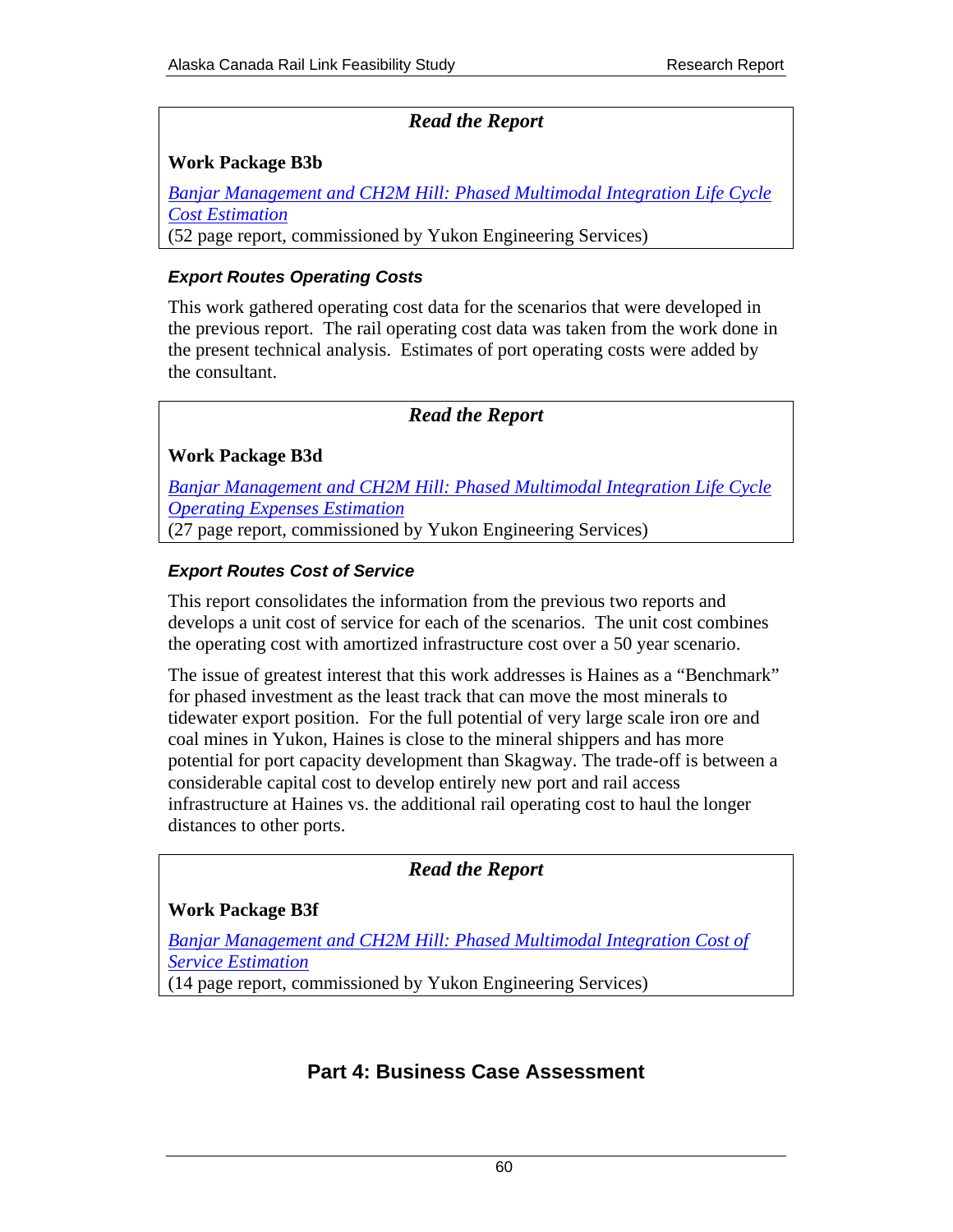| Ernst and Young Orenda Corporate Finance Inc., Macquarie North America   |
|--------------------------------------------------------------------------|
| Limited, Partnerships British Columbia: Alaska Canada Rail Link Business |
|                                                                          |
| HDR/HLB Decision Economics Inc. (for UAF): Cost-Benefit Analysis for the |
|                                                                          |
| Dr. Paul Metz et al: Alaska Canada Rail Link Summary of Benefits to      |
|                                                                          |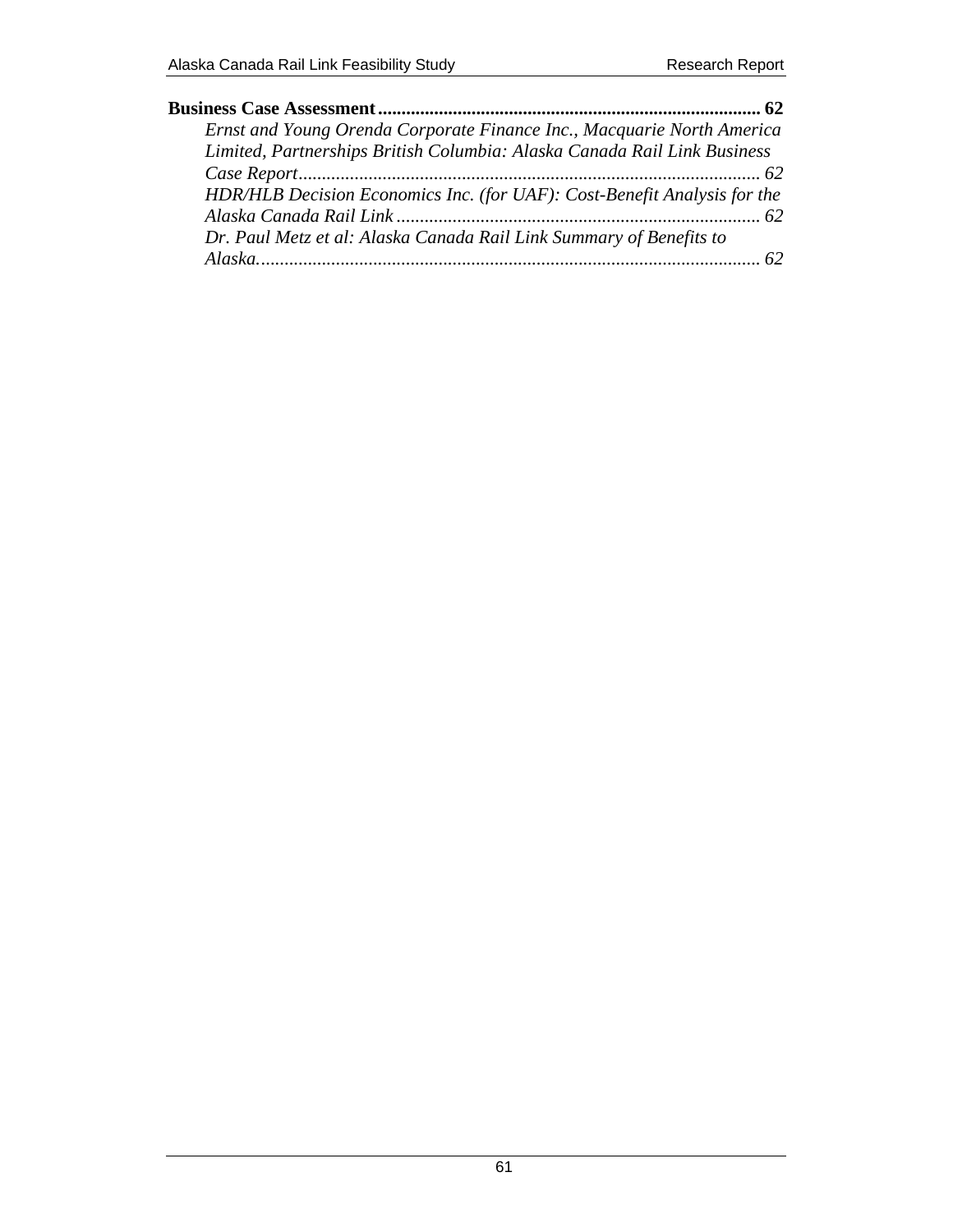# <span id="page-61-0"></span>**Business Case Assessment**

The reports commissioned for an ACRL business case reflect two different models for analysis of investment recovery by: (a) commercial revenues and (b) public benefits. A limited number of development scenarios were assessed in these reports in order to provide a sampling of business case scenarios. There are other development scenarios that could be assessed in the future.

The ACRL Business Case Report is a collaborative result of research completed by Ernst & Young Orenda Corporate Finance Inc. (E&Y), Macquarie North American Limited (MNAL), and Partnerships British Columbia (PBC). For a potential Public Private Partnership, E&Y was assigned the public investment perspective, MNAL was assigned the private investment perspective, and PBC was assigned the government oversight perspective.

Under the direction of the University of Alaska Fairbanks, HDR/HLB Decision Economics conducted a Public Benefit/Cost Analysis.

The purpose of the Phase 1 Feasibility Study was to provide a high level assessment of the project's commercial viability based on long range revenue potential. It was not anticipated that the project would at this preliminary stage, be able to meet near-term "bankability" criteria.

# *Read the Reports*

*Ernst and Young Orenda Corporate Finance Inc., Macquarie North America [Limited, Partnerships British Columbia: Alaska Canada Rail Link Business Case](http://assets.yukonarchives.ca/YAL_003,887.pdf)  Report*

(143 page report)

*[HDR/HLB Decision Economics Inc. \(for UAF\): Cost-Benefit Analysis for the](http://assets.yukonarchives.ca/PAM_2006_0480.pdf)  Alaska Canada Rail Link*

(57 page report, commissioned by University of Alaska)

*[Dr. Paul Metz et al: Alaska Canada Rail Link Summary of Benefits to Alaska.](http://assets.yukonarchives.ca/PAM_2006_0527.pdf)*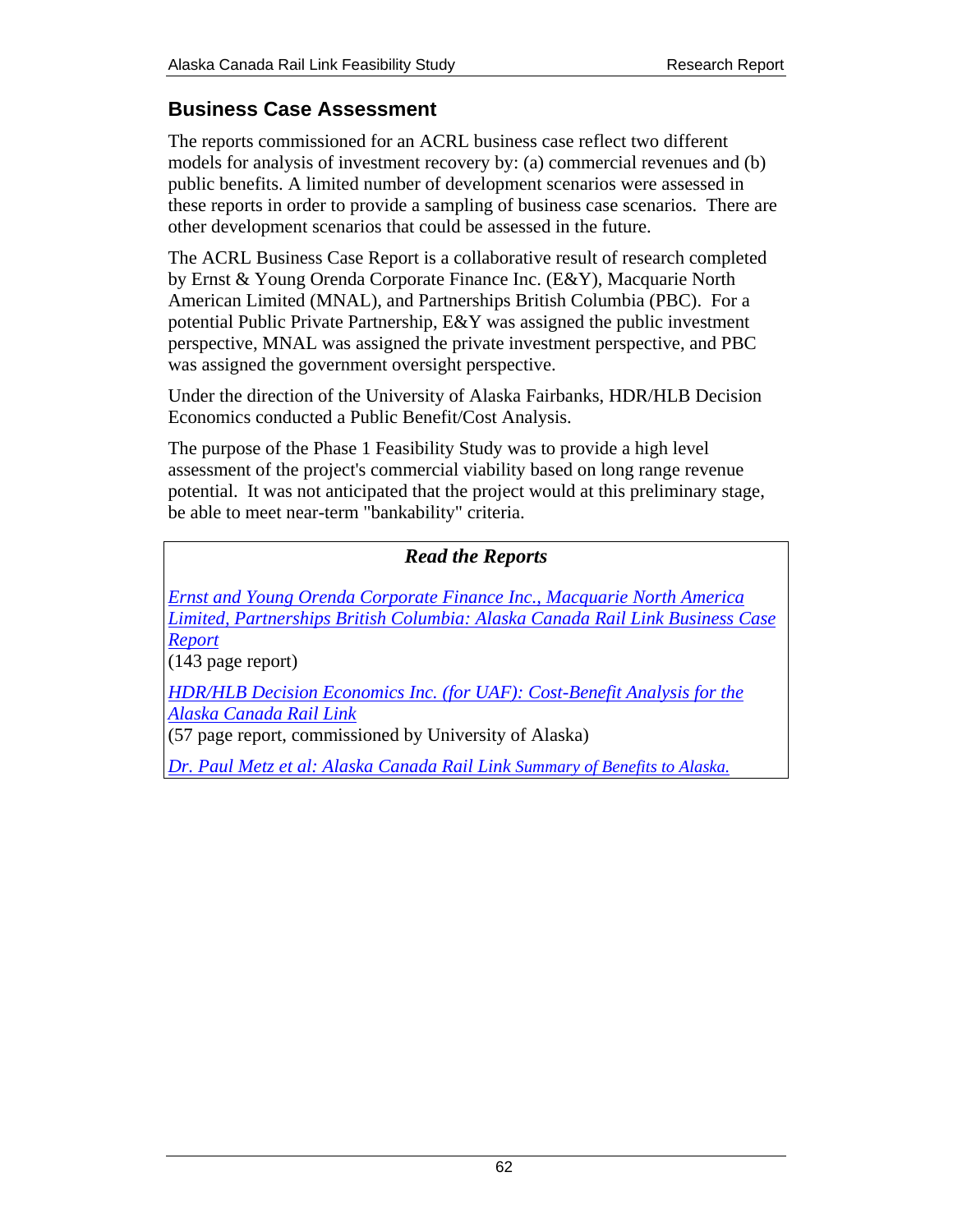# **Appendices**

# <span id="page-62-0"></span>**Appendix A: Project Participants**

#### *Advisory Committee*

Under the terms of the MOU between Alaska and Yukon, the Advisory Committee was established to serve as an oversight body for the feasibility study. The committee will report the results and recommendations jointly to the respective Canadian and United States project sponsors.

#### **Alaska Members**

| State of Alaska (Co-chair)                                                                        | Frank Murkowski, Governor                               |
|---------------------------------------------------------------------------------------------------|---------------------------------------------------------|
| Alaska Legislature - Senate                                                                       | John Cowdery, Chair of Rules Committee                  |
| Alaska Legislature – House                                                                        | John Coghill, Representative, North Pole                |
| Alaska Railroad Corporation                                                                       | Pat Gamble, President                                   |
| Doyon Limited                                                                                     | Orie Williams, CEO (A First Nation Corp)                |
| Ex-officio                                                                                        | Jeanette James, former representative for North<br>Pole |
| <b>Canada Members</b>                                                                             |                                                         |
| $C_{\text{max}}$ and $C_{\text{max}}$ is $C_{\text{max}}$ in $C_{\text{max}}$ in $C_{\text{max}}$ | Desete Desde Daeset                                     |

| Government of Yukon (Co-chair)        | Dennis Fentie. Premier    |
|---------------------------------------|---------------------------|
| <b>Yukon Economic Development</b>     | Jim Kenyon, Minister      |
| <b>Council of Yukon First Nations</b> | Andy Carvill, Grand Chief |
| Kaska Tribal Council                  | Dave Porter               |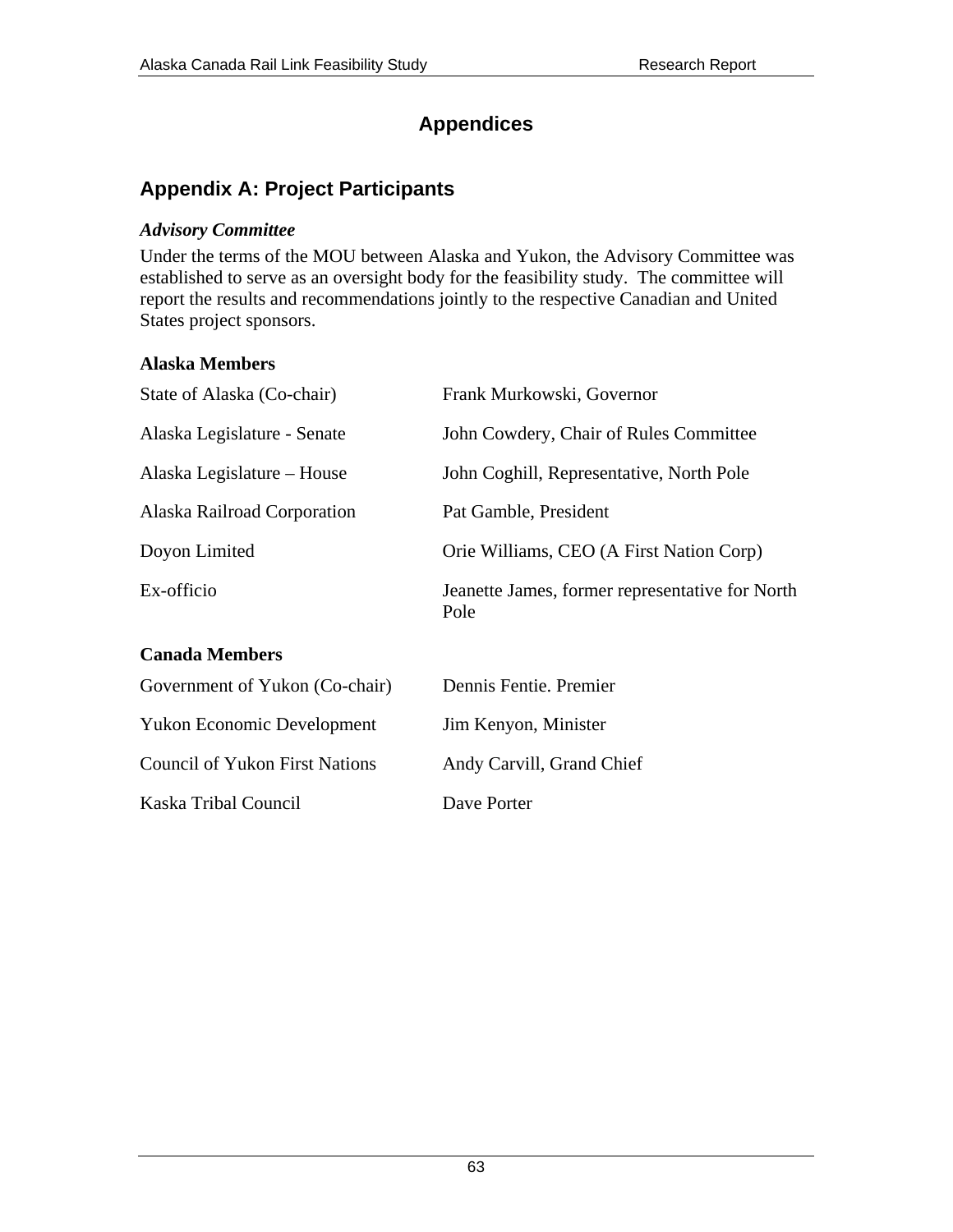# *Management Working Group*

Under the terms of the MOU between Alaska and Yukon, the Management Working Group monitored and directed the management of the study. Members were selected from within the public service of each jurisdiction on the basis of their experience, overall project knowledge and/or technical qualifications. The working group met least monthly.

### **Alaska Members**

| Department of Transportation                 | Mike Barton, Commissioner                               |
|----------------------------------------------|---------------------------------------------------------|
| Alaska Railroad Corporation                  | Bruce Carr, Director, Strategic Planning                |
| Governor's Office                            | Rob Corbisier, Special Staff Assistant                  |
| Department of Transportation                 | Mark Taylor, Special Projects Administrator             |
| Ex-officio                                   | Jeanette James, former representative for North<br>Pole |
| <b>Canada Members</b>                        |                                                         |
| <b>Yukon Economic Development</b><br>(Chair) | Eugene Lysy, Deputy Minister                            |
| <b>Yukon Highways and Public Works</b>       | John Stecyk, Deputy Minister                            |

Yukon First Nations representative Stanley Noel, CEO

Government of British Columbia Ministry of Transportation

Government of Canada Transport Canada

Yukon Indian Development Corporation Kathleen Miller, ADM Transportation Planning and Policy David W Murray, Regional Director General Prairie and Northern Region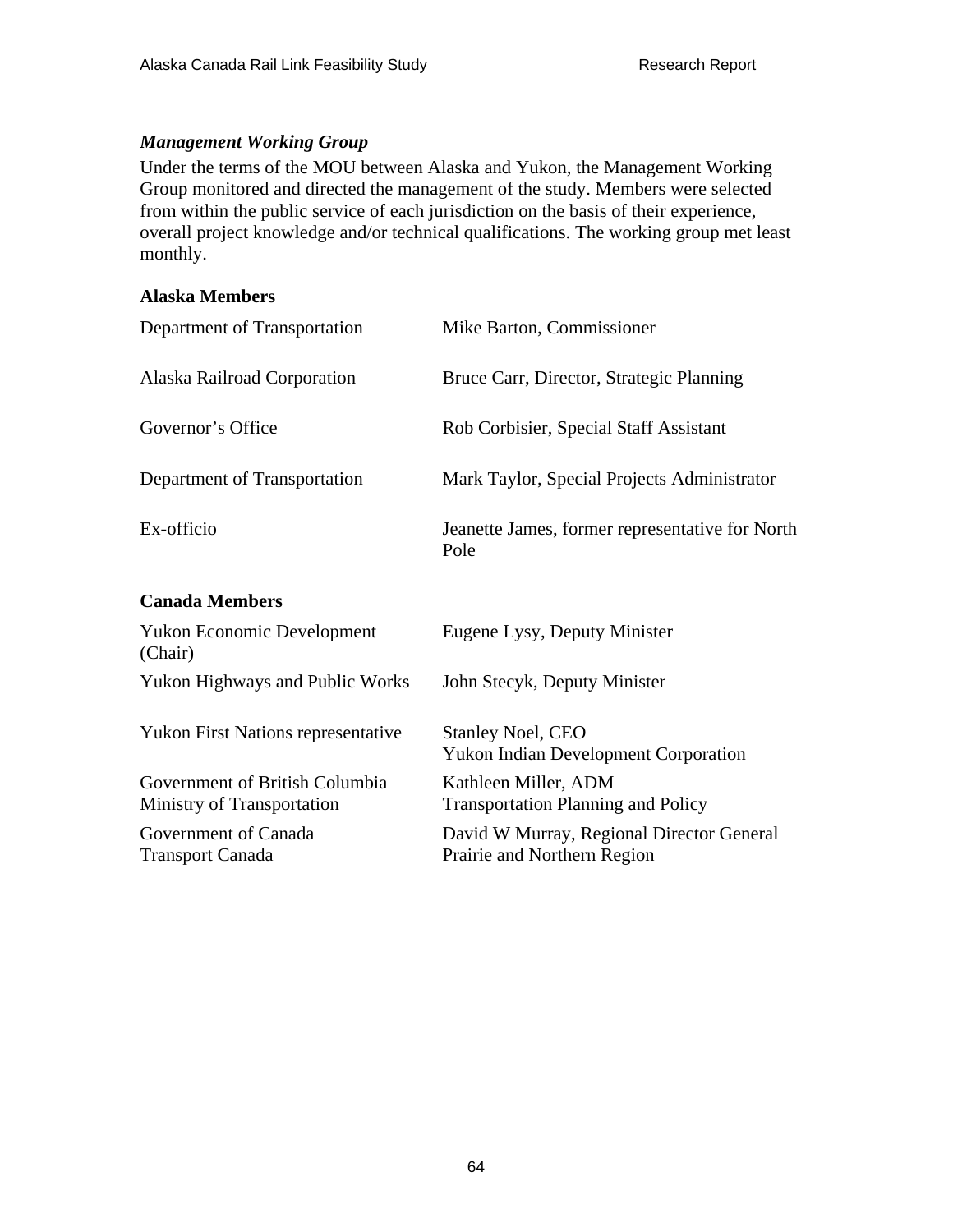# *Project Management Team*

The Management Working Group hired a full time project manager to conduct the project. He worked out of a project office based in Whitehorse, Yukon with a small support staff.

| <b>Project Manager</b>            | Kells Boland      |
|-----------------------------------|-------------------|
| <b>Assistant Project Manager</b>  | Peter Laight      |
| Project Manager, Ports Access     | <b>Roy Matson</b> |
| <b>Communications Coordinator</b> | Amanda Leslie     |
| University of Alaska              |                   |
| Head Investigator                 | Dr. Paul Metz     |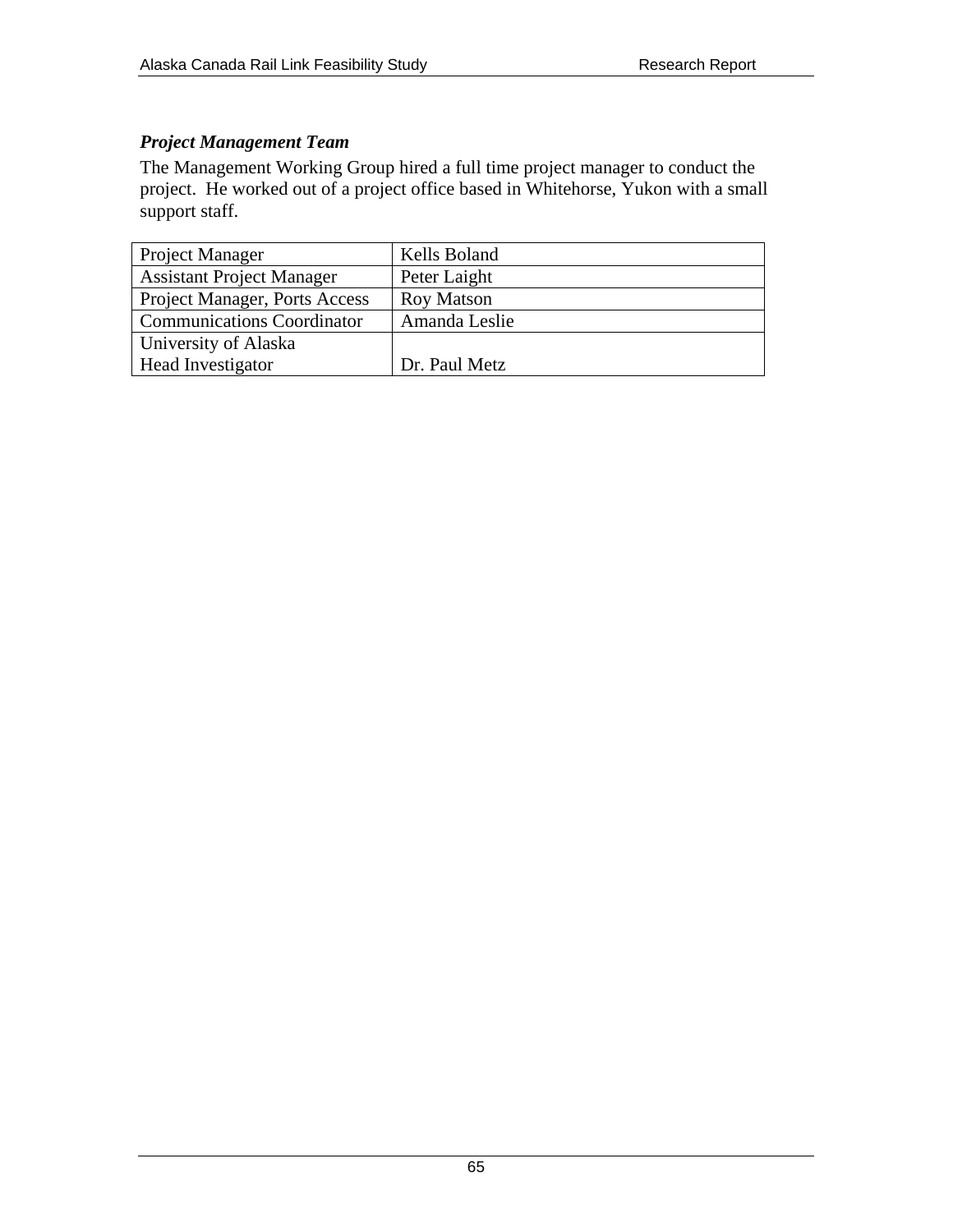# *Consultants*

| <b>Consultant</b>                                    | <b>Work Packages</b> |
|------------------------------------------------------|----------------------|
| Banjar Management Inc.<br>Delta, BC                  | <b>B2</b> B3         |
| The Boston Consulting Group<br>Toronto, ON           | A3                   |
| CH2M Hill Canada Ltd.<br>Canada                      | B <sub>3</sub>       |
| <b>DKA</b> Marketing<br>Vancouver, BC                | B <sub>2</sub>       |
| Don Brownie<br>Calgary, AB                           | D <sub>1</sub>       |
| Gartner Lee Limited<br>Whitehorse, YT                | A2                   |
| <b>GHK</b> International<br>Vancouver, BC            | A <sub>3</sub>       |
| Hatch Associates Consultants Inc.<br>Mississauga, ON | A <sub>2</sub>       |
| HDR Engineering Inc.                                 | <b>B2 D1 C</b>       |
| <b>HDR HLB</b> Decision Economics Inc<br>Ottawa, ON  | $\mathsf{C}$         |
| Information Insights, Inc.<br>Fairbanks, AK          | D1                   |
| Informetrica Limited<br>Canada                       | D1                   |
| <b>Innovative Scheduling</b><br>Gainesville, FL      | B <sub>3</sub>       |
| IRIS Environmental Systems Inc.<br>Calgary, AB       | D1                   |
| Dr. Karim-Aly Kassam et al<br>Canada                 | D1                   |
| Klugherz & Associates<br>Seattle, WA                 | A3                   |
| <b>Landspoint Consulting</b><br>Calgary, AB          | A1 B2                |